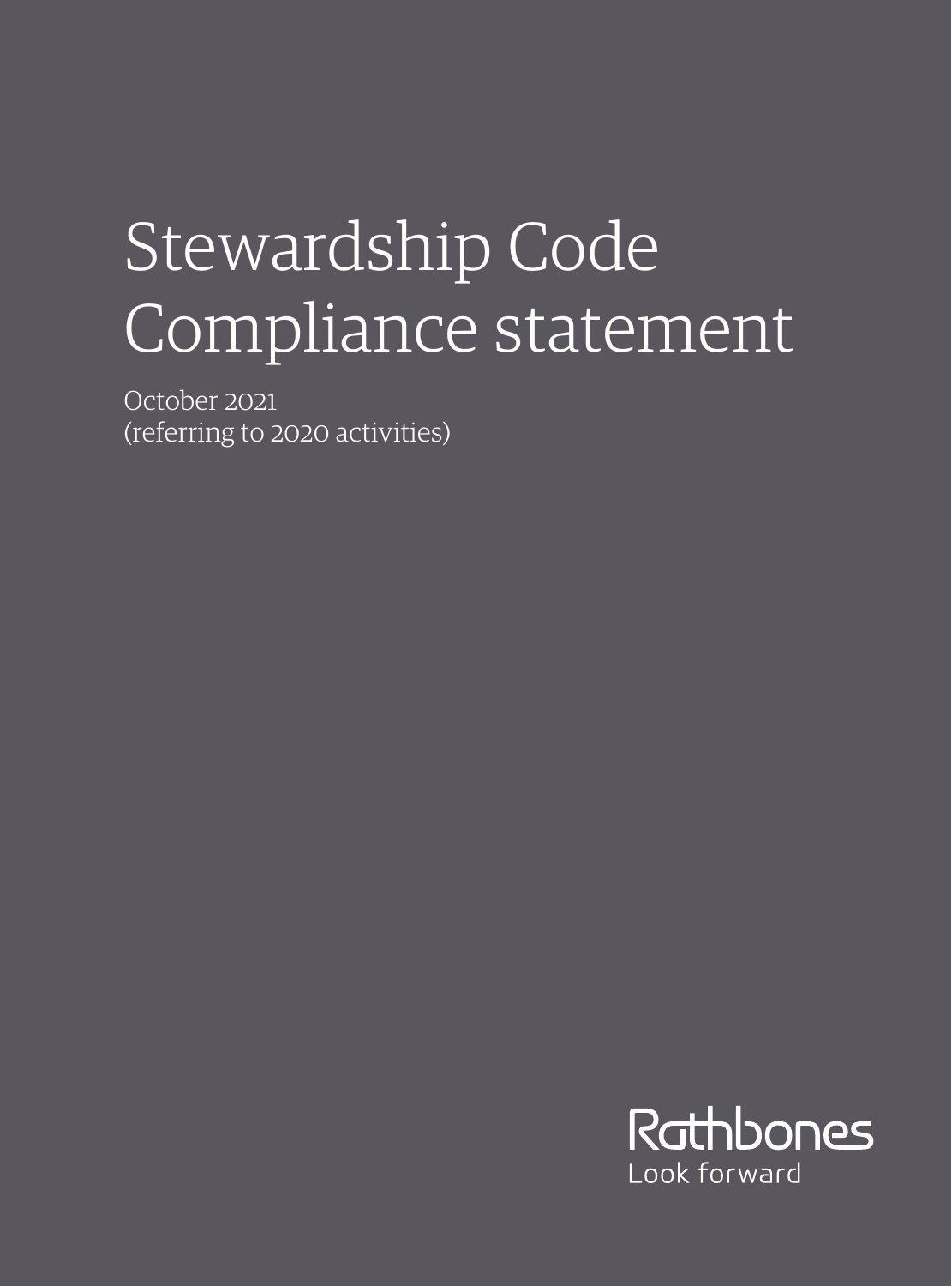## Foreword

Responsible investment has always been, and will continue to be, a priority here at Rathbones. The concept of responsible investment is fully aligned with our heritage, purpose and values. Our first formal commitment as a firm dates back to 2009 when we signed up to the UN–backed Principles for Responsible Investment (PRI). However, our commitment to responsible investment is more longstanding, as we have operated a dedicated ethical and sustainable business unit (Rathbone Greenbank) since 2004 and ethically screened portfolios since the 1990s. We formalised our intentions in this area with the formulation of our group purpose in 2018 defined as "thinking, acting and investing responsibly".

"We see it as our responsibility to invest for everyone's tomorrow. That means doing the right thing for our clients and for others too. Keeping the future in mind when we make decisions today. Looking beyond the short term for the most sustainable outcome. This is how we build enduring value for our clients, make a wider contribution to society and create a lasting legacy. Thinking, acting and investing responsibly."

Paul Stockton Chief Executive Officer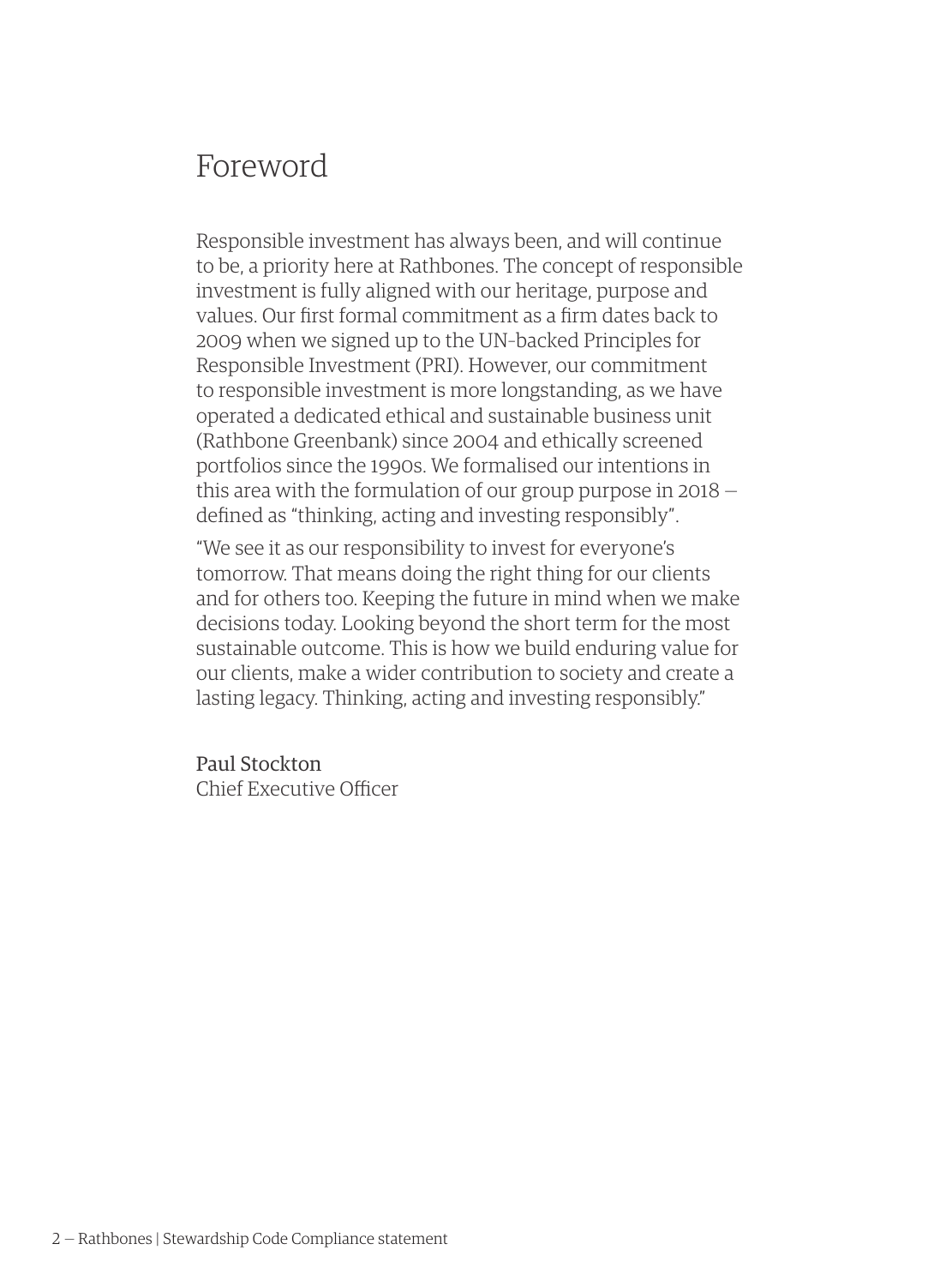We believe that thinking, acting and investing responsibly benefits our clients, the companies in which we invest, and wider society.

We demonstrate responsible investment through:

- Being long–term stewards: we are obliged to identify long–term sustainable investments that take into account environmental, social and governance (ESG) factors, especially as non–financial factors may have consequences that only appear over the longer term.
- Providing clear evidence on materiality: evidence suggests that integrating ESG analysis into the investment process brings no penalty to returns and arguably enhances them. ESG integration is rapidly becoming embedded in 'mainstream' investment management as a means through which to identify both material risks and opportunities.
- Responding to investor demand: there is a growing demand from society for companies to operate responsibly and this has followed through to the need to provide more responsible solutions for clients.
- Complying with increasing regulation: UK and European regulators are noticeably tightening rules around the promotion of financial products claiming to apply ESG factors. Across the industry, advisory bodies and associations are formalising approaches to responsible investment. The EU Technical Expert Group on Sustainable Finance (TEG), the Financial Reporting Council (FRC), and the Investment Association are all working to provide concrete definitions of responsible investment.

We are proud of the achievements we have made to date, and by setting ourselves ambitious targets we recognise the work that needs to be done, not only within our organisation but across the industry and in the private client wealth management space in particular. We will work with our industry partners to promote RI not only within financial services but across all the sectors and within all the asset classes within which we invest in our bespoke products, and will continue to integrate these issues throughout our research and investment decision making to ensure the best outcomes for our clients.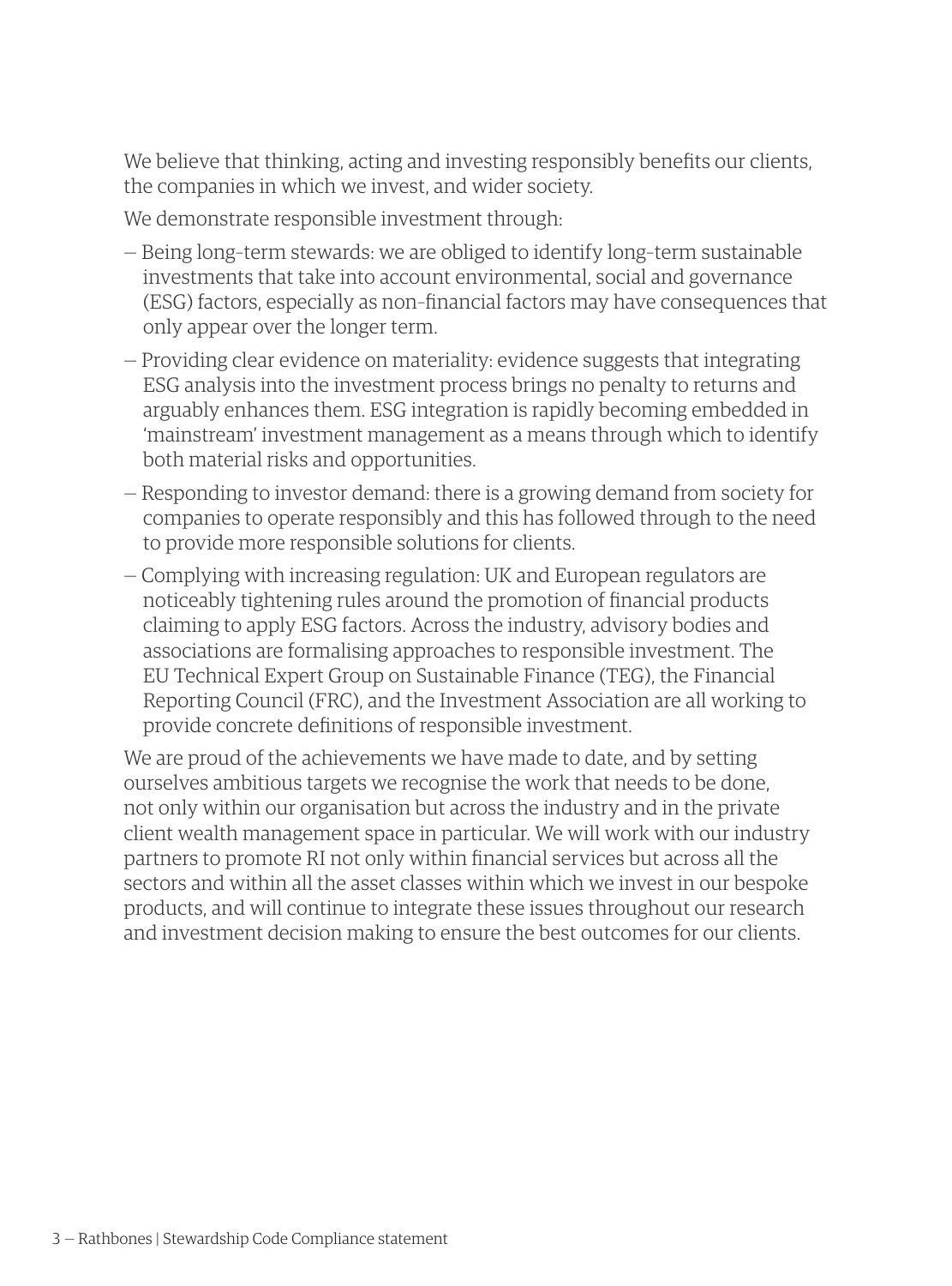## Rathbones and stewardship

Stewardship is the responsible allocation, management and oversight of capital to create long term value for clients and beneficiaries leading to sustainable benefits for the economy, environment and society as defined by the Financial Reporting Council (FRC). The Stewardship Code comprises a set of 12 apply– and–explain principles for asset managers and owners. This report sets out how Rathbones has applied the Code in the full year reporting period to the end of 2020. The scope of the report covers our investment management services and funds business.

For further information we provide a range of detailed reporting on our responsible investment activities at Responsible Investment | Rathbone Investment Management (rathbones.com).

### What we do

Our purpose, which is to think, act and invest responsibly, is delivered through our corporate values — responsible and entrepreneurial in creating value, collaborative and empathetic in dealing with people, courageous and resilient in leading change, professional and high–performing in all our actions.

#### Investment management

Through Rathbone Investment Management, we provide investment management solutions to a range of private clients, charities, trustees and professional partners. Clients of this service can expect a tailored investment strategy that meets individual objectives backed by an investment process that aims to provide risk– adjusted returns to meet clients' needs today and in the future.

Within Investment Management, we have several specialist capabilities including:

## Charities and not–for–profit organisations

We manage £6.5 billion of non-profit funds and are the fourth-largest charity investment manager in the UK. The team is diverse, in both its expertise and experience, and aims to deliver suitably tailored investment portfolios to meet the specific needs of clients and trustees.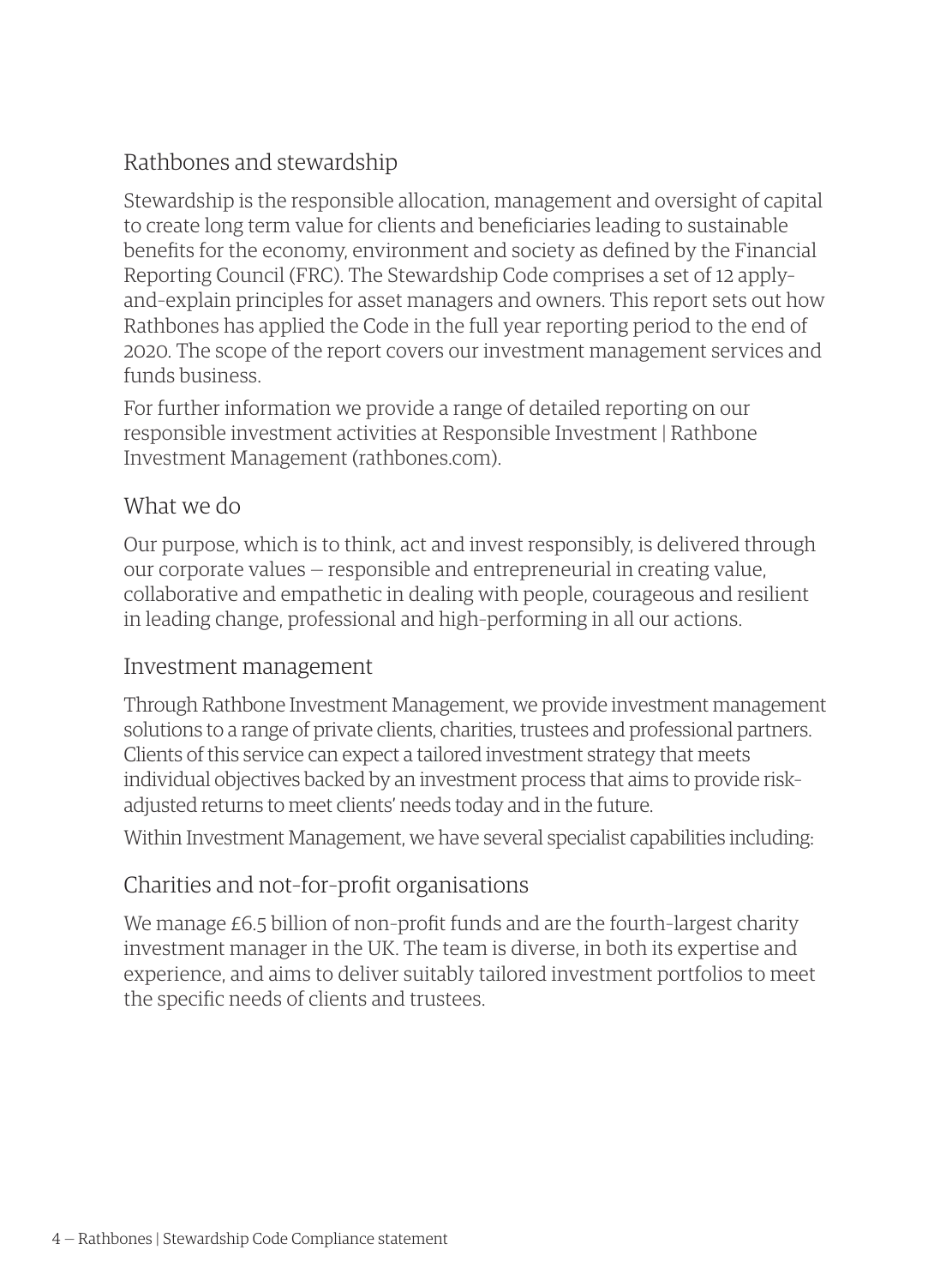### Rathbone Greenbank Investments

As one of the pioneers in the field of ethically focused investments, we manage over £1.9 billion in ethical and socially responsible investment portfolios. The team is highly proactive, engaging directly with companies and government to improve business practices.

### Personal injury and court of protection

Our specialist team works closely with deputies, trustees and families, seeking to provide a consistent and rigorous investment process sympathetic to individual circumstances.

### Rathbone Investment Management International

Based in Jersey, we cater for the investment needs of individuals and families, charities and professional advisers who are looking for offshore investment management.

#### Funds

Rathbone Unit Trust Management is a UK active fund manager with £9.8 billion under management, providing a range of specialist and multi–asset funds that are designed to meet core investment needs in the retail client market. These funds are distributed primarily through financial advisers in the UK.

Our funds can also be accessed by international clients through our Rathbone Luxembourg Funds SICAV (Société d'Investissement à Capital Variable) which allows access to a similar range of actively managed funds.

#### Complementary services

#### **Rathbone Financial Planning**

Our in–house financial planning team provides whole–of–market advice to clients. The planners work closely with investment managers to help clients create a bespoke financial plan. We have long–standing experience and can act on a one–off basis or as part of an ongoing service.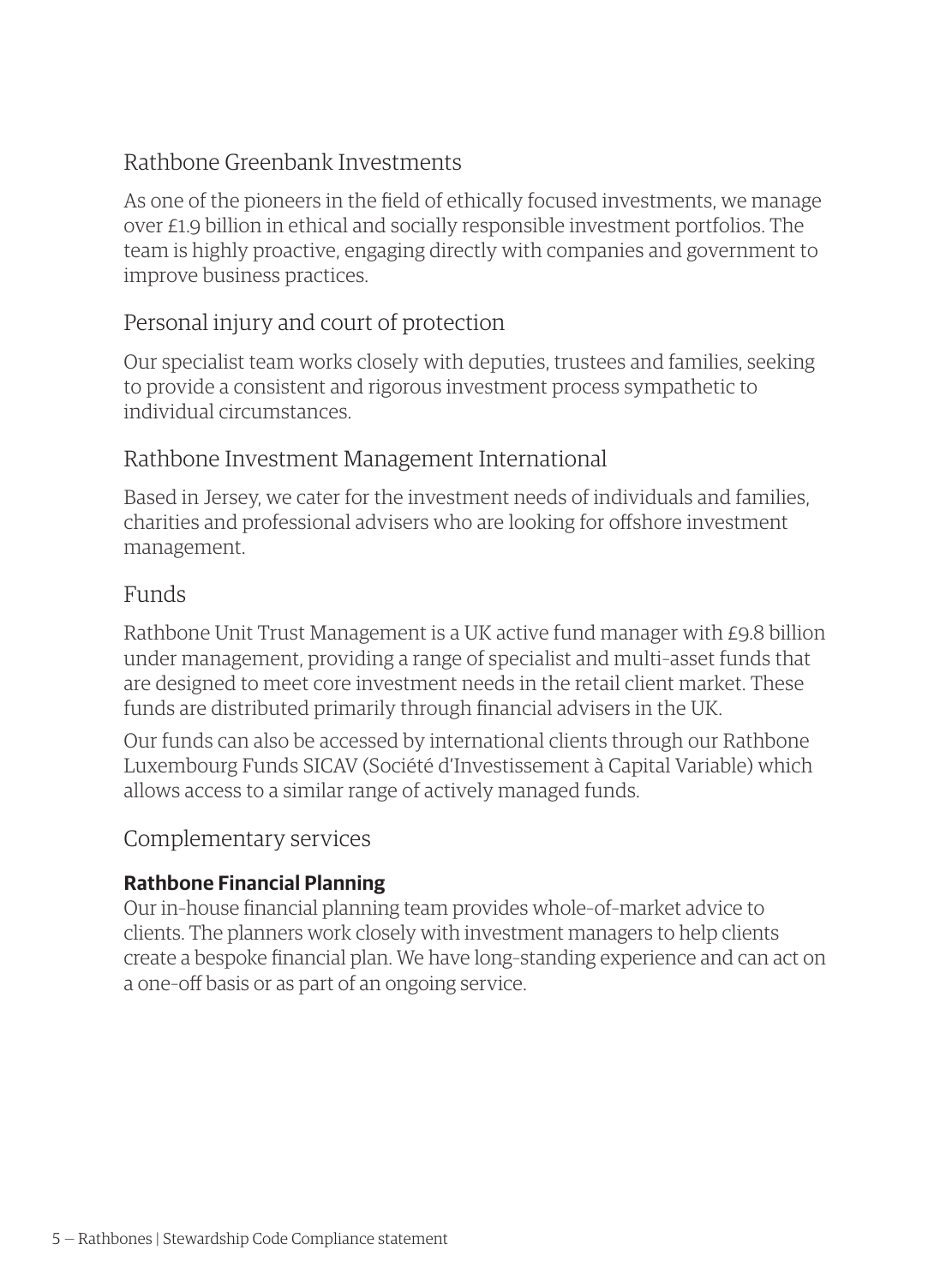#### **Unitised Portfolio Service**

Using Rathbone Multi–Asset Portfolio funds, we offer clients with investible assets of £25,000 or more our model–based discretionary investment management service. This is designed for clients who do not require a fully bespoke investment solution, but still want access to an investment manager to ensure investment needs are selected and monitored to suit their individual circumstances.

#### **Managed Portfolio Service**

A simple and straightforward execution–only investment service which gives clients with £15,000 or more the ability to access high–quality investments. The service is delivered via an adviser at a price that reflects the competitive nature of our sector, but to a standard that clients have come to expect from Rathbones.

#### **Rathbone Select Portfolio**

An attractive and cost–effective investment solution for clients with £15,000 or more to invest for at least three years. Providing access to the Rathbone Multi– Asset Portfolio funds on a self–select basis, this service is designed for clients who are comfortable choosing an investment strategy to meet their investment objectives and risk profile.

#### **Banking and loan services**

We offer loans to our existing clients secured against their investment portfolios and, in some cases, other assets. As a licensed deposit taker, we are also able to offer our clients a range of banking services including currency and payment services, and fixed interest term deposits.

We also provide services through these entities:

#### **Rathbone Trust Company**

Provides UK trust and specialist legal, estate and tax advice to larger clients.

#### **Vision Independent Financial Planning**

An independent IFA network providing financial advisory solutions to UK private clients. Acquired in 2015, it has grown from £845 million of assets on its discretionary fund management panel and 81 advisers to £2.2 billion and 131 independent financial advisers.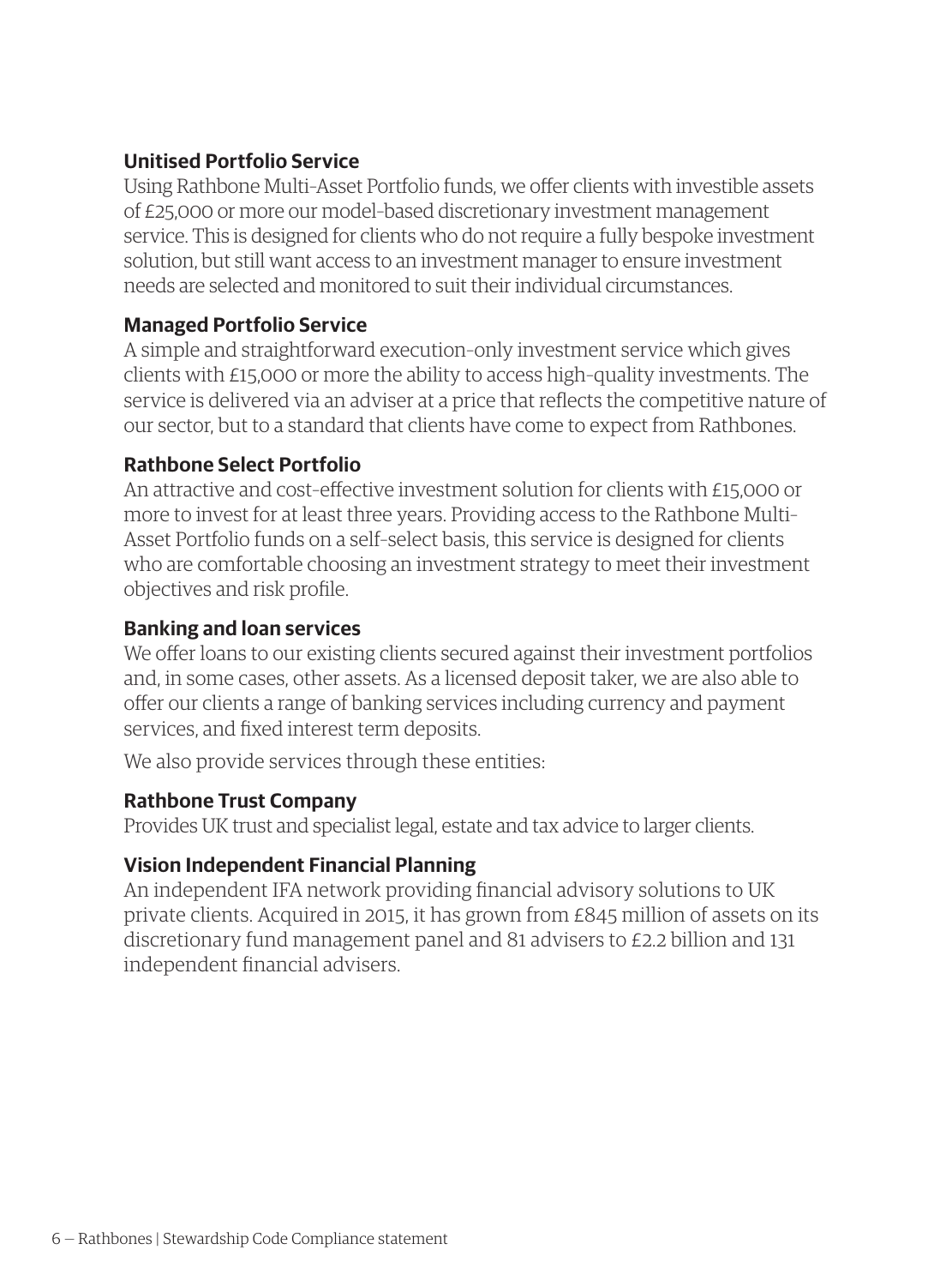## Principle 1

Signatories' purpose, investment beliefs, strategy, and culture enable stewardship that creates long–term value for clients and beneficiaries leading to sustainable benefits for the economy, the environment and society.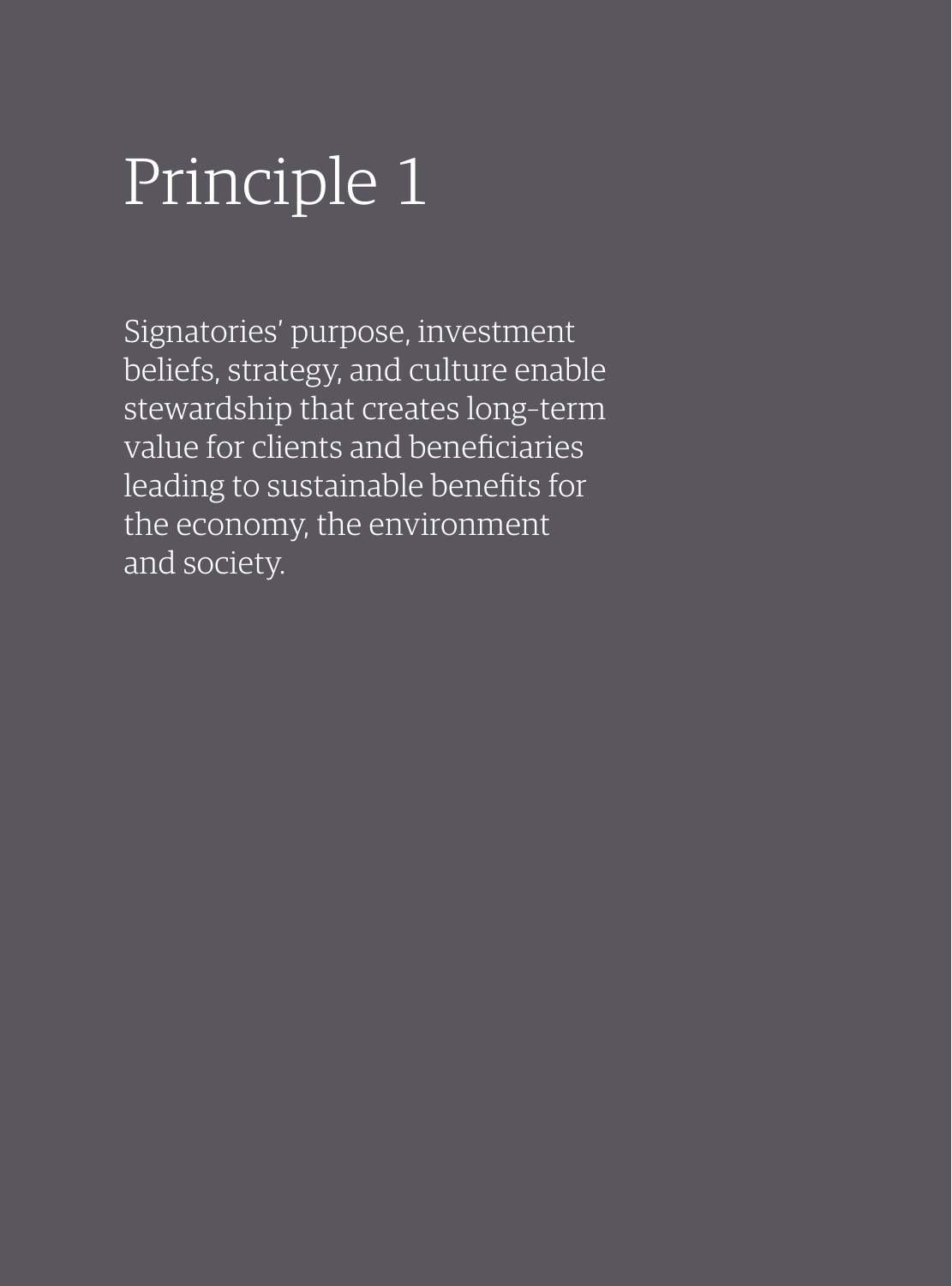## What we do

Our purpose is to think, act and invest responsibly. This not only shapes what we do but how we do it. It is woven throughout our business strategy and values recognising that this approach is core to our day–to–day decision making.

#### Our investment beliefs

We recognise that the environment, society and financial stability are connected. We have a fiduciary responsibility to our clients: investing for their long–term goals. This focus on the long term enables us as stewards of our clients' wealth to deliver good financial outcomes and create value for our clients whilst also making a positive contribution to society.

We believe it is in the best interests of our clients that the companies and securities we invest in adopt best practice in managing ESG risks. This provides each company with a framework for managing its operations in the long–term interests of its shareholders. We see it as our responsibility to be good, long– term stewards of our clients' wealth.

In 2020 we took several steps to ensure our investment beliefs, strategy and culture support effective stewardship:

As a firm we have built a responsible business framework, which will provide the blueprint for driving long–term, sustainable value for our broader stakeholders. The Responsible Business Committee, which is Chaired by the CEO, provides high level direction and oversight to group policy relating to responsible investment, climate change and direct operational risks.

We have undertaken a robust review of our approach to climate–related financial risks and are reporting against the Task Force on Climate–related Financial Disclosures (TCFD) framework.

Our responsible investment policy has been developed to guide the development and enhancement of our investment process and stewardship approach as outlined by our four responsible investment principles:

- [ESG integration](https://www.rathbones.com/responsible-investment/ESG-integration): we will consider environmental, social and governance (ESG) factors in the evaluation of investments to help identify ESG opportunities and risks
- [Voting with purpose:](https://www.rathbones.com/responsible-investment/voting) we will actively vote across over 95% of the value of our holdings in line with our responsible investment commitments. This may involve voting against management to help drive positive change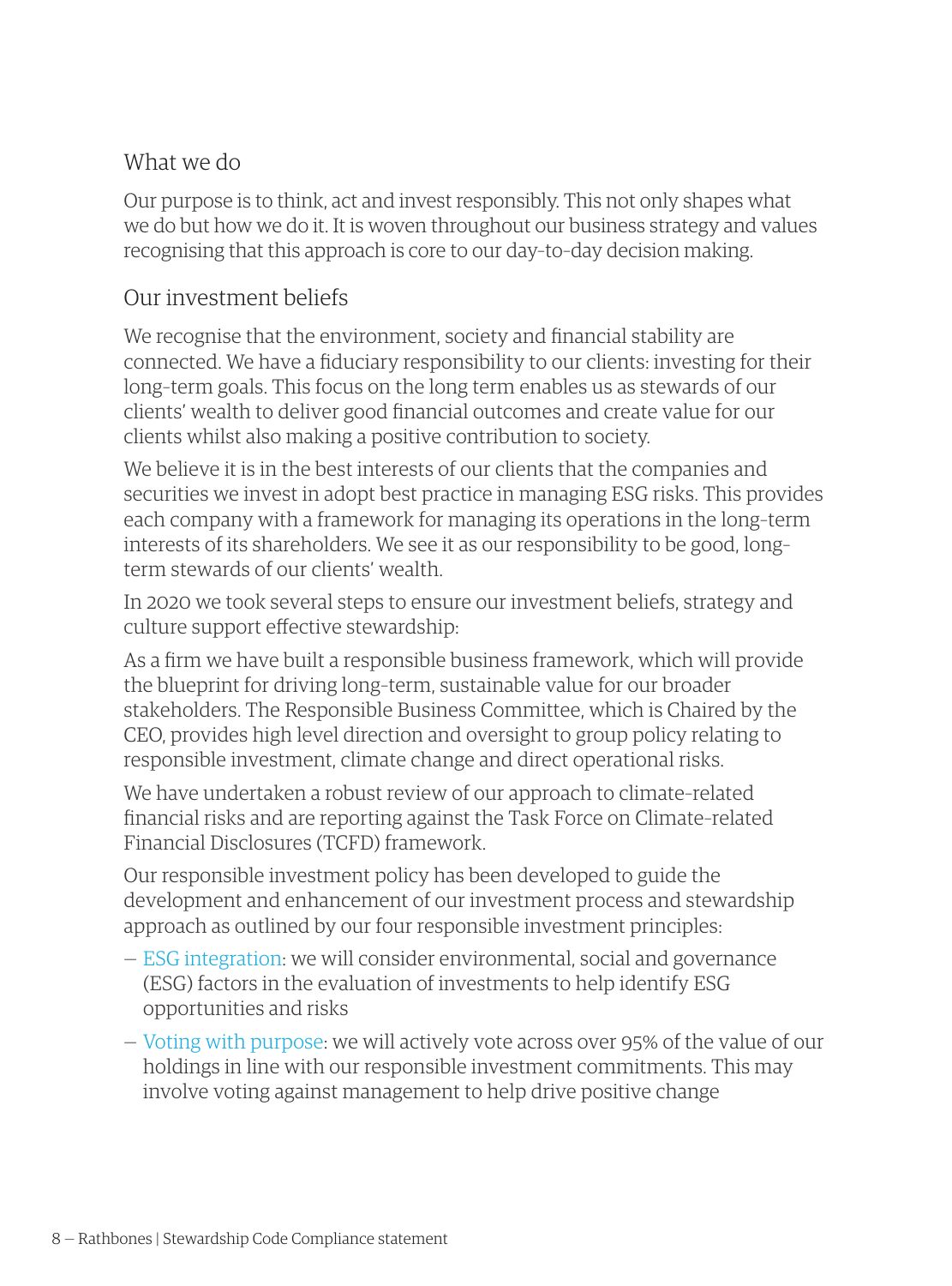- [Engagement with consequences](https://www.rathbones.com/responsible-investment/engagement): we will prioritise engagement where we can make a real difference in addressing the world's systemic environmental and societal challenges. We are prepared to reduce our holdings in companies who continue to present an ESG risk over time
- [Transparency:](https://www.rathbones.com/investment-approach/responsible-investment/transparency) as a prominent participant in the financial markets, we are committed to being transparent about our approach to responsible investment. We will actively report on the progress of our responsible investment activities to our clients, shareholders and other stakeholders.

We have continued to invest in our responsible investment proposition across all business areas and have expanded our stewardship approach to further incorporate ESG integration spanning our direct equities, direct fixed income and fund holdings. Whilst the overarching responsible investment principles are consistent and resources complementary across business areas, for example leveraging information and data and collaborating in our engagement activity, the application of the integration approach is tailored to fit the relevant investment service or mandate such that the investment manager or fund manager is accountable for interpreting ESG and stewardship information to inform investment decisions in the context of the mandate or client objective.

#### Rathbone Investment Management

Our investment managers seek to understand each client's situation and objectives and will propose an investment strategy that is tailored to client need. When constructing client portfolios our investment managers draw on recommendations and guidance from our investment committees. At the investment committees we seek to pool the insights and expertise of a hybrid team incorporating financial analysts and investment managers as well as stewardship and engagement specialists and ESG integration and data analysts. Members of the stewardship team periodically attend the equity committees to ensure that ESG factors and risks are adequately represented in discussions, a process supported by ongoing ESG training for all professional staff. Our goal is to facilitate informed judgements that are genuinely useful for investment decisions and to incorporate this analysis into our investment committee recommendations and ongoing portfolio management activities.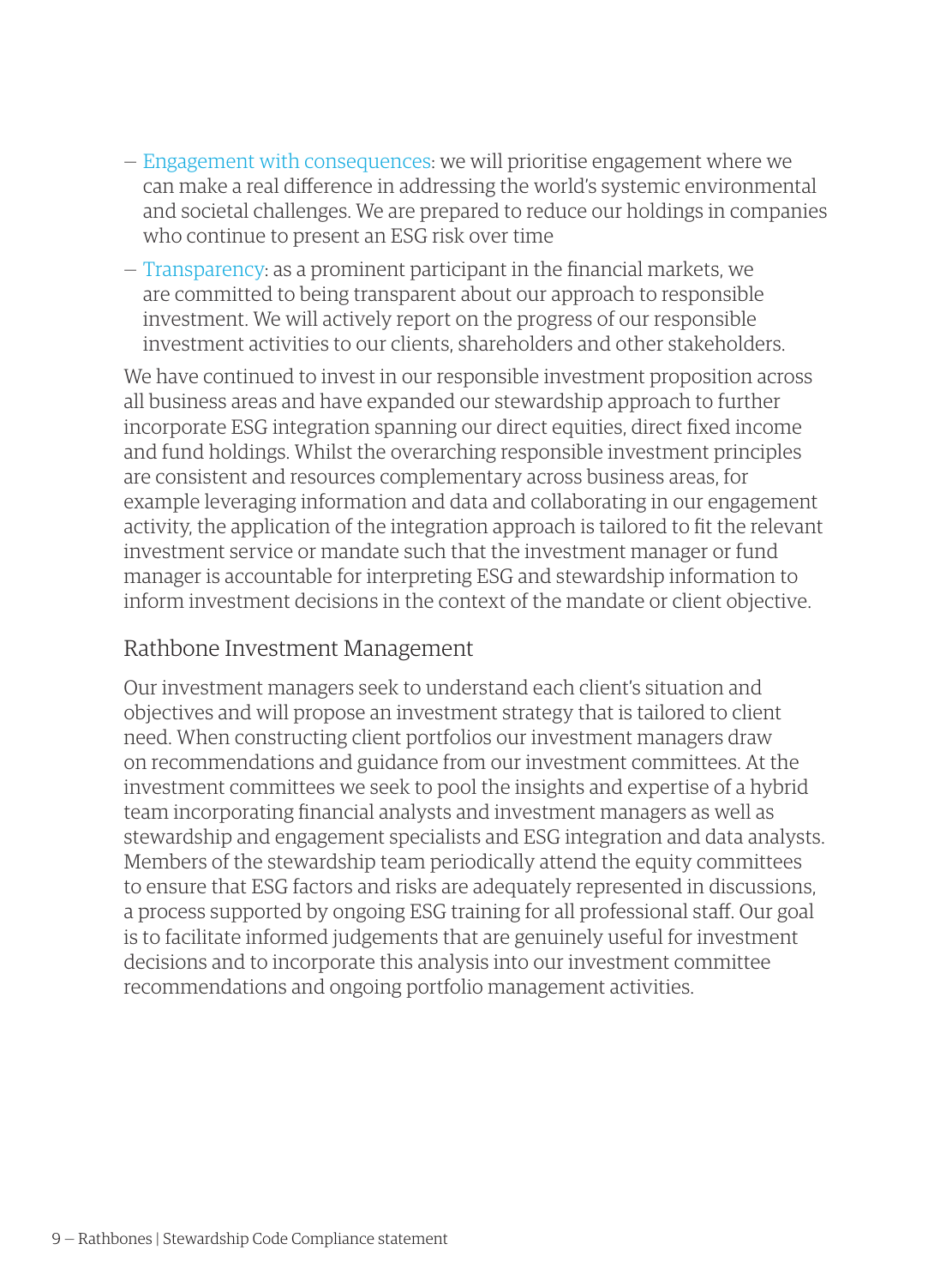## Rathbone Greenbank Investments

Rathbone Greenbank Investments (Greenbank) has been an early adopter of ESG investing and has been creating bespoke ethical, sustainable and impact portfolios for clients for over 20 years. Fundamental to Greenbank's approach is the belief that those companies providing positive solutions for a changing world, while also demonstrating strong social and environmental management and good corporate governance, are likely to be sound long–term investments. In addition to information available from the central investment process, Greenbank has a research team dedicated to providing in–depth ethical screening, sustainability and impact analysis to help inform the team's investment selection and portfolio construction.

Where clients have particular ESG preferences or enhanced ESG requirements, Greenbank is able to service those needs. Greenbank is comprised of ethical, sustainable and impact investment specialists, whose knowledge and expertise caters to those clients who aim to go the extra mile in the consideration of the ESG and sustainability along their investment journey. Greenbank implements broader exclusions across its investment universe, and provides a wider range of impact and sustainable investment solutions across asset classes in order to ensure clients can achieve not only their financial goals, but their sustainability goals too. The presence of Greenbank marks us out from our peers.

## Rathbone Unit Trust Management (RUTM)

Rathbone Unit Trust Management encourages its managers to think as individuals. We believe this is what makes our funds market leading. ESG factor information and metrics have been integrated into the fund managers' individual investment processes to support their investment decisions. Fund manager investment decisions are scrutinised by the Chief Investment Officer (CIO) at regular challenge meetings, where the rationale for investments with adverse ESG factors are reviewed. ESG risk data is reviewed monthly at RUTM's Product Governance Committee, to ensure investments remain suitable for the funds' target market and in line with the funds' mandate as described in the funds' prospectus.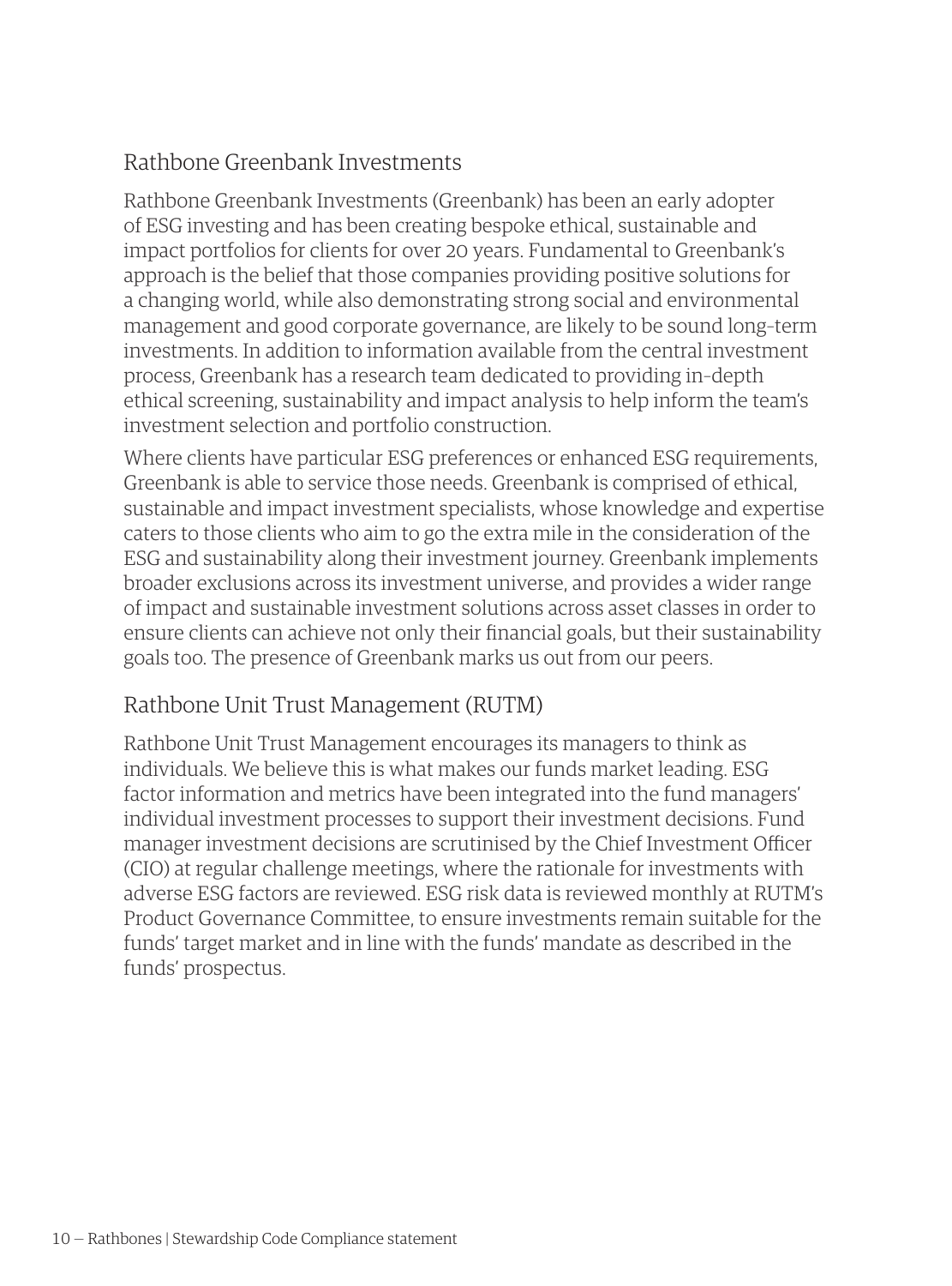In addition to the engagement carried on RUTM's behalf by Rathbones' group stewardship team as described in this document, our fund managers regularly meet with company executives of businesses RUTM invests in to discuss ESG issues and opportunities directly.

As a default, RUTM votes in line with Institutional Shareholder Services (ISS) sustainability criteria. Our fund managers and distribution team take on board feedback from our investees where appropriate. Ultimately, it is the responsibility of our fund managers to vote on behalf of and in the best interest of the unitholders of the fund, in line with the investment mandate of the fund.

Rathbone Unit Trust Management offers access to sustainable investments through the following means:

- The Rathbone Ethical Bond Fund: Rathbone Unit Trust Management's ethical fixed income offering, which benefits from an extra level of investment diligence through the ethical research carried out by Rathbone Greenbank.
- The Rathbone Greenbank Global Sustainability Fund: Rathbone Unit Trust Management's ethical equity offering, which builds on Rathbone's strong heritage in ethical and sustainable investment. Rathbone Greenbank provides significant capability in terms of ethical and sustainable research and are an integral part of the investment process.
- The Rathbone Greenbank Multi–Asset Portfolios: A fund range which includes four risk–rated, outcome targeted sustainable investment funds. For investors who don't want to compromise between their values and their financial objectives.

### How we have served the best interests of clients

Strong stewardship means recognising our clients' interests and taking an active approach to the ownership of investments. Implementing effective stewardship is integral to our investment process as a means of protecting and enhancing value for our clients.

We actively monitor the actions, policies and decisions of the boards of companies we invest in and participate in voting at annual general meetings and extraordinary general meetings. Where appropriate, we engage with companies to ensure your interests as a shareholder are protected.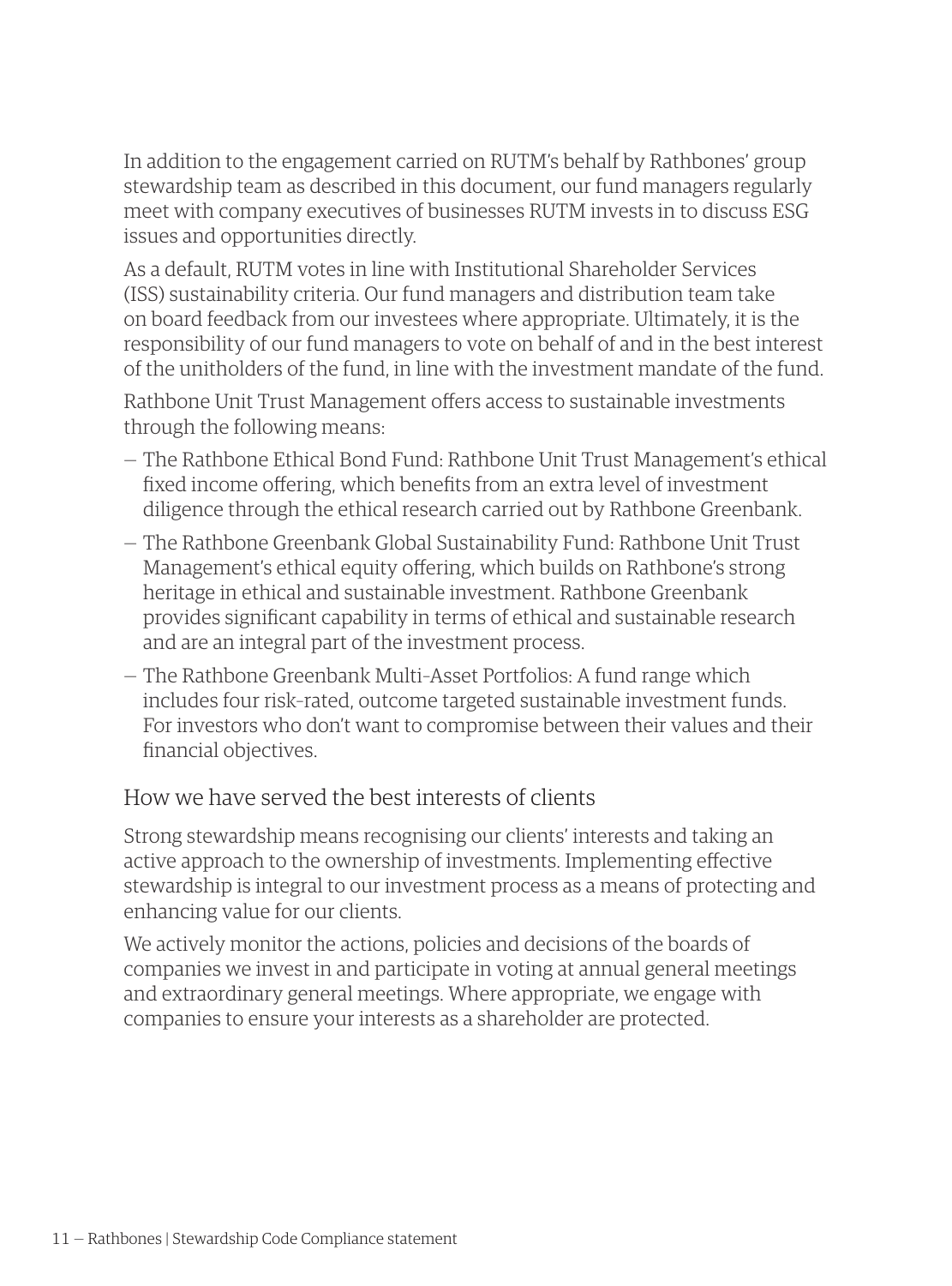As stewards of our clients' wealth, we actively engage with the management teams and boards of the companies and securities we invest in. This gives us the opportunity to directly raise issues that are important to our clients or might impact portfolio performance. We believe it is important that owners of assets have a say in how the investments they hold are managed. We also recognise that environmental, social and governance (ESG) factors can have as much impact on a company's performance as financial measures. We engage actively to drive operational improvements and press companies to address ESG risks. Just as we stand by our beliefs and vote against management when we need to, we may reduce our holdings in companies that present unresolved ESG risks. Our determination to take action makes our engagement more effective, helping us protect and create value for our investors over the long term.

We know that industry collaboration means faster, stronger impact, so we strive to share our knowledge and build a universal understanding of ESG issues and sustainable investing. We partner with other bodies in the responsible investment community, with the aim of collectively driving positive change on a number of diverse social and environmental issues which have included climate change and modern slavery among a range of other issues.

We have made good progress in integrating ESG considerations into investment decisions; however, we observe that data coverage from external sources may have gaps — particularly when considering smaller or less liquid companies and investments — and consequently our analysis is being extended to the use of comparables and other tools to enable a robust assessment to be made even where security data is limited or unavailable. We continue to expand our ESG integration approach across all asset classes held.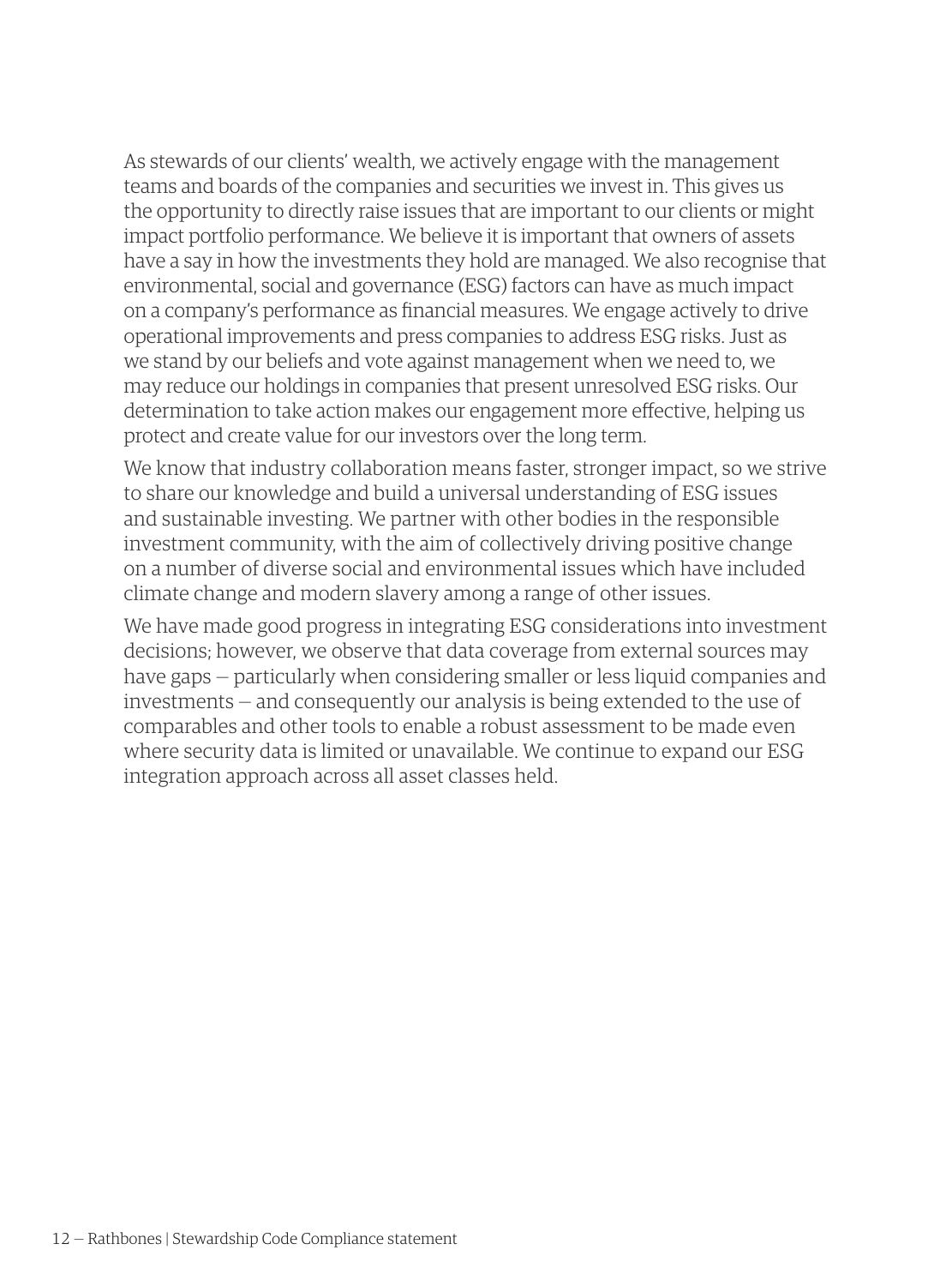## Principle 2

Signatories' governance, resources and incentives support stewardship.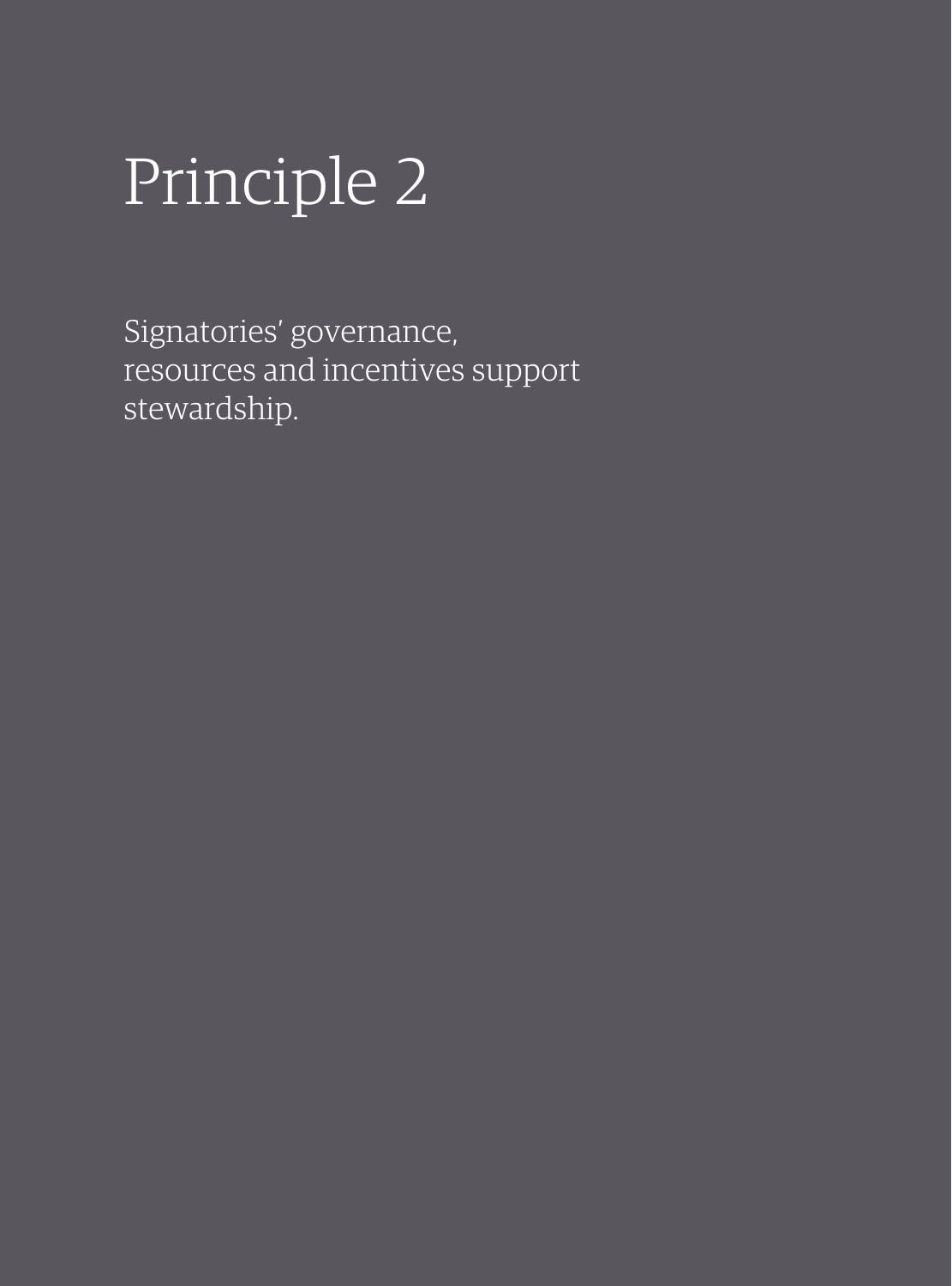The governance structure relating to our responsible investment committee (RIC) was reviewed in 2020 and approved and implemented in 2021. These changes are designed to ensure effective execution of our RI vision and its evolution. The RIC which now has accountability for formulating policy, establishing standards of best practice and monitoring implementation and oversight of ESG integration, engagement and voting activities. This committee is attended by CIOs for Rathbone Investment Management (RIM) and Rathbone Unit Trust Management (RUTM), Head of Charities, Head of Greenbank investment and the Stewardship Director as well as other representatives from across the business. An assessment of progress against the core principles of the Responsible Investment Policy is a rolling agenda item at these key committees. The RIC provides direction to and oversees output of the voting committee (previously the stewardship committee) and the engagement committee (previously the engagement working group) both of which have revised terms of reference and membership. The voting committee is focused on proxy voting at investee companies in RIM and RUTM and responsible for the development and maintenance of our bespoke group voting policy. The engagement committee manages the multi–year engagement plan, tracks progress against objectives, proposes new engagement priorities and coordinates direct and collaborative engagement activity. The stewardship team facilitate coordination and integration of all voting and engagement activity with investment committees and investment managers.

#### Resources

We have a well–resourced research team with experience across a range of investment disciplines. ESG knowledge resides across the financial analysts and is bolstered with the support of responsible investment specialists. 21 members of our Research team have undertaken and completed structured ESG training courses including the UN PRI training and the CFA ESG accreditation. This has aided our understanding of how to incorporate ESG into our research and investment process as we enhance our current processes and prepare to broaden our existing coverage.

We employ three full time staff focused entirely on proxy voting and ESG engagement (comprising two ESG analysts and one junior ESG analyst) in addition to the full–time role of stewardship director, a more senior role providing oversight and clear accountability for the whole stewardship process. In 2021 we have continued to invest in additional resource to support the further evolution of our responsible investment proposition and integration activities; these include an ESG integration lead and a Research management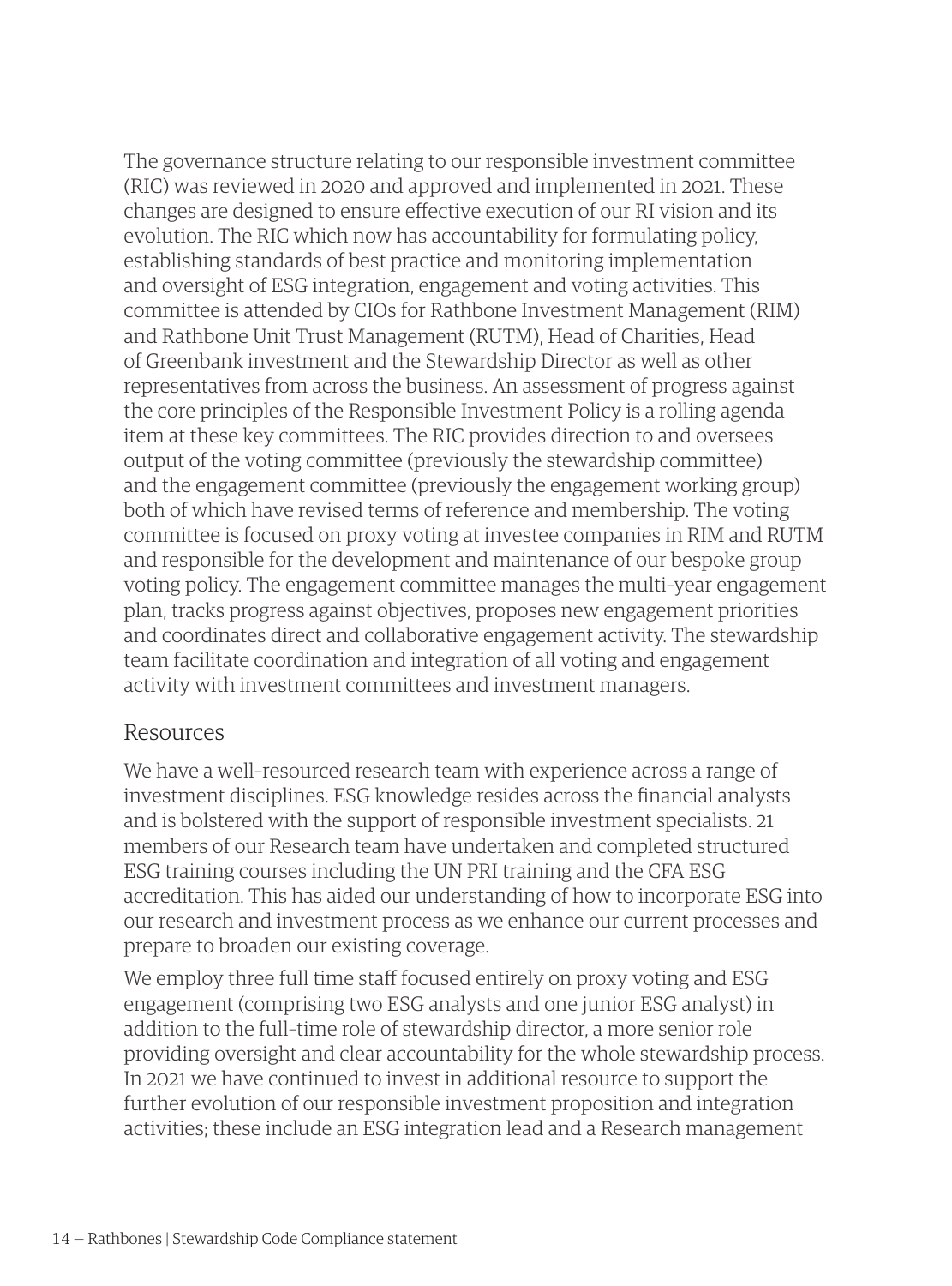analyst. Both roles are focused on designing and developing materiality frameworks and scorecards to inform our proprietary ESG ratings and sustainability assessment to inform investment decisions.

Greenbank employs a team of dedicated ethical sustainable and impact specialists. Full details are provided below.

Responsible Investment specialists

#### **Matt Crossman**

Stewardship Director

Matt Crossman is the stewardship director for Rathbones, responsible for oversight of Rathbones' Stewardship Policy, proxy voting and engagement on governance issues.

He is a graduate of the University of Bristol where he studied law, with a particular interest in the administration of environmental law, and also has postgraduate qualifications in Sustainable Development theory and practice. He is a trustee of LoveBristol, an urban regeneration charity, and served on the board of the Ecumenical Council for Corporate Responsibility between 2007 and 2012.

#### **Archie Pearson**

ESG & Voting Analyst

Archie joined Rathbones in 2018 as a Voting & Governance Analyst. He is a member of the Stewardship team, ensuring informed proxy voting and corporate engagement activities as part of Rathbones' stewardship policies, and helping to promote the integration of ESG within the investment process.

Prior to Rathbones, Archie worked for Oikocredit in their UK & Ireland office. During his time there, he worked as a client executive, tasked with generating capital from individuals and institutions. Archie graduated in 2015 from the University of Edinburgh and has a Masters in Theology.

#### **Andrea Marandino**

#### ESG & Stewardship Analyst

Andrea joined Rathbones as an ESG and Stewardship Analyst in August 2020. Prior to that, she was a Sustainable Finance and Corporate Risk Manager at WWF–UK, and a Senior Policy Adviser on low carbon finance at E3G. She is also a guest lecturer on Corporate Governance at Birkbeck College, University of London. Andrea has a background in Economics (BA), European Politics (MA), and Corporate Governance and Ethics with a concentration in environmental issues (MSc).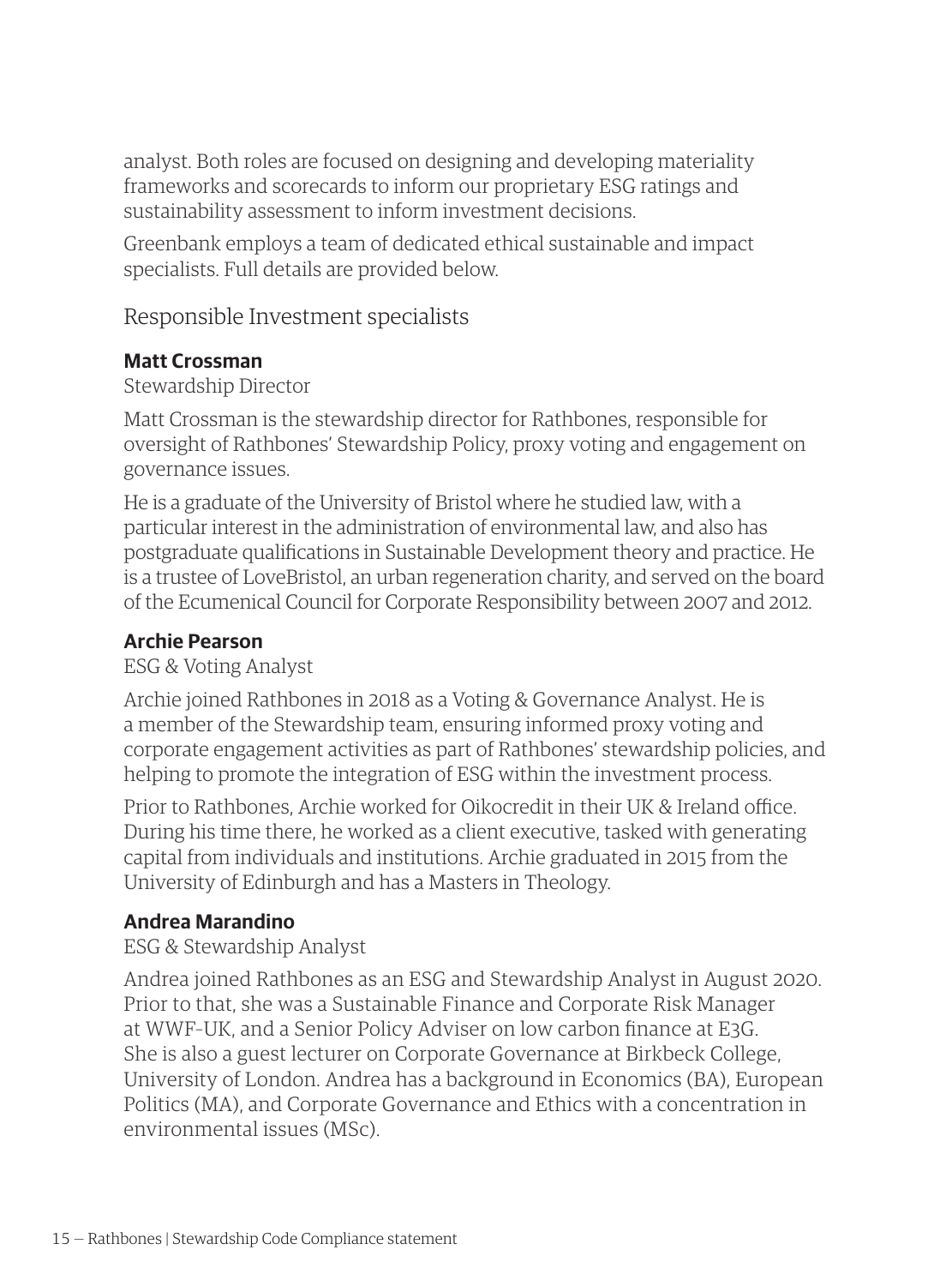#### **Kazuki Shaw**

Junior ESG Analyst

Kazuki joined the Stewardship team at Rathbones in 2021 as a Junior ESG Analyst, to assist with proxy voting and corporate engagement activities, as well as the promotion of ESG integration within the investment process.

Prior to joining Rathbones, Kazuki spent four years on the sell–side, as an equity trader at Credit Suisse Securities in Tokyo, and as a fixed–income futures salesperson at HSBC in London.

He graduated from the University of Oxford in 2017 with a BA (Hons) in Oriental Studies, and is currently a CFA level 1 candidate.

#### **Ziko Townsend**

ESG Integration Lead

Ziko serves as ESG Integration Lead and supports the incorporation of ESG into the Rathbones investment process. He joined in August 2021, having spent two years independently consulting for tier 1 UK banks, speciality banks, asset managers, fintech and management consultancies. Before that, he spent nine years in the Caribbean's largest Mutual Fund, focusing on buy side multi–asset analysis and portfolio management.

Ziko received his BSc in Economics from the University of Florida, and his MBA (Hons) from Cass (now Bayes) Business School in London.

#### **Jamie Mill**

Research Management Analyst

Jamie Mill supports and monitors the effectiveness of Rathbones' investment process as a Research Management Analyst. Jamie joined Rathbones in February 2020, having previously worked for S&P Global before a short spell in Fintech. He spent over 4 years at S&P focusing on factor–based index rebalancing and index treatment for complex corporate actions. Jamie began his career working as an Index Analyst at Russell Investments.

Jamie graduated from the University of Glasgow in 2012, with a BAcc (Hons) in Accounting and Finance.

#### **Rahab Paracha**

Rahab is the sustainable multi–asset investment specialist for the Rathbone Greenbank Multi–Asset Portfolios. She joined Rathbones in 2021, having worked previously as a Junior Responsible Investment Specialist at HSBC Asset Management. Rahab graduated from the London School of Economics with a BSc in Economics, holds the Investment Management Certificate and is a CFA Charterholder.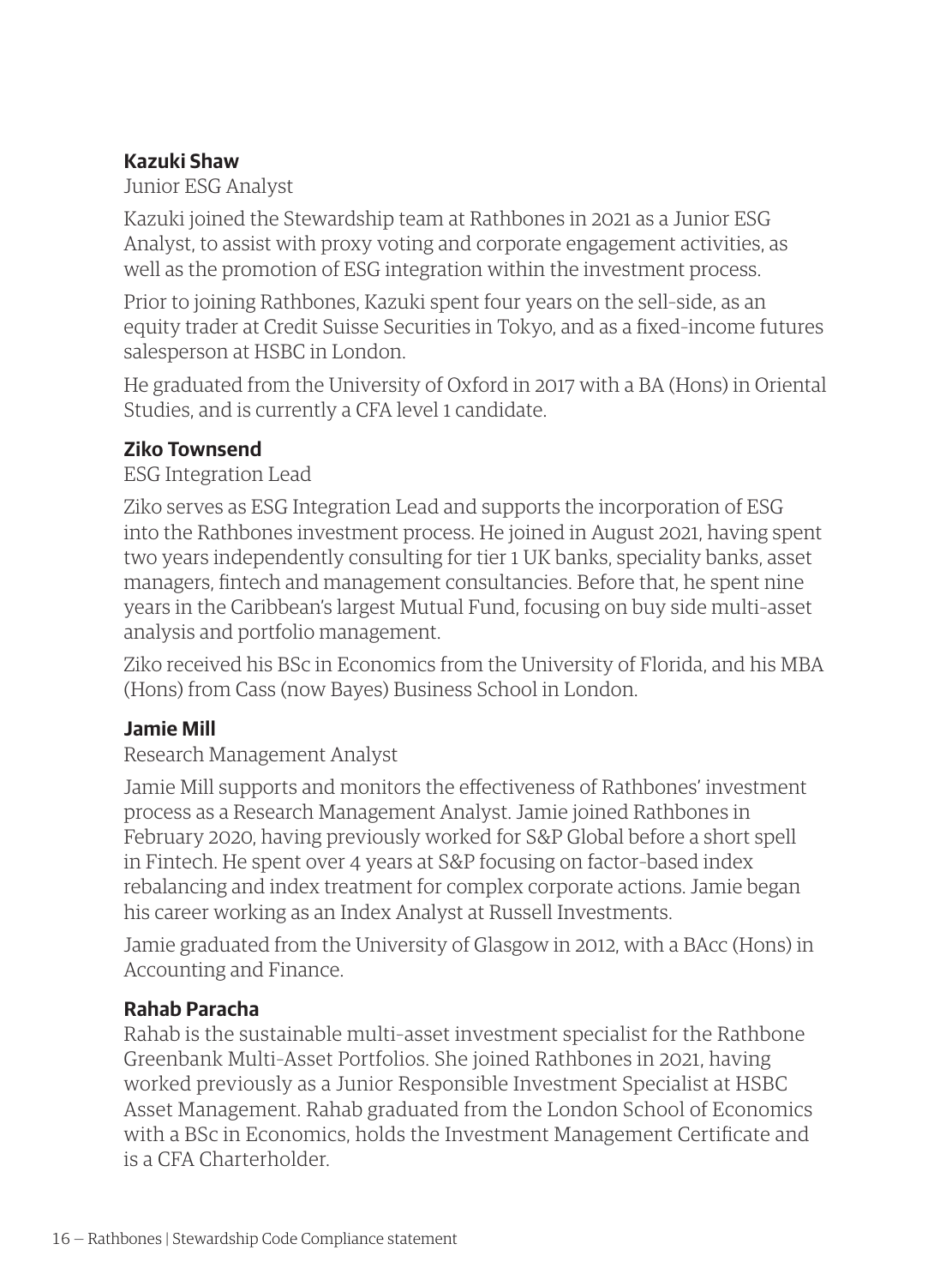#### **Kate Elliot**

Head of Ethical, Sustainable & Impact Research

Kate is head of Rathbone Greenbank's ethical, sustainable and impact research team. She oversees the development and implementation of the team's sustainability assessment framework, analysing investments against a range of environmental, social and governance criteria. She also monitors emerging sustainability themes, sets priorities for Greenbank's stewardship and engagement activities and has developed the team's systems for the measurement and reporting of portfolio sustainability and impact performance. She joined Rathbones in 2007 after graduating from the University of Bristol with a Masters in Philosophy and Mathematics.

#### **Perry Rudd**

Ethical, Sustainable & Impact Research Adviser

Perry joined Rathbones in 1999 after a career in the IT industry. He acts as adviser to Rathbone Greenbank's ethical, sustainable and impact research team, which he headed until 2021. He was responsible for establishing the team's proprietary research database and continues to be involved in its development. He also conducts thematic research into key responsible investment issues as well as monitoring corporate performance on environmental, social and governance matters. Perry was a founder member of Rathbone Greenbank in 2004.

#### **Sophie Lawrence**

Senior Ethical, Sustainable & Impact Researcher

Sophie joined Rathbone Greenbank in January 2020 as a senior ethical, sustainable and impact researcher. She is responsible for managing engagement activities, assessing the social and environmental performance of companies and conducting ESG and impact reporting for clients. She started her career at Barclays Bank in 2013 and has most recently spent three years at KKS Advisors, a strategy consultancy in London. She holds an MSc from Imperial College London in Environmental Technology and a BSc in Geographical Sciences from the University of Bristol.

#### **Kai Johns**

Ethical, Sustainable & Impact Researcher

Kai joined Rathbone Greenbank in March 2019 after graduating from the University of Cambridge with a BA in Law. He is responsible for assessing the social and environmental performance of companies.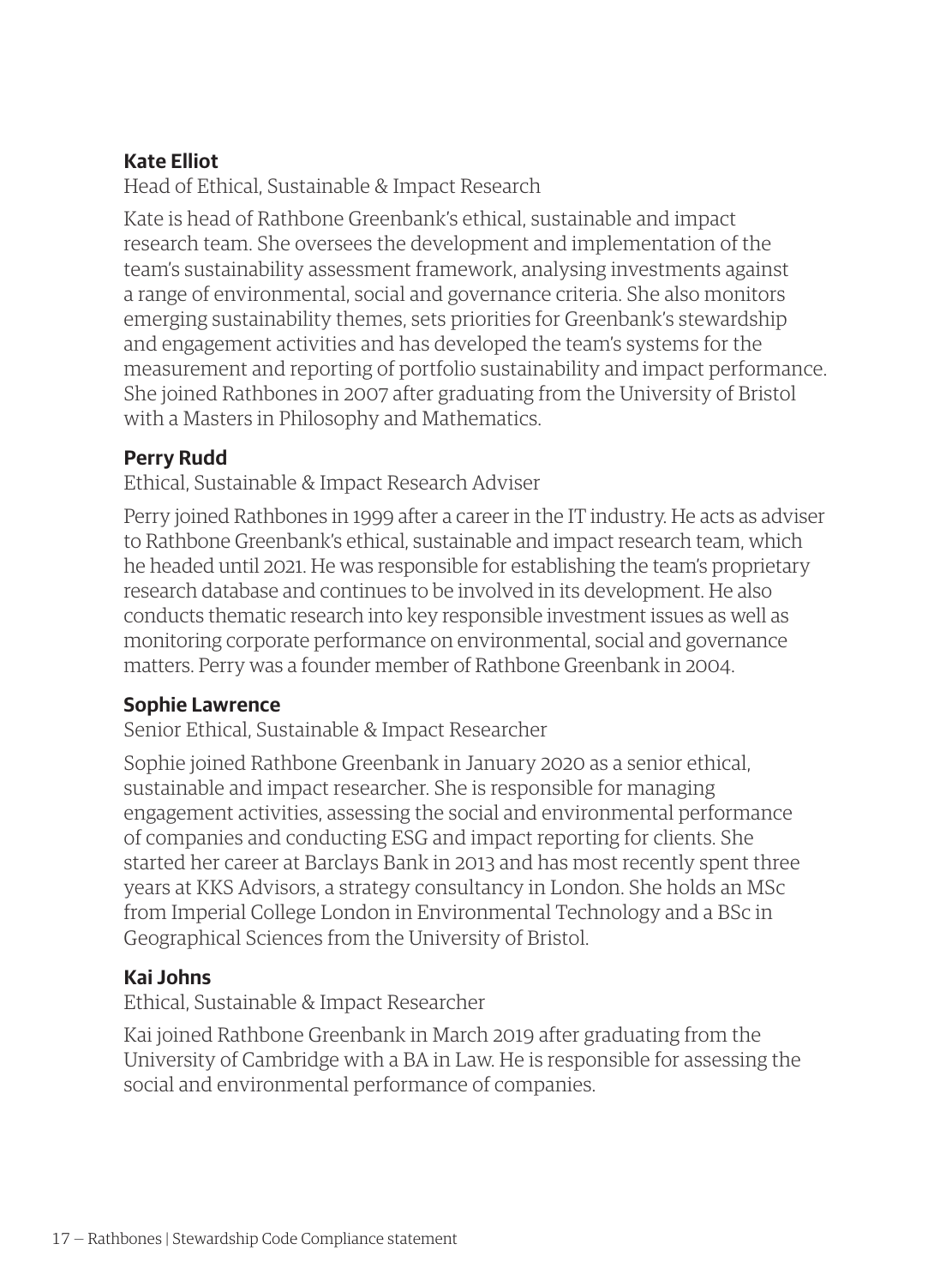#### **Katherine Farr**

Assistant Ethical, Sustainable and Impact Researcher

Katherine Farr joined Rathbone Greenbank in March 2020 before joining the ESI research team in January 2021. She is responsible for assessing the social and environmental performance of companies. Katherine graduated from Durham University with a BSc (Hons) in Anthropology.

#### Incentives to integrate stewardship into investment decision making

Rathbones creates an open and transparent working environment where employees are encouraged to engage positively in risk management and to support our key objectives. We want our employees to feel empowered to make decisions that are in the best interests of our company, our clients and other stakeholders and the world around us. All staff are required to act responsibly and as one of our values is explicitly incorporated into the performance appraisal process applicable for all employees. Achieving and driving forward our Responsible investment strategy has been incorporated into the objectives of several executive and senior level roles. Senior level accountability for overseeing and implementing responsible investment has been assigned and incorporated into job descriptions and key objectives against which performance will be assessed. Where environmental, social and governance (ESG) risks form a key part of an employee's role, these considerations will be incorporated into their appraisal discussions and performance assessments. Remuneration will be influenced by various factors, depending on the role.

#### Diversity

Across the organisation we champion a transparent and evidence led investment culture where the testing of ideas and sharing of a range of diverse perspectives is encouraged in an open, inclusive and collaborative environment. The investment committees, research and stewardship team is made up of individuals across a range of backgrounds, experience, academic disciplines and career history. Several of the stewardship team have career history in the non–profit sector and several of the team have completed postgraduate studies in areas such as Sustainable Development and Economic History. A summary of Group gender breakdown data is provided on page 19.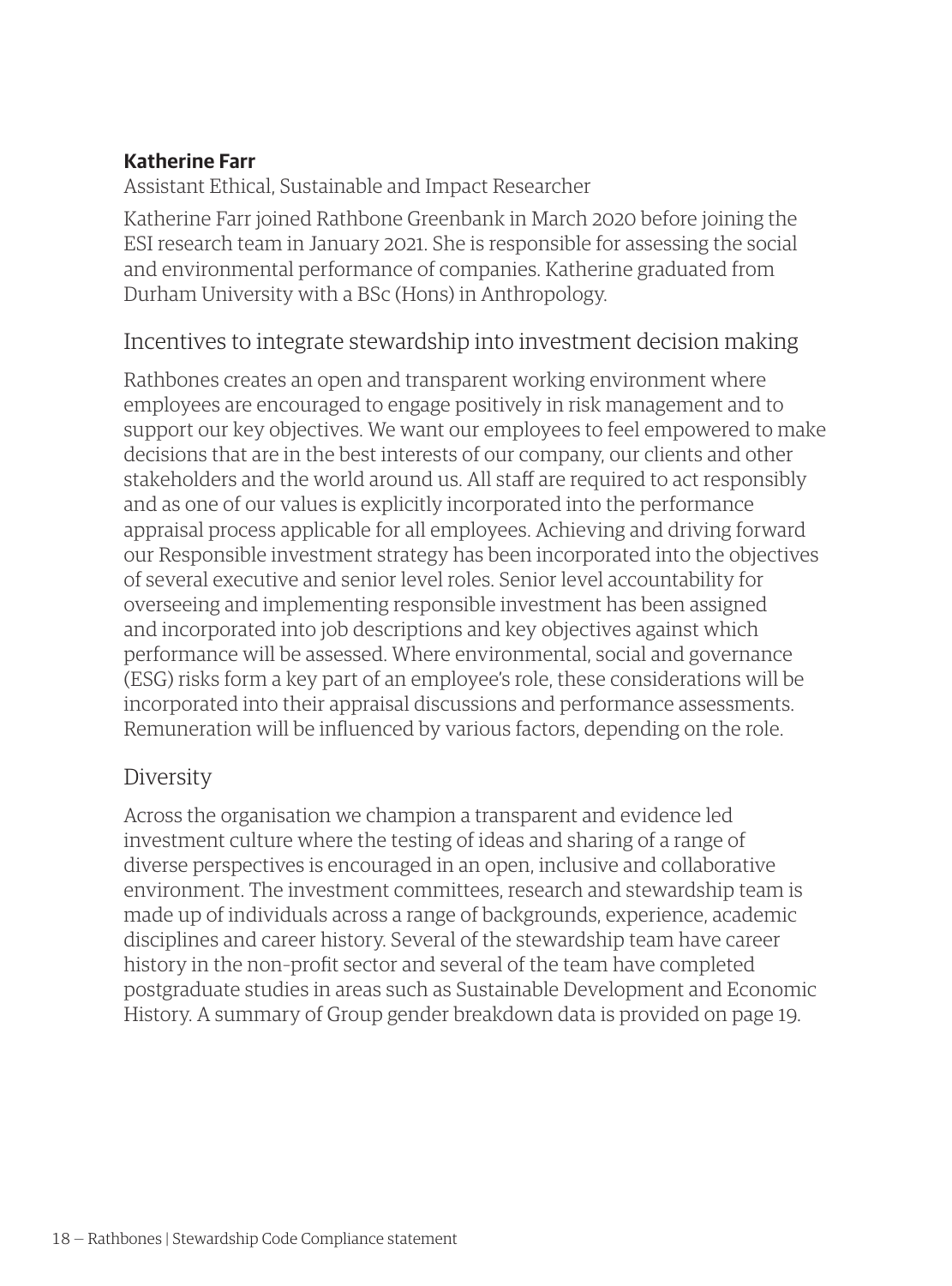# Male 53% Female 47%

#### **Summary of Group gender breakdown (based on 100% data in the system)**

Rathbones have so far collected diversity and inclusion (D&I) Data from 64.8% of employees including gender, ethnicity and sexual orientation etc. Whilst the current data does not illustrate the full picture it is helpful in understanding our starting point in driving the D&I agenda. We understand how a diverse and inclusive culture can improve business results through fresh perspectives and innovation as well as providing access to a wider range of skills and to support talent retention. Although our workforce is approximately 50:50 female to male, when we look at all levels of employee, this balance shifts as we move up the business. We are committed to taking all steps possible to reduce our gender pay gap and have had some success in increasing representation in more junior professional levels, which will provide better representation at senior levels, albeit over time. We published gender pay gap data in April 2020, 2021 and will do so again before April 2022. We continue to target the progression and development of existing female employees with opportunities for leadership and management programmes. We are signatories to the Women in Finance Charter and the firm is committed to achieving 25% female senior management representation by 2023. As of 2020, we have reached 24.6% (2019: 20.3%).

#### Other resources: Data, professional services and processes

We also utilise data and professional services to support the implementation of our stewardship approach. We employ a third–party proxy voting consultant [\(Institutional Shareholder Services,](https://www.issgovernance.com/) 'ISS') to help us build and execute our bespoke voting policy across RIM and RUTM. The service provided includes features that are supplementary to the standard service levels; this includes the implementation of our bespoke voting framework and policy, subscription to ISS's new sustainability focused voting policy recommendations as a sidelight to our own bespoke policy, and a new vote disclosure website.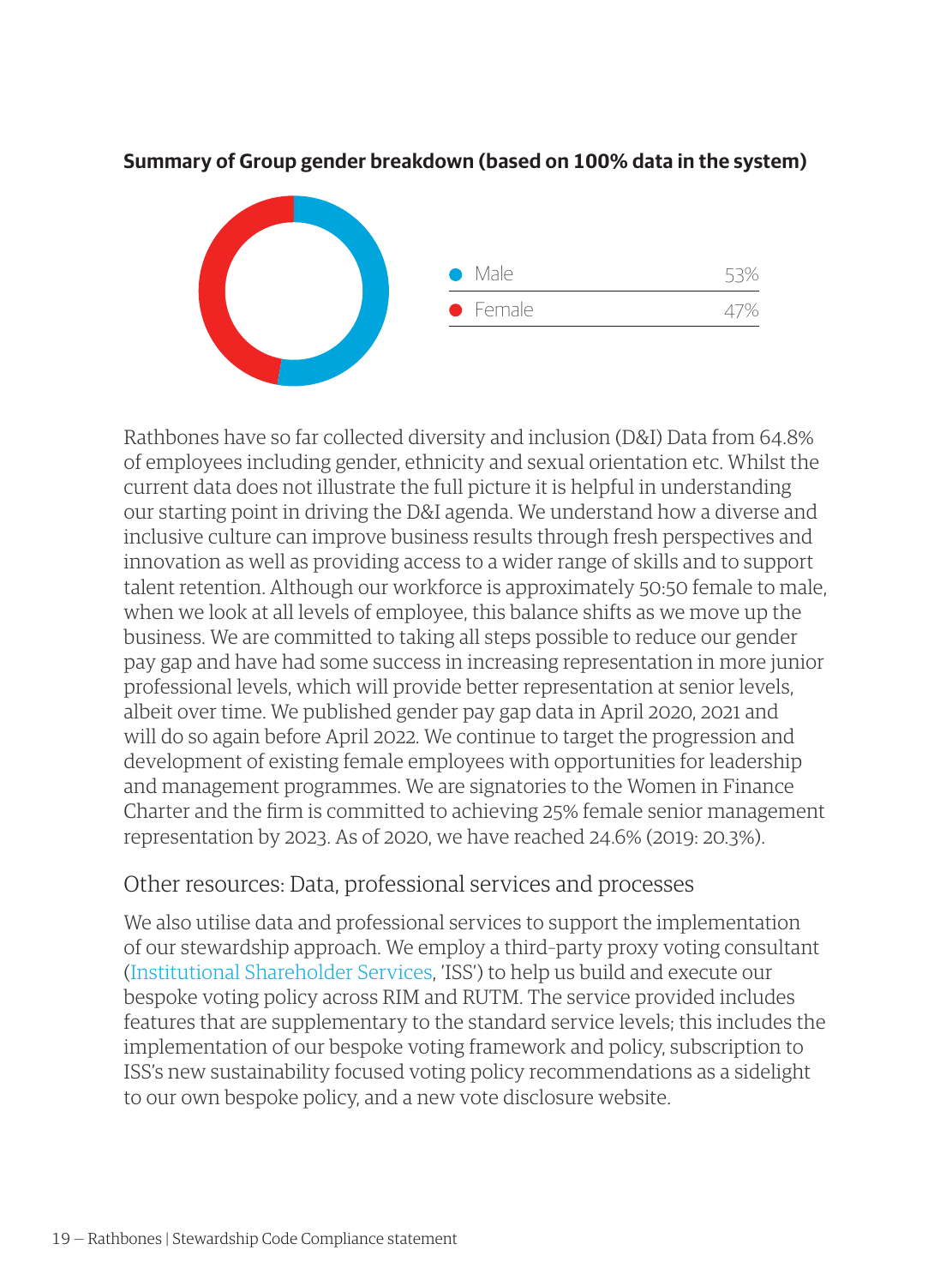We source ESG data from a number of vendors including: MSCI, Morningstar/ Sustainalytics, Fitch, S&P, SASB, this data is incorporated into a number of our internal databases and systems to aid analysis and assimilation and we have enhanced our research templates to incorporate a dedicated section on ESG and RI information. In addition, we have acquired further data and tools to assess the climate impact and risk embedded in our portfolios. Further information can be found under Principle 7.

#### Outcomes:

Changes to governance structures and processes that we started to define in 2020 have been implemented in 2021 as described above. These have served to provide a strategic approach to our stewardship and responsible investment approach and a refinement to our priorities and processes. We anticipate that these changes will deliver huge value to clients well into the future. All of the work described above represents the output of an 18–month project specifically intended to realise more effective stewardship and the better integration of ESG into ownership and investment practices.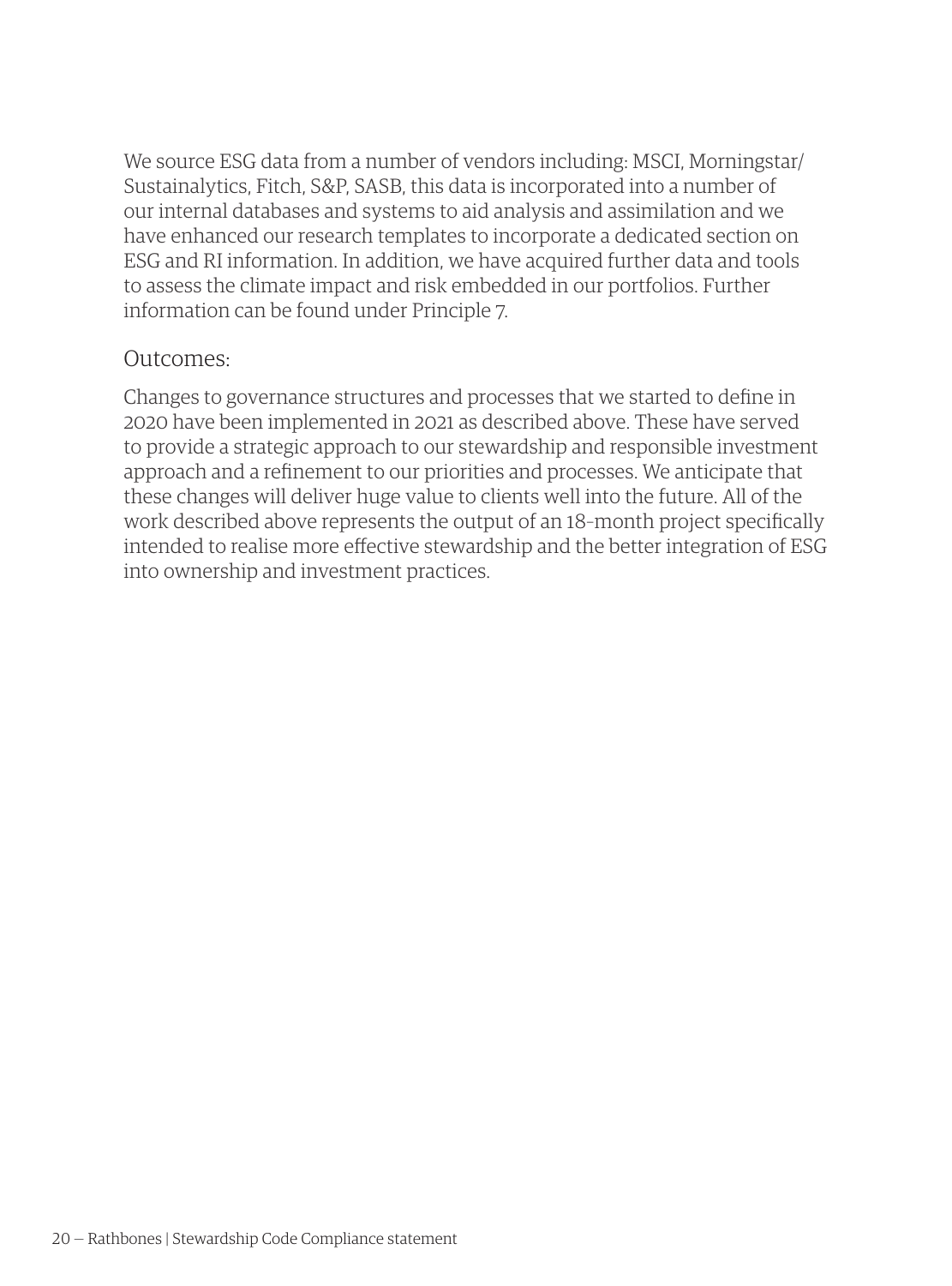## Principle 3

Signatories manage conflicts of interest to put the best interests of clients and beneficiaries first.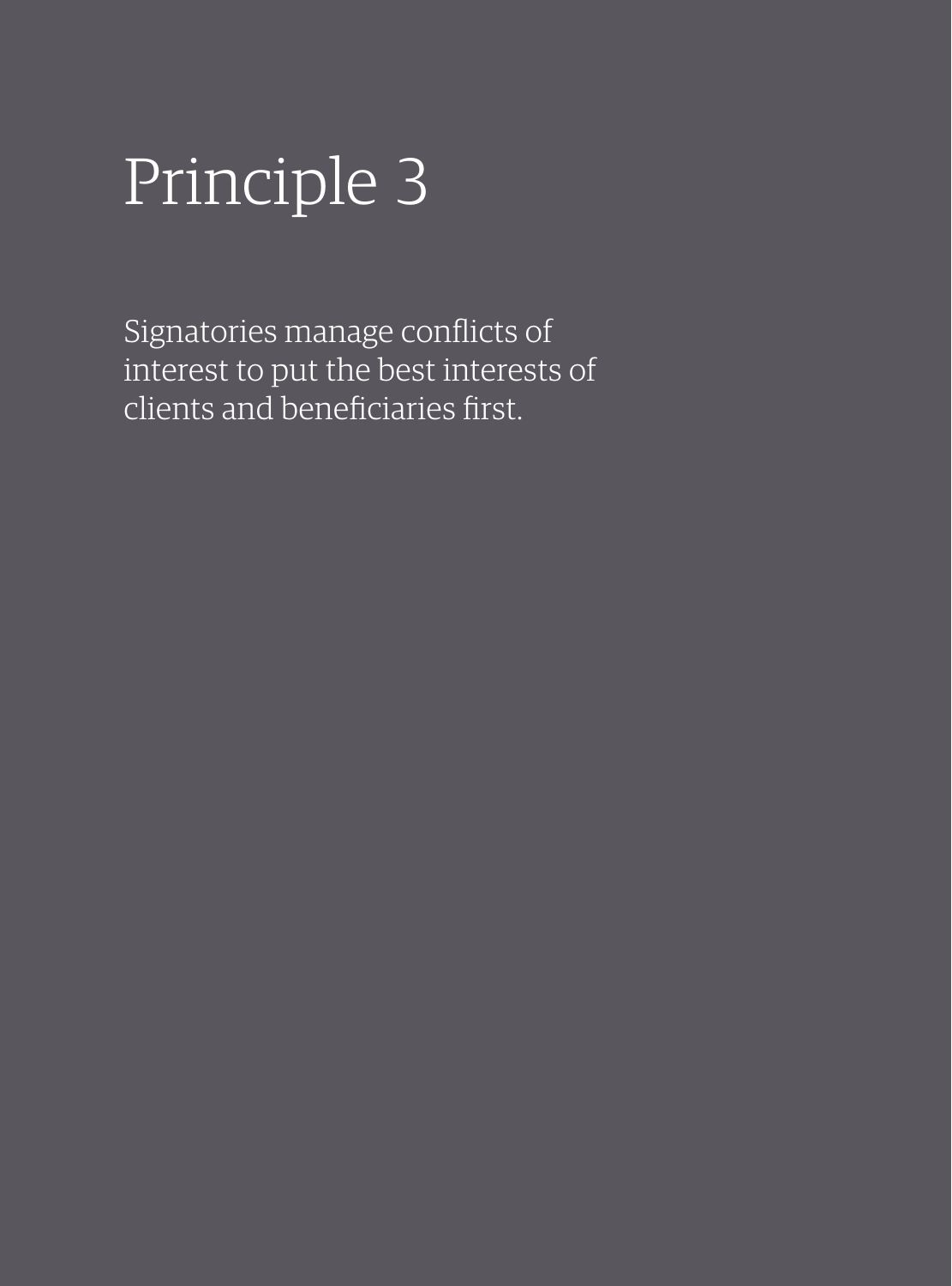We have a clear responsibility under UK regulation to maintain a robust internal conflicts of interest policy. This general approach is covered by our internal compliance function and covers area such as personal account dealing.

With regard to the oversight of voting of shares in our priority companies and the undertaking of engagements with those companies on ESG issues, we have identified the following potential conflicts of interest

- a. Proxy voting: It is our preference to amalgamate all votes on a particular issue into a unified stance. Voting Committee members have an opportunity to shape our voting stance. This could lead to a potential conflict, should the interests of shareholders diverge from those of connected persons.
- b. Different clients may have different needs and requests on voting issues: For example, a vote may be offered on the issuance of new shares — and clients may wish to vote differently from our central recommendation. Clients may have different risk appetites or income requirements, hence votes on approval of the dividend could give rise to conflicts between clients.
- c. We may be required to direct our votes at RIM on governance issues at RUTM funds: There is a risk that internal pressure may prejudice the voting process, resulting in outcomes that suit RUTM better than the client.
- d. Rathbones' employees may serve as NEDs on boards of companies or Investment Companies: A conflict arises when a committee member is either directly employed by a listed company or could be pressured by colleagues internally to determine pay and conditions for board members.
- e. A conflict would arise where a client serves as a director, CEO, Chair or other senior employee of a company and may place undue pressure on the stewardship team to follow a particular course of voting action which may be in conflict with the best interests of our clients.

We summarise these conflicts in item 5 of our Responsible Investment Policy (on page 23).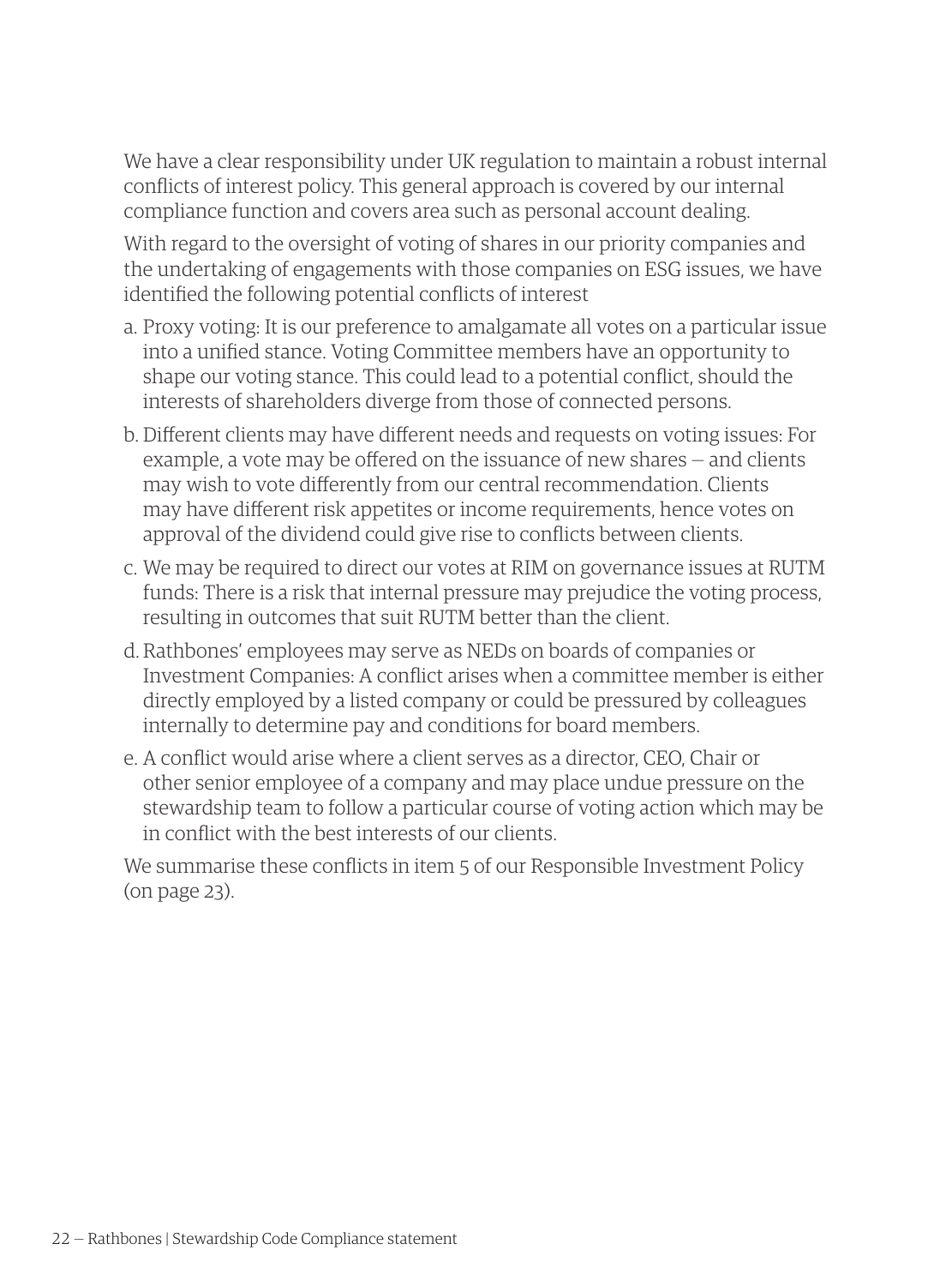#### **5. Conflicts of Interest**

Responsible investment supports our vision to think, act and invest responsibly to become one of the leading ESG players in the wealth market. It aligns with our core values and purpose as a company.

However, conflicts may arise from our responsibilities as a listed company under the principles of the UK Corporate Governance Code, those of ESG disclosure and the best practice of peers. The direction of our voting and engagement activities may, on occasion be inconsistent with our own internal ESG management arrangements as we manage a proportion of our assets on a non–discretionary basis. In particular we note that the following risks may arise in the execution of our responsible investment activities.

Conflicts may arise as a result of:

- ownership structure;
- business relationships between asset owners and asset managers, and/or the assets they manage;
- differences between the stewardship policies of managers and our clients;
- cross–directorships;
- bond and equity managers' objectives; and
- client or beneficiary interests diverging from each other.

We are confident that our existing conflicts of interest management systems address these issues in sufficient detail.

The internal management of ESG risks by Rathbone Brothers PLC is outside of the remit of this policy and the Responsible Investment Committee.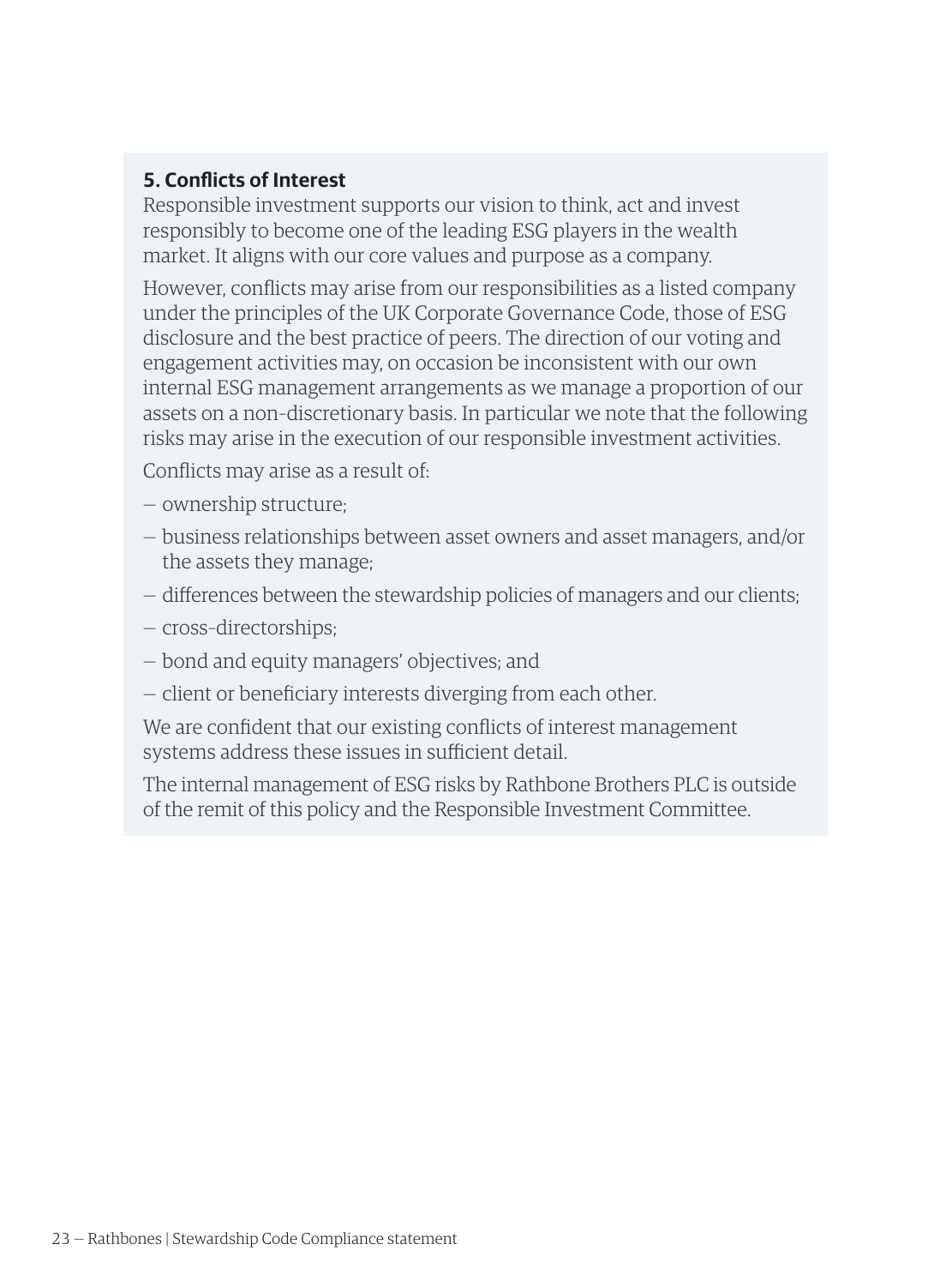Internal controls to mitigate conflicts of interest in the stewardship process.

- a. Declaration: Voting Committee Members are required to complete a declaration form each year in order to disclose and manage their conflicts of interest. When a stock is being discussed in the committee to which the members has disclosed a connection, the member is required to recuse themselves from the discussion. Voting committee members are specifically required to disclose:
	- Current employment and any previous employment in which you continue to have a financial interest.
	- Appointments (voluntary or otherwise) e.g. trusteeships, directorships, local authority membership, tribunals etc.
	- Membership of any professional bodies, special interest groups or mutual support organisations.
	- Investments in unlisted companies, partnerships and other forms of business, major shareholdings.
	- Investments in listed companies in a personal capacity with a cash value in excess of  $f10,000$
	- Memberships of other internal Rathbones Investment Committees
	- Any other conflicts that are not covered by the above.
- b. Public voting policy and voting record: High levels of transparency help reduce the likelihood of conflicts arising. We publish our voting policy and make our voting record on listed companies public. External actors are therefore able to track our voting in line with our stated policy and note any incidences of divergence.
- c. Client register of interests: We recognise that larger high net worth clients may dominate our holdings of a particular stock. A conflict would arise where that client — a director, CEO, Chairman or other senior employee, may place undue pressure on the stewardship team to follow a particular course of voting action which may be in conflict with the best interests of our clients. We therefore maintain a register of such client holdings and flag those exposures where they exist. We allow split voting to manage such conflicts (i.e. where we vote a client's shares one way and the rest of our discretionary holding in conflict with the wishes of the larger client).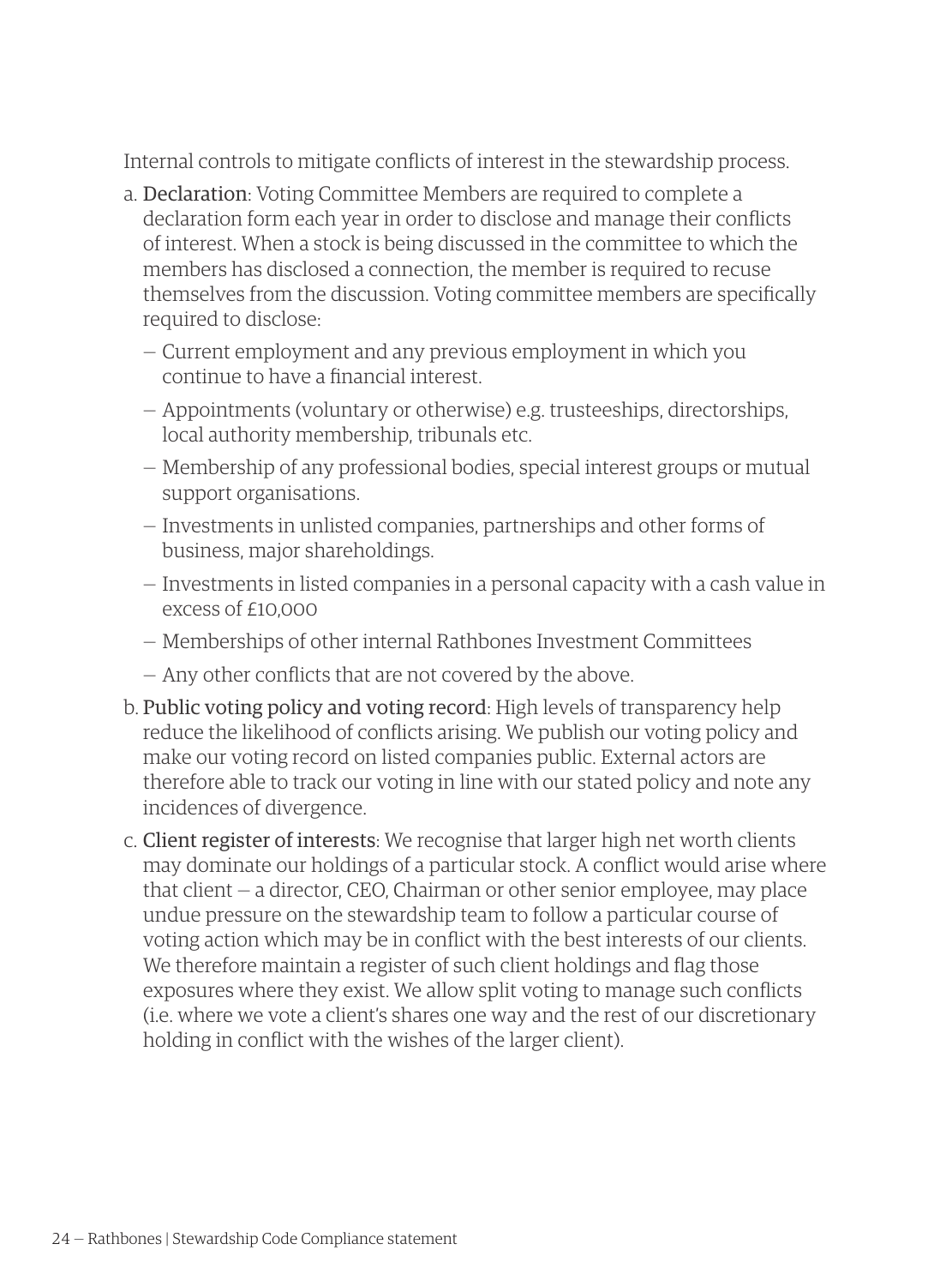- d. Client voting requests: We have a clear process for allowing clients to request that their shares be instructed in a particular way without swaying the implementation of our wider voting policy. Any debate on proposed curse of action is discussed by the stewardship committee, with the CIO acting to break any ties.
- e. Firewalls/ Structure: The approach to voting is designed to keep it free from undue external interest. Only approved committee members have visibility to the voting recommendations, and they must declare conflicts of interest to be able to contribute. The committee is autonomous, no senior manager has power of veto over voting decisions.

By way of example, in 2020 we recommended a vote against the re–election of a director at an investment trust, where a NED was a Rathbones client and major shareholder (NB client confidentiality means we cannot disclose the specific details). The investment manager was informed well in advance, and the major shareholder's shares were voted in line with the client's wishes, against the Rathbones' internal view. There was no undue influence on the Rathbones internal process, and the client's wishes were respected. A letter was sent to the company explaining the split vote entered through our nominee.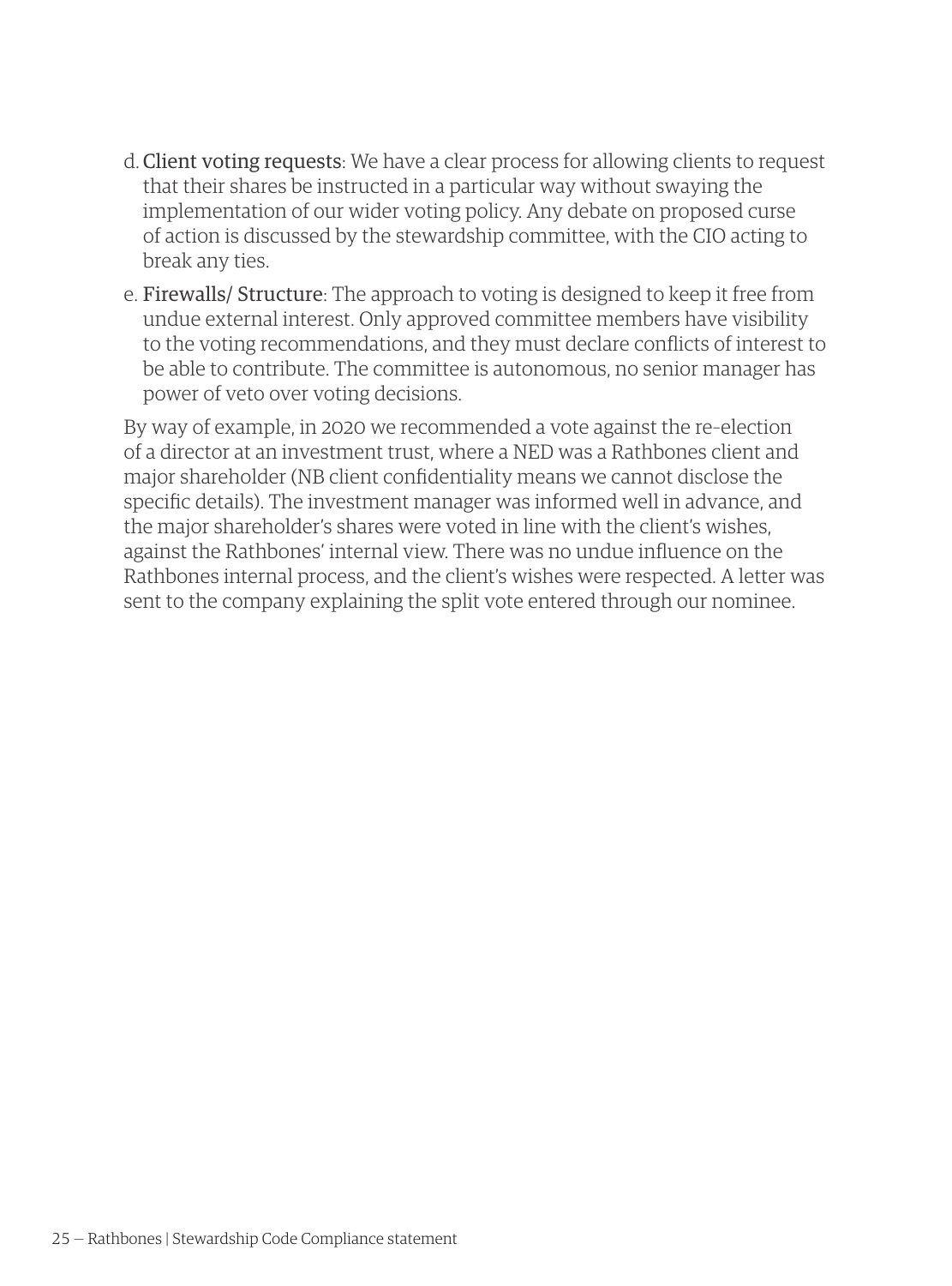## Principle 4

Signatories identify and respond to market–wide and systemic risks to promote a well–functioning financial system.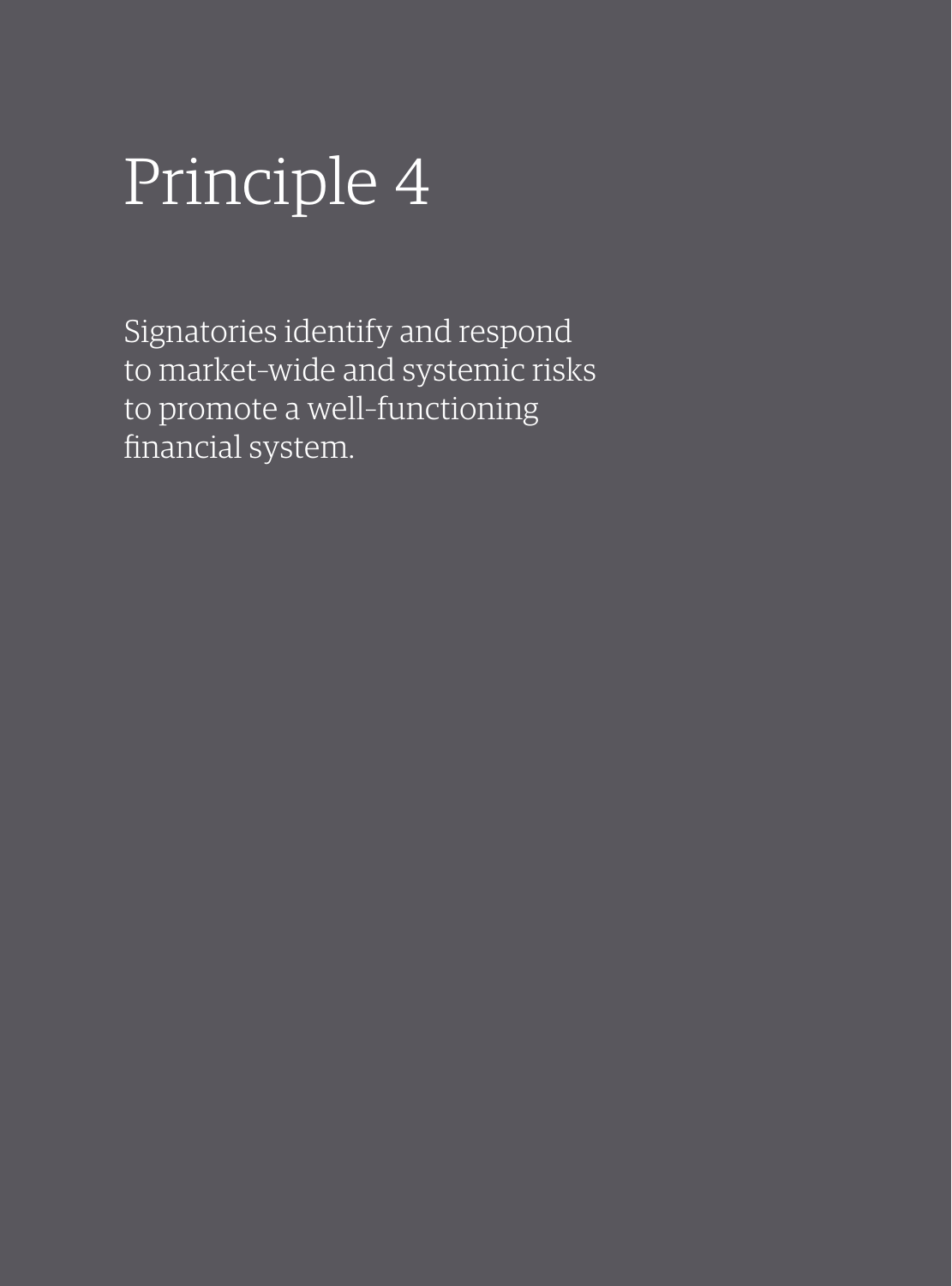### Sustainable investment

We consider the active integration of ESG into the investment process to be key in delivering a healthy financial system. This firm belief has been articulated formally since our support for the Principles for Responsible Investment was first publicly stated in 2009. In recent years our work on the concept of responsible capitalism has further underlined our belief that proper identification and management of ESG risks is key to the long–term prospects of the global economy.

In order to help shape the UK financial industry's responses to these issues, we have contributed our time to two important industry organisations, namely:

- Rathbones serve as a committee member for the Investment Association's Sustainability Committee.
- Rathbones serves on the ESG advisory committee of the International Regulatory Strategy Group, which is co–sponsored by TheCityUK and the City of London Corporation.

Through our membership of these committees, we have helped shape a number of important interventions into the UK financial system, of which we provide two recent examples:

- [20191118–iaresponsibleinvestmentframework.pdf \(theia.org\)](https://www.theia.org/sites/default/files/2019-11/20191118-iaresponsibleinvestmentframework.pdf)
- [Accelerating the S in ESG: a roadmap for global progress on social standards |](https://www.irsg.co.uk/resources-and-commentary/accelerating-the-s-in-esg-a-roadmap-for-global-progress-on-social-standards/)  **[IRSG](https://www.irsg.co.uk/resources-and-commentary/accelerating-the-s-in-esg-a-roadmap-for-global-progress-on-social-standards/)**

Our conceptualisation of Responsible Capitalism has helped inform our ESG integration process, chiefly in the development of our own in–house ESG ratings methodology and the development of criteria for the assessment and identification of sustainability themed investments. We are developing capabilities that will allow us to monitor, report and manage the climate impact of securities holdings and manage the risk they may pose to investment outcomes and global climate goals.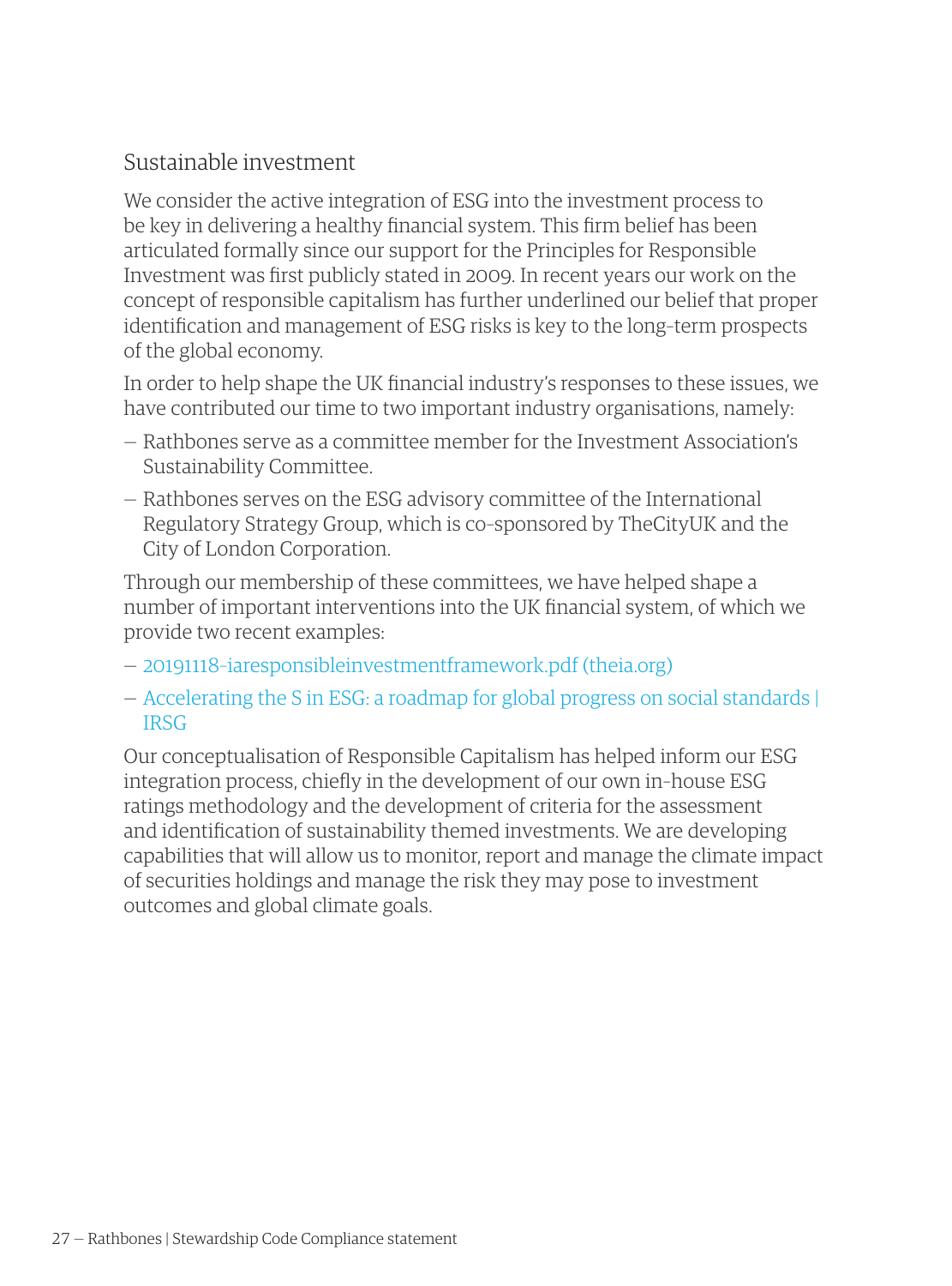## Climate change

As part of our annual reporting cycle we have for many years identified climate change as a major systemic risk. In our recently published group climate statement, we say:

"As a wealth manager with over £54.7 billion in funds under management and administration (as at 31 December 2020), we have a responsibility to understand how climate change can impact our portfolios and allocate assets strategically to minimise those risks, be they physical or transitional risks. Moreover, it is widely accepted that the climate crisis, like the current COVID–19 crisis, poses a systemic risk that threatens the stability of the financial system.

#### [www.rathbones.com/sites/rathbones.com/files/imce/climate\\_change\\_](http://www.rathbones.com/sites/rathbones.com/files/imce/climate_change_statement_130521.pdf) [statement\\_130521.pdf](http://www.rathbones.com/sites/rathbones.com/files/imce/climate_change_statement_130521.pdf)

Though this formal statement of policy is recent, it reflects a more longstanding belief. This is reflected by the fact that Rathbones first become a corporate supporter of the Carbon Disclosure Project (now CDP) in 2004. Since that time we have also become members of the Institutional Investors Group on Climate Change and were founding members of 'Aiming for A', a UK based investors coalition which operated between 2014 and 2018 focusing on the biggest emitters listed in the UK. In the Institutional Investors Group on Climate Change (IIGCC) we play a significant role in the corporate programme, being longstanding members of the shareholder resolutions support group and leading on target companies in the sister Climate Action 100+ initiative. We commit significant staff time to these initiatives and believe our work is highly valued. This is reflected in our selection as lead investor engaging with one of the UK's biggest carbon emitters, and selection as co–lead investor on the recent 'Say on Climate' project.

As a business we continued to support CDP (formerly the Carbon Disclosure Project), both as an investor and as a responding business. With CDP's move to align its framework to the Task Force on Climate–related Financial Disclosures (TCFD), additional financial services questions were introduced in 2020. Our score of B reflected our willingness to respond to this new methodology and we are confident that delivering on a number of existing projects, such as the setting of targets and integration of ESG factors into the decision–making for our investment portfolios, will continue to improve our score. We support the work of the TCFD and in 2020 produced our first response in alignment with its recommendations (see Annual Report pages 70–74).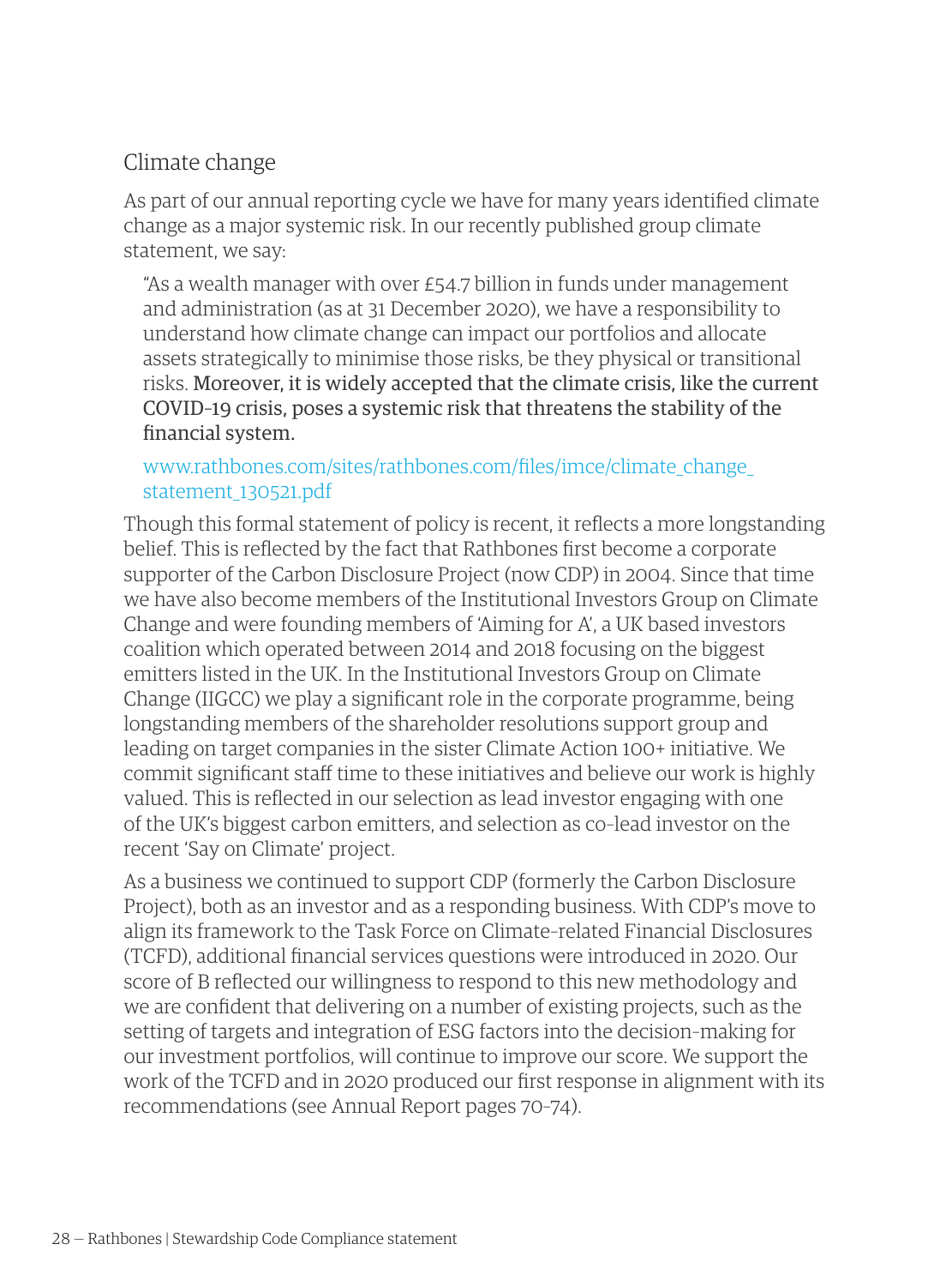## Modern slavery

Modern Slavery is a pervasive risk to society and supply chains, affecting millions of people globally. The International Labor Organisation (ILO) estimates that the persistence of forced labour and human trafficking is worth \$150 billion annually, a cost to the formal economy and a major systematic risk to business across all sectors. Businesses have a huge role to play in eradicating modern slavery, and the UK's landmark 2015 Modern Slavery Act sought to bring the business community into the fight. Rathbones was the leading UK investment organisation calling for the inclusion of transparency in supply chains reporting in the Act. [Giving evidence on the Modern Slavery Bill |](https://www.rathbones.com/knowledge-and-insight/giving-evidence-modern-slavery-bill)  [Rathbone Investments \(rathbones.com\)](https://www.rathbones.com/knowledge-and-insight/giving-evidence-modern-slavery-bill)

Despite good intentions, the section 54 modern slavery reporting regime was left lacking in enforcement powers. Among the biggest companies in the UK, compliance was poor. In this vacuum of enforcement, investors have a crucial role in advancing protection for fundamental human rights. Having previously had success on an individual basis, Rathbones convened an investor collaboration in 2020 with £3.2 trillion in assets under management to challenge 22 FTSE350 companies that had failed to meet the reporting requirements of section 54 of the Modern Slavery Act 2015. Signatories make it clear to target companies that they will not support the adoption of the target's annual report and accounts should compliance with the Modern Slavery Act not be achieved. By the end of 2020, 20 out of the 22 target companies had become compliant.

The initial objective of the collaboration was to drive rapid compliance with the provisions of the Act among laggard companies. Our aim was to achieve full compliance from a target list of 61 laggard companies. We worked with a respected international NGO to develop the target list. We expect the members of the FTSE 350 to lead in this area, and to take substantive action against the prevalence of slavery in their supply chains. We consider the FTSE350 to have a 'multiplier' effect, as their actions will incentivise further compliance down their supply chains.

Having seen success with the pilot scheme, in 2021 Rathbones and its partners expanded the coverage to target 61 FTSE350 companies whose modern slavery reporting fell below expected standards. The breadth of the coalition grew significantly. with 97 investors comprising £7.8 trillion assets under management now supporting the project.

The success of the engagement has highlighted many areas of good practice, and resulted in the improvement of at least one company's internal ESG profile, making them more suitable for investment in client portfolios.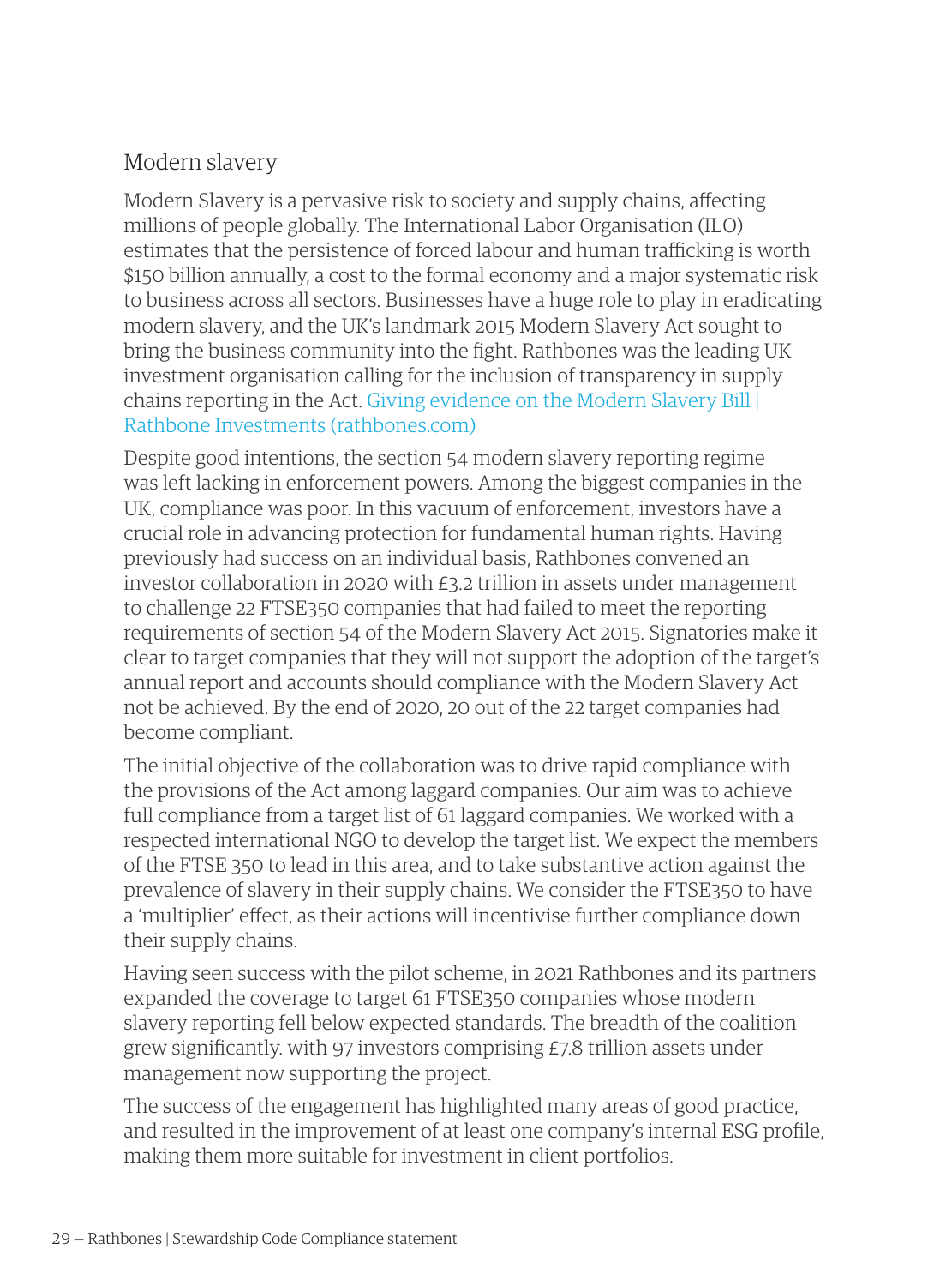## Collaborative efforts on systemic risks — policy engagements

Whilst it is our preference to lead on ESG engagements, there is value in adding our weight to the efforts of others, especially in the area of policy making. We provide two examples from among many of the situations where we have aligned with others' work to support engagement on market wide, systemic ESG risks.

- We signed a letter to be sent to EU leaders ahead of the European Council meeting of 18–19 July 2020, calling for an economic recovery that includes maintaining momentum on the Green Deal, sustainable finance and an ambitious 2030 greenhouse gas emissions reduction target, with at least 25% of the EU's long–term budget contributing to climate objectives. The letter was prepared by IIGCC, in coordination with the PRI and Carbon Disclosure Project (CDP).
- In 2020 the Financial Conduct Authority (FCA) consulted on proposals to improve climate change related financial disclosures by listed issuers. The new 'climate rule' detailed in CP20/31 proposes to introduce a new requirement for commercial companies with a UK premium listing, by which they would have to state whether they comply with TCFD–aligned disclosures and to explain any non–compliance. As a group, we welcome the FCA's consultation and agree with the need to clarify and enhance climate– related disclosure obligations. However, we believe there was potential to improve the proposals to ensure that investors have the information to adequately integrate climate–related risks and opportunities into investment and stewardship decision–making. Specifically we recommended the following changes:
	- 1. Make the new 'climate rule' mandatory, not 'comply or explain',
	- 2. Apply it to all issuers, not just those with a premium listing, from 2022,
	- 3. Require issuers to disclose plans for how they can achieve net zero GHG emissions by 2050, in line with the UK's Government net zero emissions law and
	- 4. Explain how consistency will be maintained with emerging EU disclosure laws, including those imposed under the EU Non–Financial Reporting Directive (NFRD)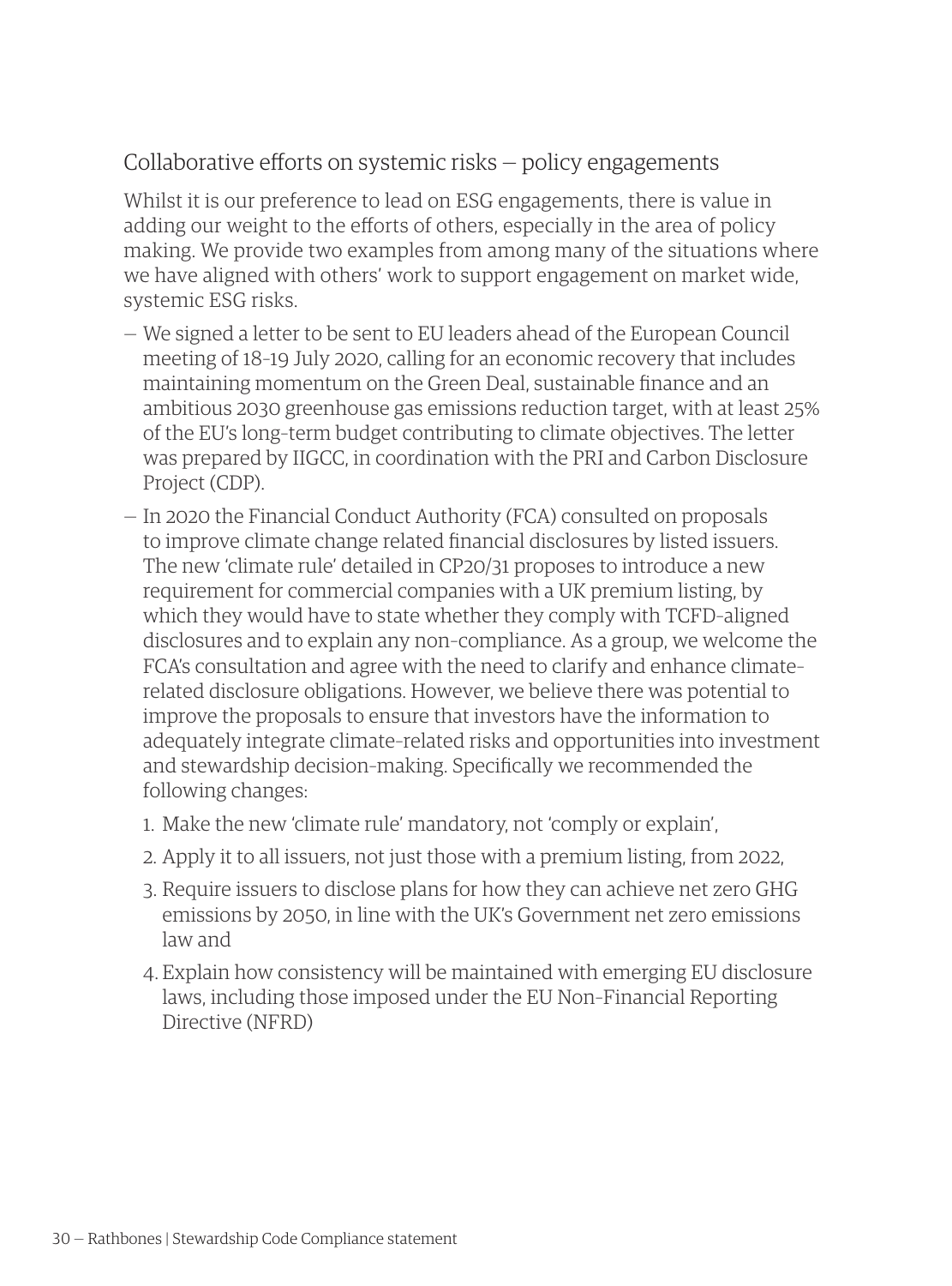### Assessing effectiveness

Where we respond to a market wide and systemic risk through engagement, the effectiveness of the project is reviewed monthly by the Engagement Committee and quarterly by the Responsible Investment Committee. An annual assessment of engagement work is conducted at Investment Executive level. The assessment looks at factors including the quality of responses to letters or statements, the general take up of ideas generated and, with regard to policy consultations, the quality of commitments made by issuers and the degree to which our engagement goals have been delivered.

The Responsible Investment Committee reviews and approves the annual engagement plan, based on a review of a number of factors including an assessment of ESG risk in our portfolios. As explained below under Principle 8, issues with more severe and widespread ESG risks are prioritised for action. Individual actions are suitable for such detailed review, but it is not possible to conduct a meaningful assessment of a FTSE 350 asset manager's role in advancing human rights, for example.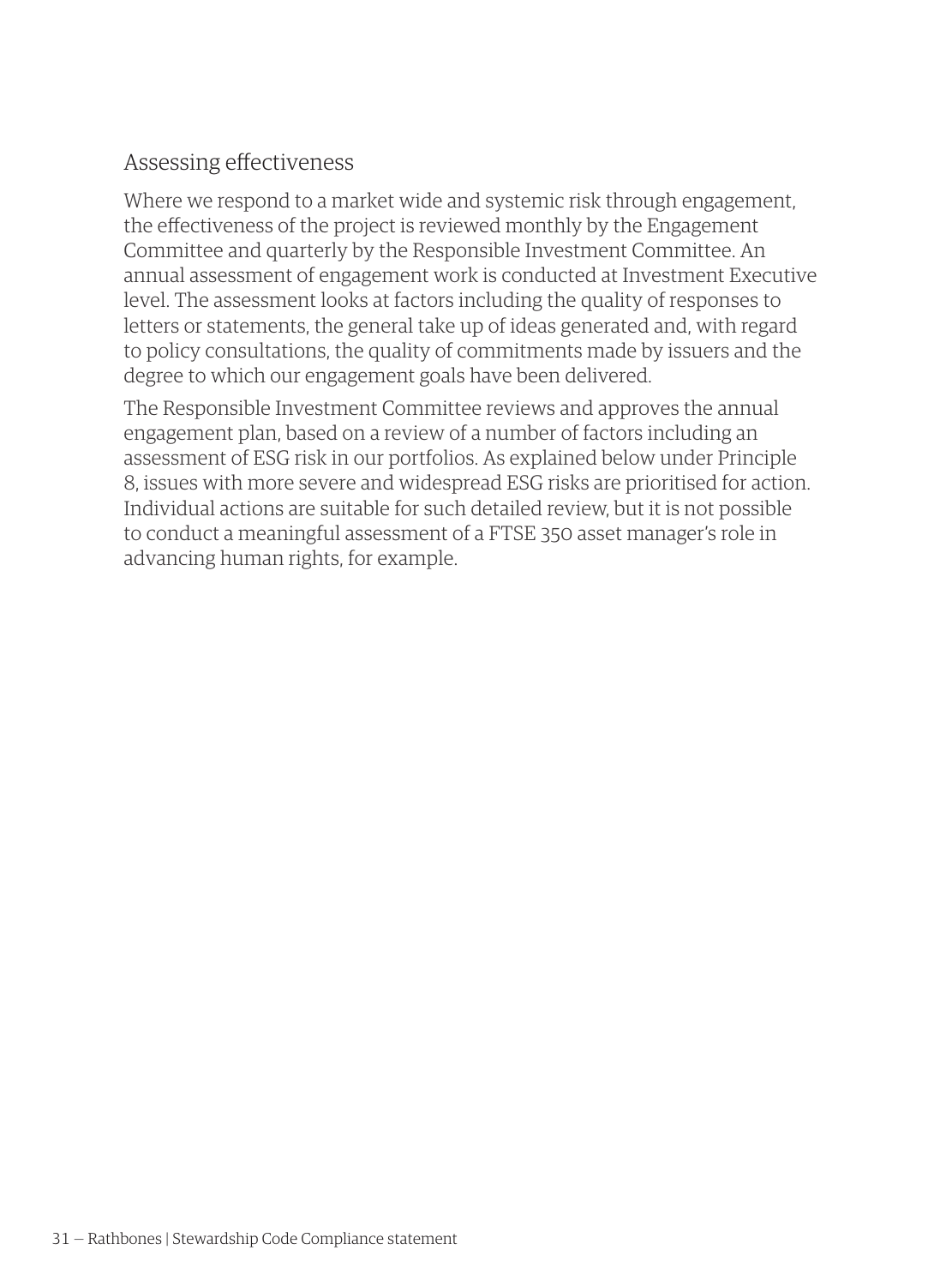## Principle 5

Signatories review their policies, assure their processes and assess the effectiveness of their activities.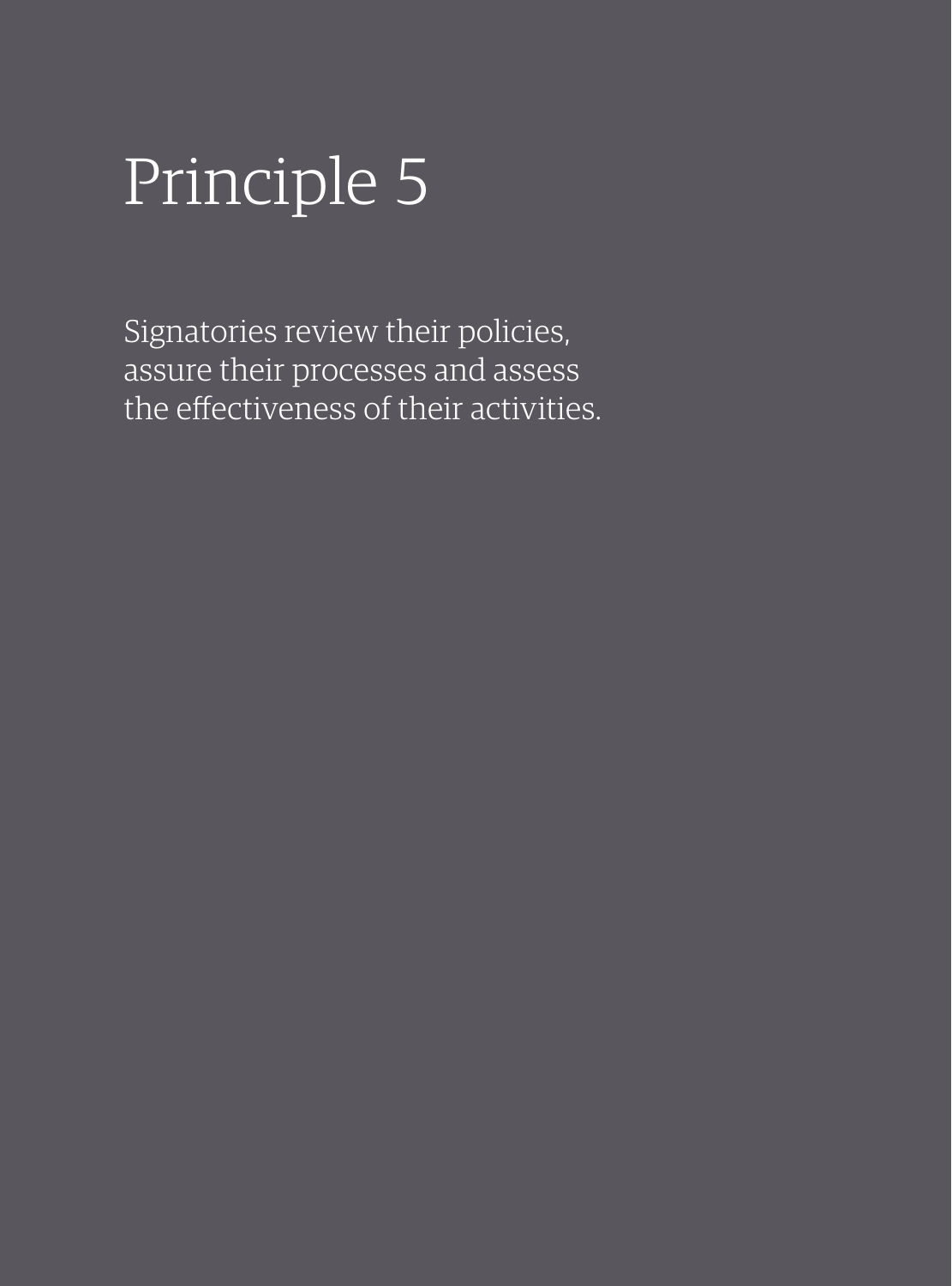As described under Principle 2, supplementary to our regular review of progress and management of RI at Rathbones, in 2020 we commenced a three–year programme looking to set out a vision for accelerating all aspect of RI at Rathbones.

To assist with this process we employed an external consultant. At all stages of this process the consultant provided an impartial assessment of our progress against our vision on RI. Over the course of 18 months several important steps were taken to improve our governance processes. The following policies have been audited, refreshed and renewed in the last 12 months

- Rathbones Group Responsible Investment Policy
- Engagement Policy
- Proxy Voting Policy
- Group Climate Statement

In terms of recent developments to policies, we note the following:

- A much clearer statement of our position on climate change and our aim to be a Net Zero Asset Manager by 2050 (work commenced in 2020, and to be finalised in 2021).
- The inclusion of a framework for group level exclusions in the new Responsible Investment Policy (work commenced in 2020, finalised in 2021).
- Clearer goals and priorities in our Engagement Policy, making a public statement of our engagement goals for the year 2021. This will now be an annual occurrence, an important step to improve transparency for our clients.

Oversight of the effectiveness of our stewardship activities is therefore largely internal. We consider this to be appropriate given our preference for the performance of stewardship activities to be done by our own team rather than through contractors, with important independent verification provided by reporting to external benchmarks such as UN PRI.

We provide high level summary Responsible Investment Reports which cover the most important issues and interventions, supplemented by more bespoke reporting embedded in our client meeting packs and portfolio reviews. Bespoke managers are not covered by the same frameworks for external assurance of stewardship.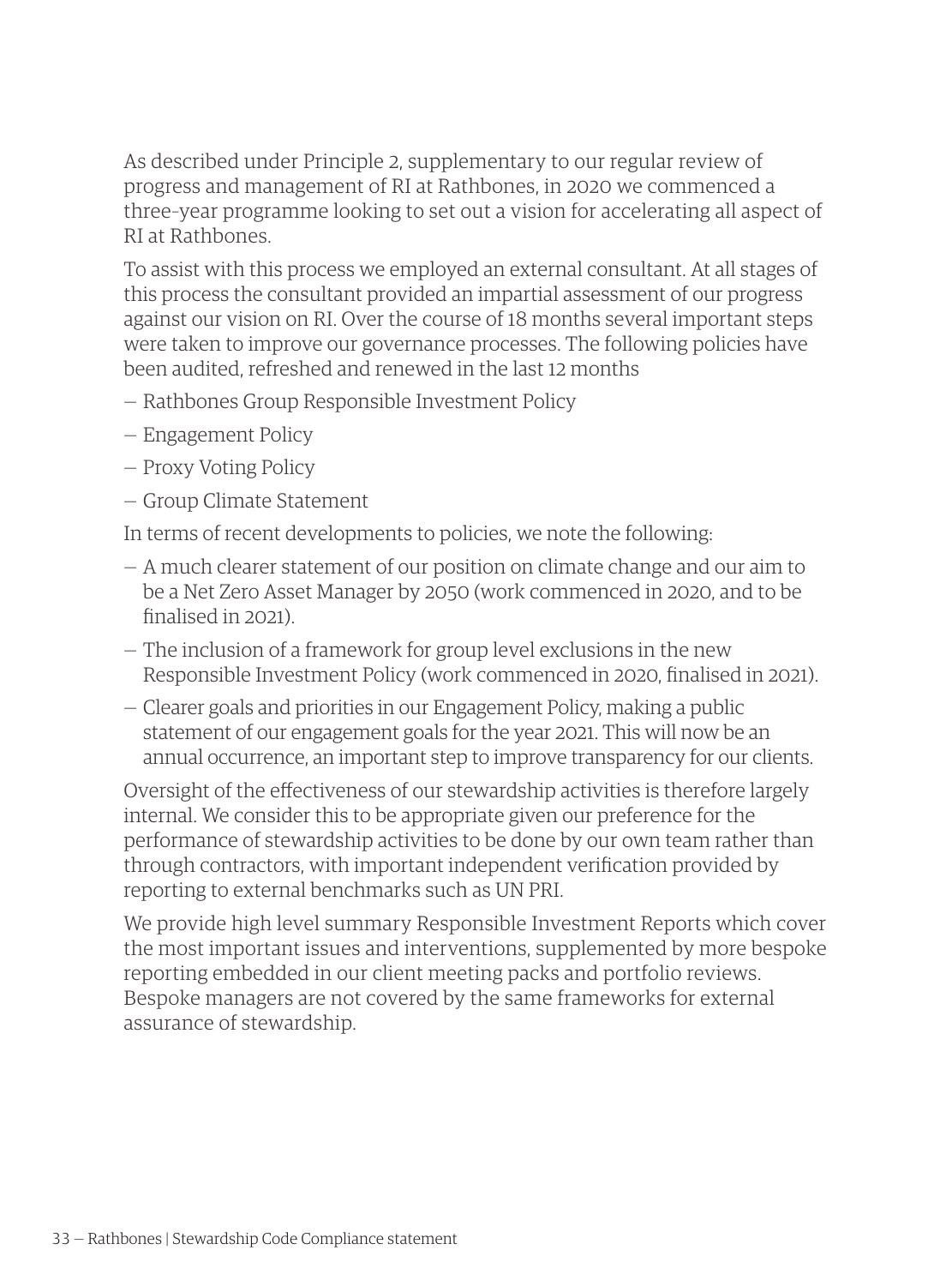We do, however, regularly report and benchmark our progress through the PRI reporting framework. In our RUTM division, specific funds have sought external verification, notably the EUROSIF disclosure frameworks. Our reporting processes reflect the nature of the services and portfolios that we manage. For products that are managed to clear ESG and sustainability led mandates the governance, oversight and reporting processes are tailored to these needs.

Our annual and semi–annual Responsible Investment Reports go through a multi–level sign off process. The most significant oversight is provided by the responsible investment committee, followed by the approvals process covered by all external publications. The Responsible Investment Committee is also responsible for auditing and approving our annual PRI Report. This internal verification includes input from our Communications and Marketing functions, which helps ensure that reporting is, to the best of our abilities, fair, balanced and understandable. Multiple layers of sign off exist for all documents produced for publication, and sign off by Compliance and Marketing functions ensures consistent use of language in a manner that is clear, fair and not misleading.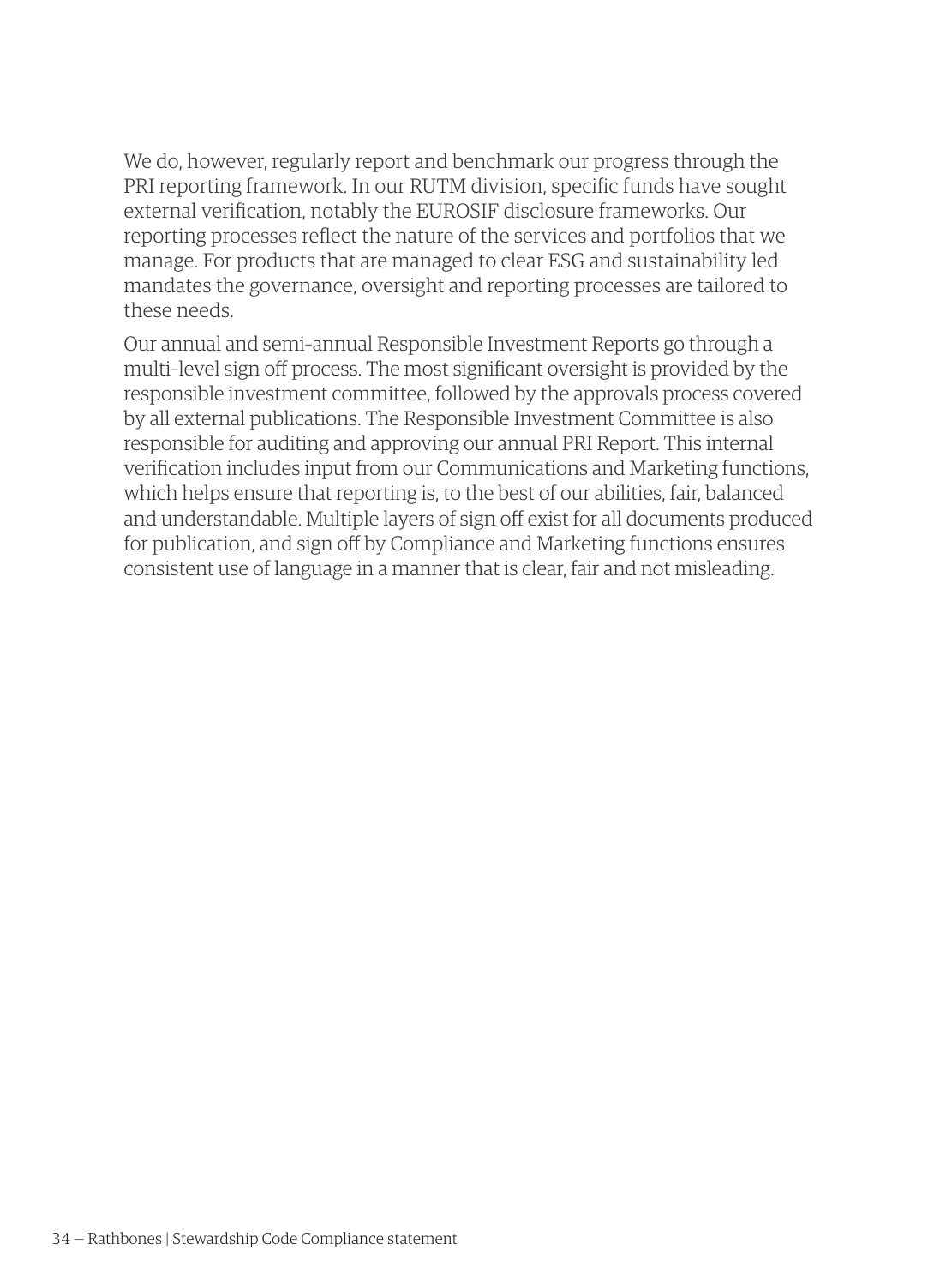## Principle 6

Signatories take account of client and beneficiary needs and communicate the activities and outcomes of their stewardship and investment to them.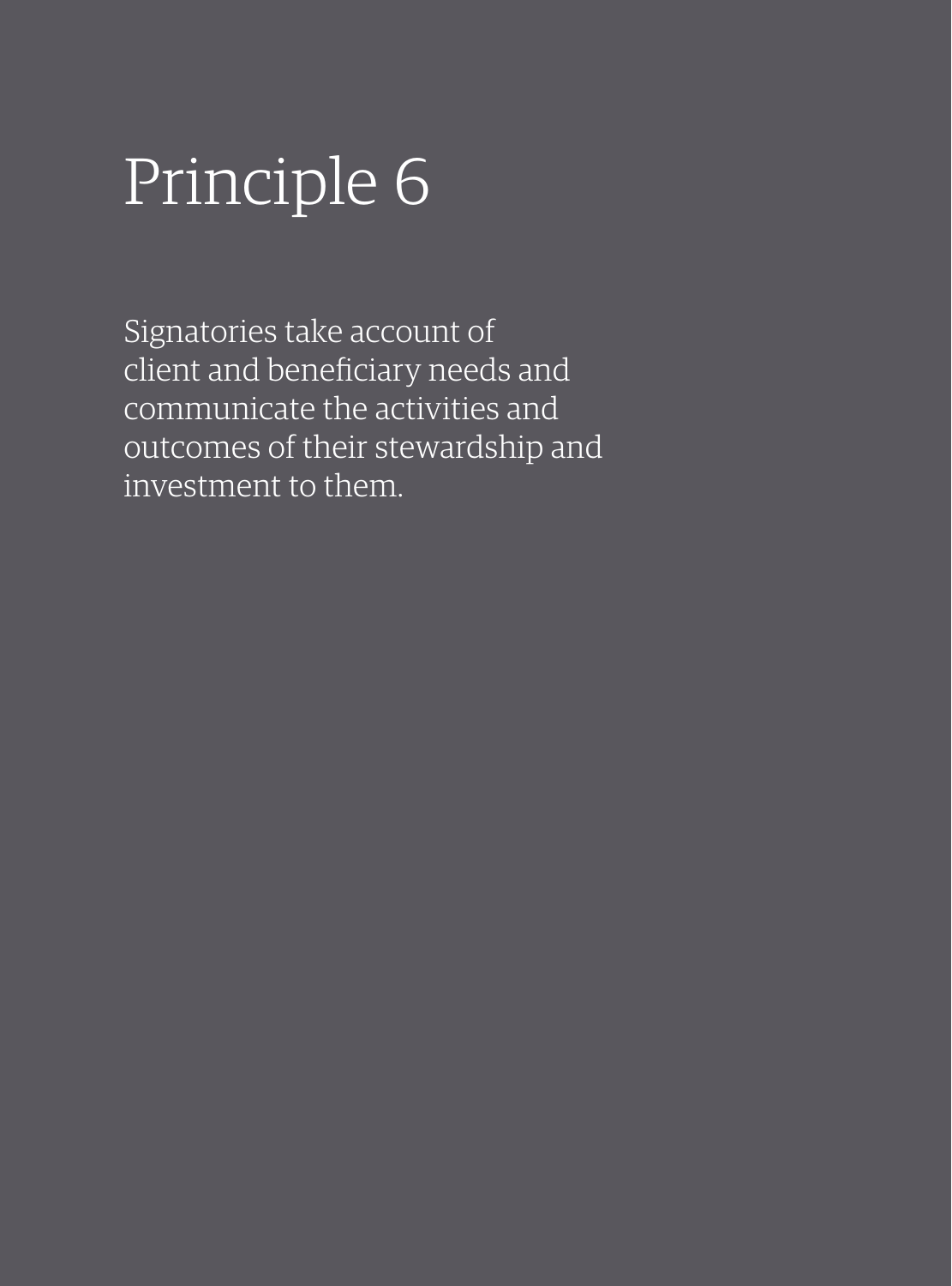Rathbones provides individual investment and wealth management services for private clients, charities, trustees and professional partners.

As at December 2020, our assets under management were £54.7bn, made up of:



This can be broken down into the following asset classes (NB presented as a snapshot only, the sum total and result of all of our bespoke and individual investment portfolios and retained funds).

|                                                                                                                                                                | Percentage (%) of AUM |
|----------------------------------------------------------------------------------------------------------------------------------------------------------------|-----------------------|
| Listed equity $-$ internal                                                                                                                                     | 69.47                 |
| Fixed income - internal                                                                                                                                        | 16.31                 |
| Private equity - internal                                                                                                                                      | 0.62                  |
| Real estate - internal                                                                                                                                         | 0.59                  |
| Other-<br>Commodities = 1.397%<br>Actively Managed Strategy Funds = 3.95%<br>$Cash = 5.15%$<br>Money Market Instruments = 0.08%<br>Structured Products = 0.83% | 11.42                 |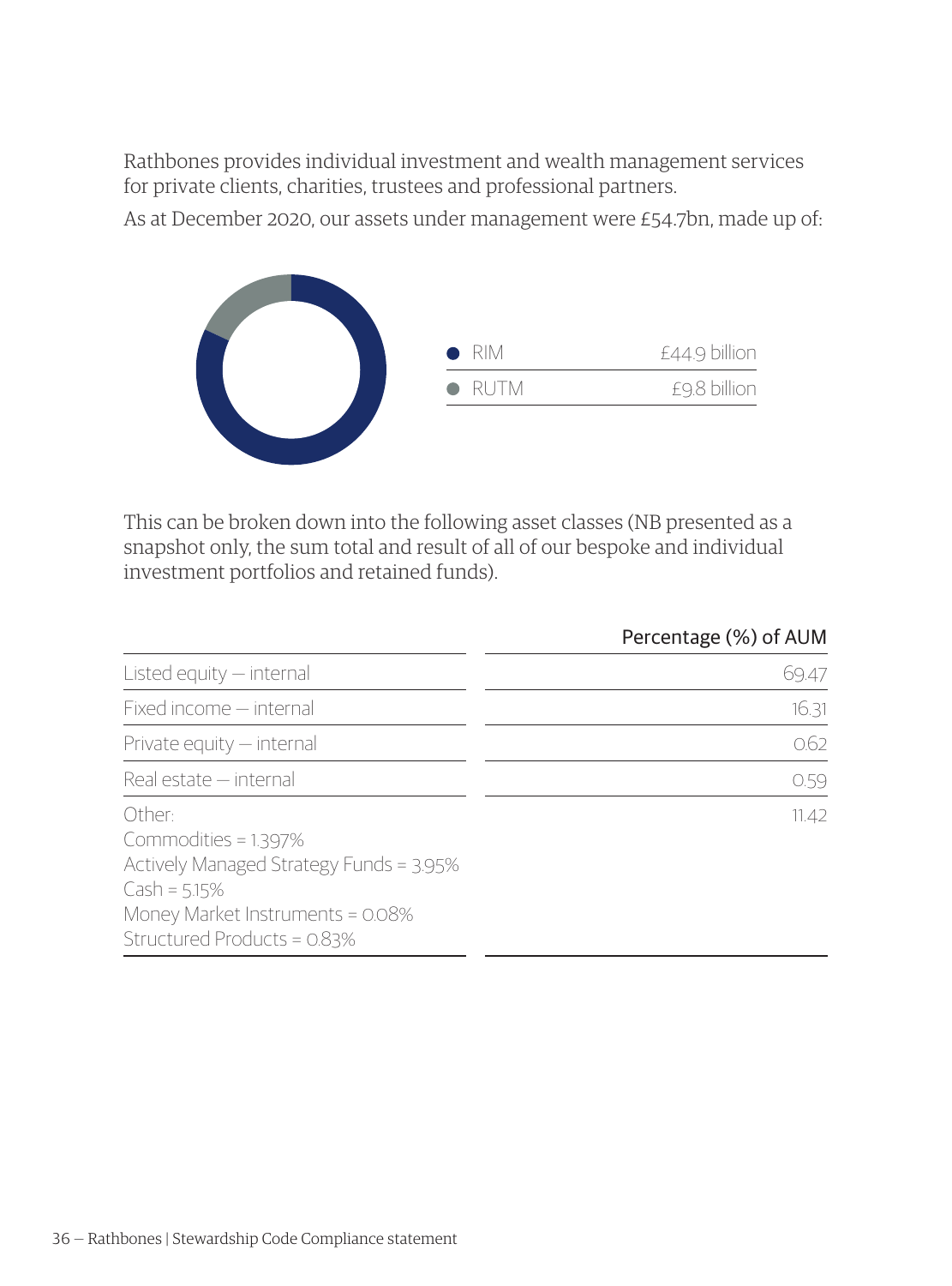#### **Geographical exposure (RIM)**

# Percentage (%)

| Asia Pacific             | 0.55%  |
|--------------------------|--------|
| <b>Emerging Markets</b>  | 0.47%  |
| Europe                   | 22.12% |
| Japan                    | 0.12%  |
| United Kingdom           | 69.76% |
| United States and Canada | 6.98%  |
| <b>Grand Total</b>       | nn     |

# Rathbone Investment Management (RIM)

Through Rathbone Investment Management, we provide investment management solutions to a range of private clients, charities, trustees and professional partners. Clients of this service are offered a tailored investment strategy that meets individual objectives backed by an investment process that aims to provide risk– adjusted returns to meet clients' needs today and in the future.

#### **Size of Investment Management relationship value**

| $O-E250k$             | 6.7%    |
|-----------------------|---------|
| $\bullet$ £250k-£500k | 11.1%   |
| $\bullet$ £500k-£750k | 9.5%    |
| $E750k-E1.5m$         | 17.8%   |
| $E1.5m-E5.0m$         | 25.6%   |
| £5.0m-£10.0m          | $9.7\%$ |
| $f10m+$               |         |
|                       |         |

Source: Rathbones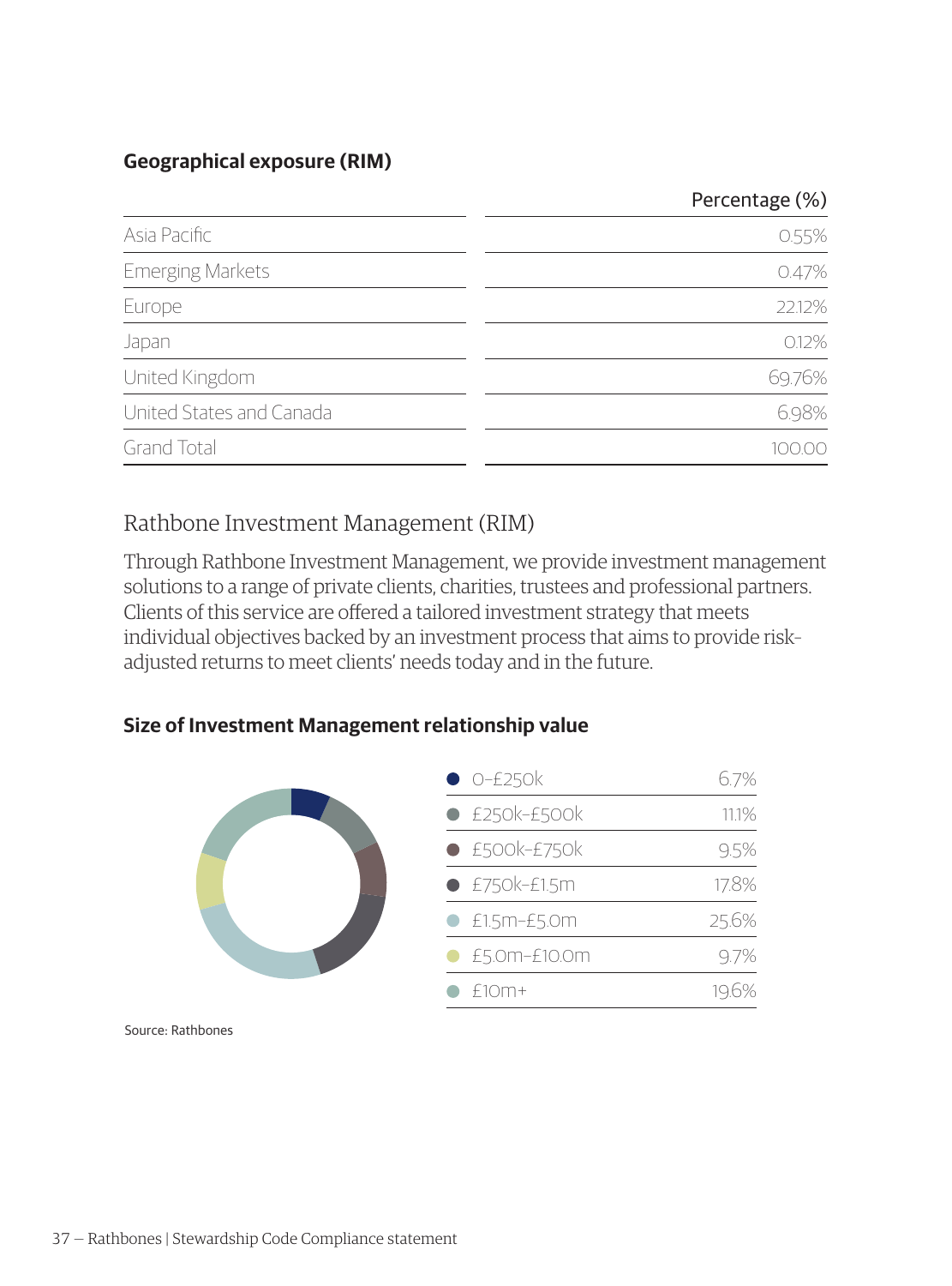|  | • Private clients | 34.3% |
|--|-------------------|-------|
|  | $\bullet$ ISA     | 19.1% |
|  | • Charities       | 13.9% |
|  | • Pensions        | 11.9% |
|  | $\bullet$ Trusts  | 10.4% |
|  | Other             |       |

#### **Investment Management client account type by value**

Source: Rathbones

Our investment and stewardship process works to a range of different time horizons in order to meet the needs of our client base. We manage portfolios for a range of different client types which includes individuals, multi–generational families, charities, endowments and pensions. For this reason our process allows us to consider and understand how stewardship and ESG factors may influence or be impacted by the economy, market dynamics and investment outcomes over multiple time horizons. We recognise that the environment, society and financial stability are connected. We have a fiduciary responsibility to our clients: investing for their long–term goals. This focus on the long–term enables us as stewards of our clients' wealth to deliver good financial outcomes and create value for our clients whilst also making a positive contribution to society. Rathbone Investment Management provides a tailored investment strategy that meets individual objectives backed by an investment process that aims to provide risk adjusted returns to meet clients' needs today and in the future. Our stewardship approach aligns with this.

A final important point to note is the proportion of RIM assets by client type. As the following chart shows, some 90.7% of assets are regarded as discretionary, with an additional 9.3% either execution only or advisory. The focus of our stewardship activity is undertaken on behalf of discretionary portfolios. We vote actively on a minimum of 95% of our RIM votable assets by value.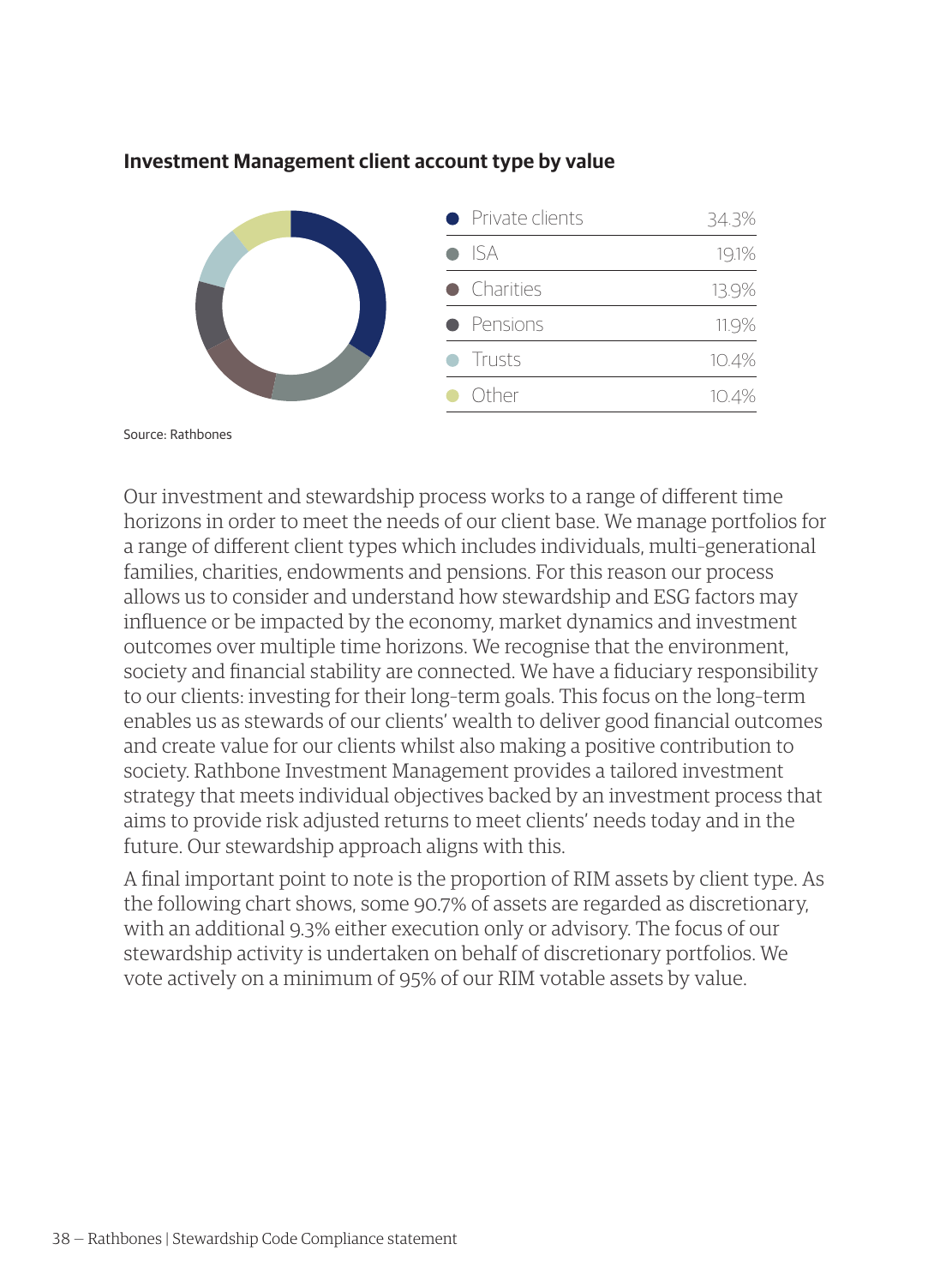#### **Service level by number**



Source: Rathbones

# Rathbone Unit Trust Management (RUTM)

Rathbone Unit Trust Management is a UK active fund manager with £9.8 billion under management, providing a range of specialist and multi–asset funds that are designed to meet core investment needs in the retail client market. These funds are distributed primarily through financial advisers in the UK. We vote on every company held in a RUTM fund.

#### **Total funds: £9,820m**



Source: Rathbones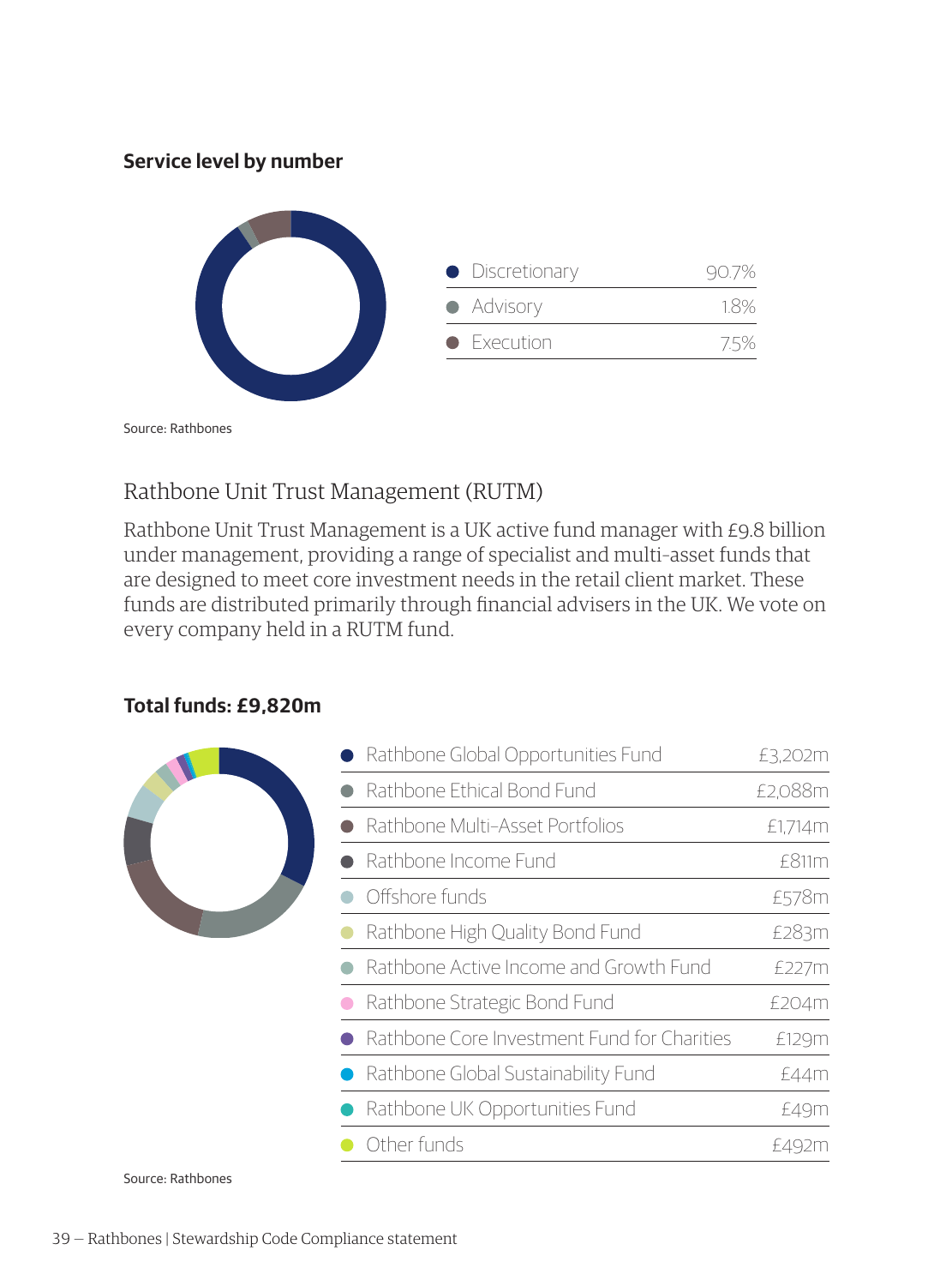In addition, complementary services include:

- Financial planning
- Unitised Portfolio Service
- Managed Portfolio Service
- Rathbone Select Portfolio
- Banking and loan services
- UK trust, legal, estate and tax advice
- Vision Independent Financial Planning

#### How we seek our clients' views

In RIM, understanding our clients' needs is fundamental. RIM clients work directly with an investment team to understand in some detail their risk profile and financial goals. The client on–boarding process ensures the capture of all relevant data, and any particular considerations or constraints such as ethical exclusions are noted.

Investment managers undertake regular communication with clients. This enables us to respond to specific requests, for example, a tailored client voting instruction, and as explained elsewhere in this report, we have created and maintained a system whereby client voting requests are processed and respected.

Rathbone Greenbank clients may have more specific or deeply held ethical preferences. Here our specialist ethical and sustainable investment management business operates a rigorous ethical screening process, supported by a bespoke methodology and screening database.

In respect of our discretionary fund management, clients come to us because we offer a fully delegated investment management service, trusting us to meet their financial and stewardship objectives and paying a fee for that service. For the majority of our client base, all aspects of their investment needs are covered in our standard service arrangements, and in most cases clients prefer to fully delegate to our professionals, guided by our public policies on responsible investment.

In Rathbone Unit Trust Management we are committed to the principle of seeking and implementing our unitholders' views. However, practically this is very difficult to execute, since we mainly distribute our fund range through UK investment platforms, and those platforms do not provide us with any data on who our underlying holders are. We have therefore tried to make our Stewardship and RI stance as clear as possible.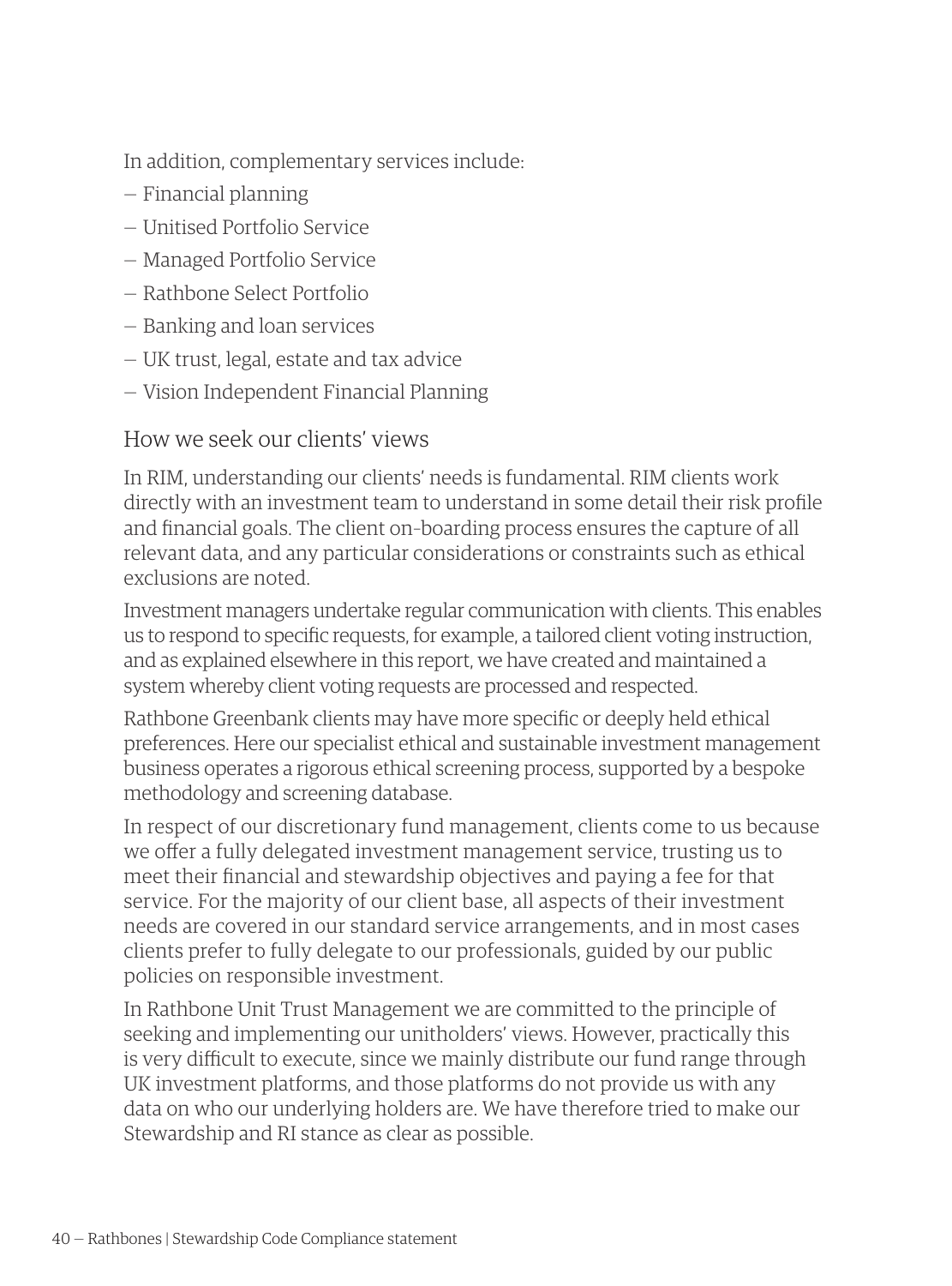In addressing this gap, we are in discussions with several start–up companies who amalgamate voting intentions on ESG issues from retail or pension clients. However, once again the major platforms are not yet covered by these systems, and so any data gleaned would not speak directly to our fund holder universe.

### Communication with clients

As stated above, given the highly bespoke nature of our core service, our group level Responsible Investment Stewardship Reporting is high level and covers the most important and pressing issues considered to be the most relevant for most of our clients. We publish our voting record for RIM in full and in real time on our website (with RUTM due to follow suit in 2022). We do offer enhanced reporting on stewardship matters where the client requires it or where covered by regulation, for example providing detailed voting reports for pension schemes which are covered by the Pensions and Lifetime Savings Association reporting requirements; providing detailed engagement reports for major charity clients; and offering highly detailed carbon footprint reporting for clients of Rathbone Greenbank Investments.

We are working to enhance our reporting capabilities specifically in relation to ESG, responsible investment and sustainability factors as a priority with the intention of scaling up and providing more detailed information regarding a portfolio's ESG characteristics to all clients. Although falling outside the reporting period, engagement examples now form a part of every client meeting pack.

We will be increasing the frequency of our responsible investment reporting, adding an interim responsible investment report to our existing annual reporting cycle. Our voting record is made live and in real time on our website. We make our PRI Transparency report public on request.

Our communications with clients on ESG matters are subject to continued review and development and we expect a number of developments in this area in 2021 and 2022.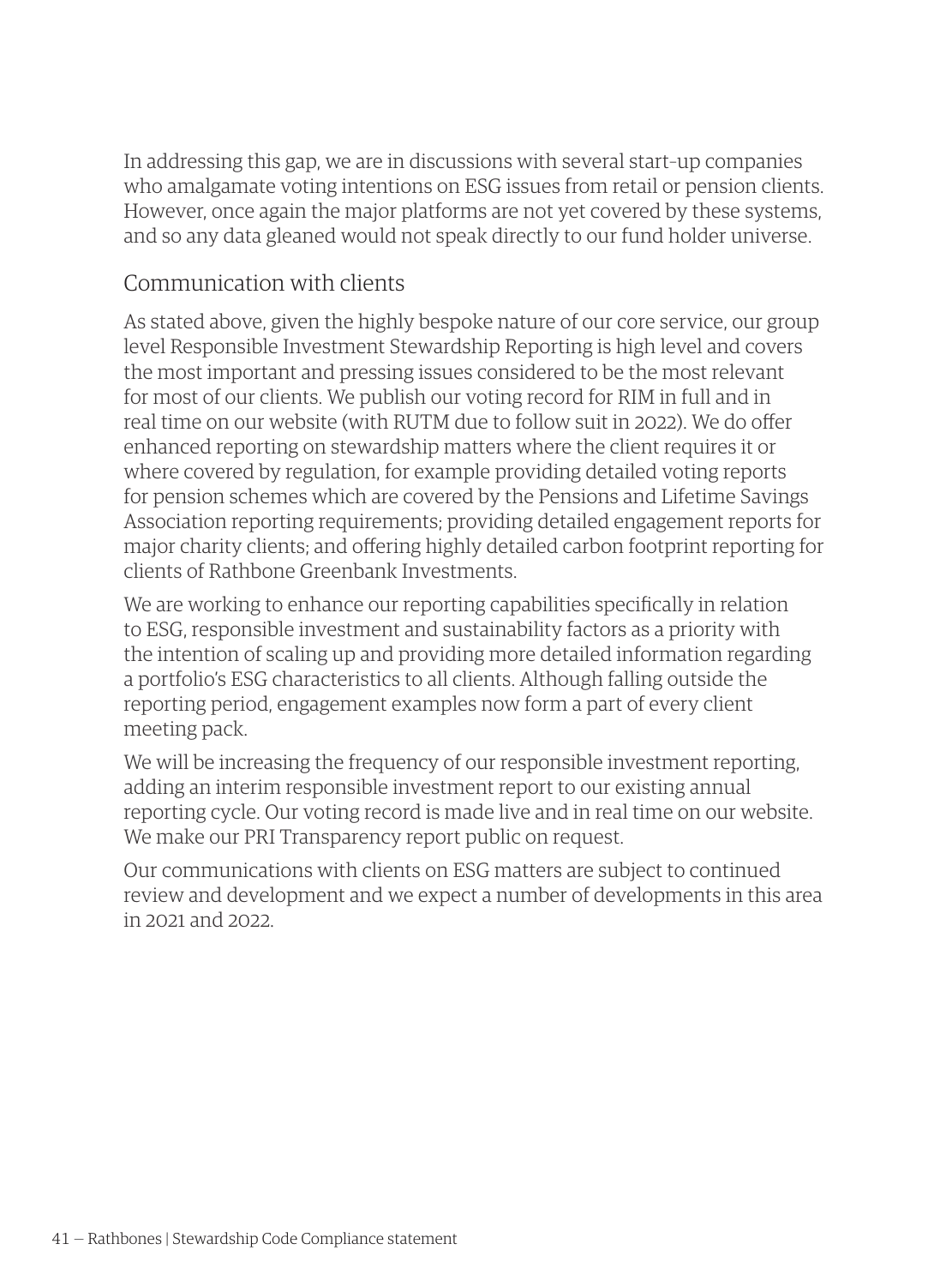Signatories systematically integrate stewardship and investment, including material environmental, social and governance issues, and climate change, to fulfil their responsibilities.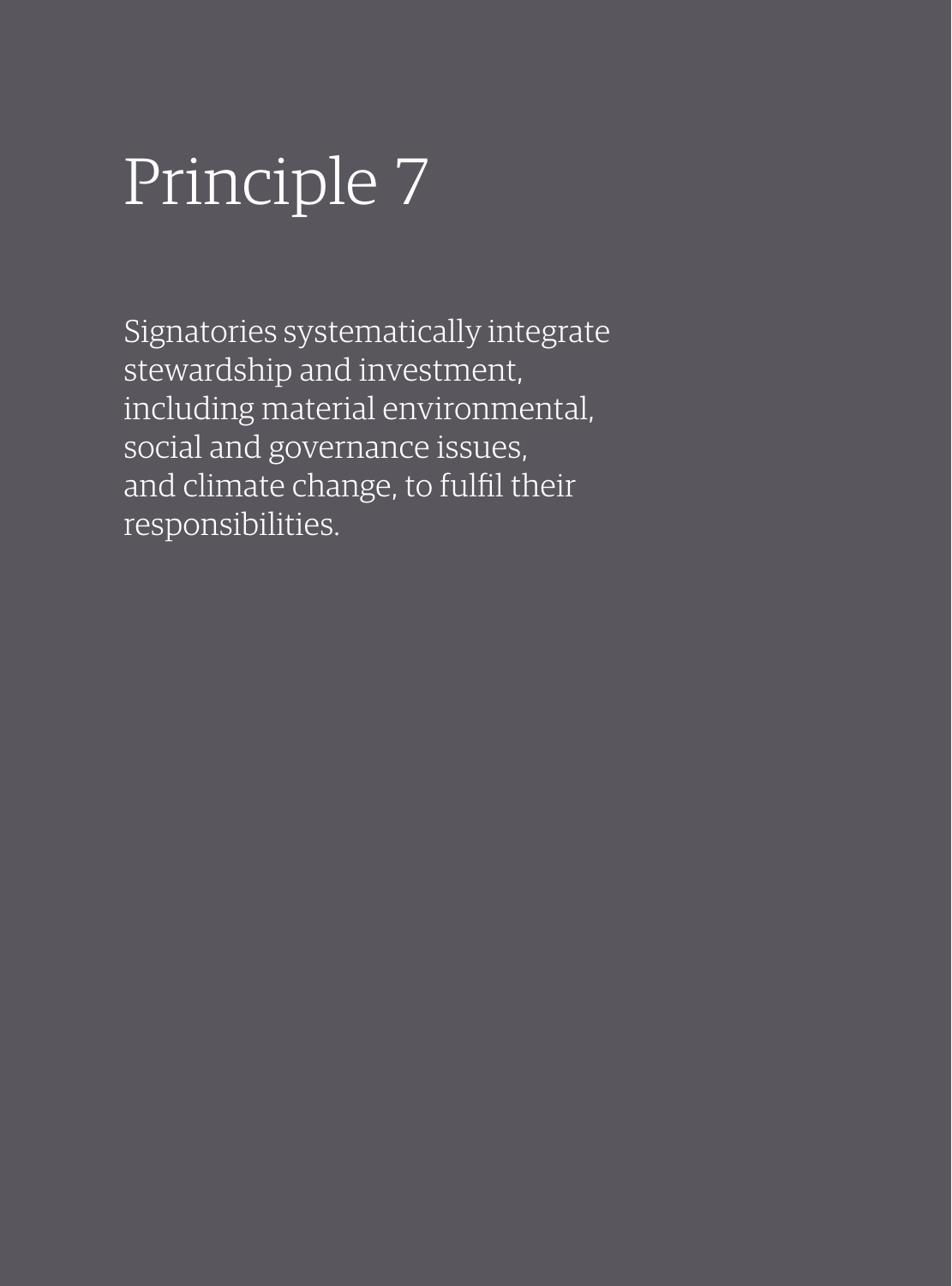### ESG Integration

ESG Integration into our investment process and ownership activities is a core principle of our Responsible Investment Policy. We source ESG data from a number of vendors including the following:

- MSCI
- Morningstar/Sustainalytics
- Fitch
- $-$  S&P
- SASB

In addition, we also use the following sources to support our voting and engagement activities:

— ISS

The research team have access to a wide range of ESG data sources and qualitative information to assist with identifying relevant ESG factors and analysing how these relate to the investment universe.

We are using this information to develop ESG materiality frameworks for different sectors and individual investments. We have enhanced the due diligence questionnaires that form a vital part of our fund selection process in order to better understand how advanced external asset managers are in their approach to responsible investment and how this translates to their investment process in practice. Using these data sources, our analysts aim to identify the material ESG risks and opportunities that may impact investments and understand how this links to different financial and value drivers.

Investment research recommendations include ESG drivers as part of the summary and investment case and within security recommendations, analysts summarise their findings by explaining how material ESG influences may impact the investment thesis, different scenarios and any mitigating factors. The investment committees use this information to inform recommendation decisions and, where relevant, to identify opportunities to create value through further engagement with the company.

Ongoing thematic research work seeks to identify drivers and enablers of change and to assist with joining up macro, micro and potential sustainability led thematic insights, identify investment opportunities and highlight risks. This work also feeds into the security selection process.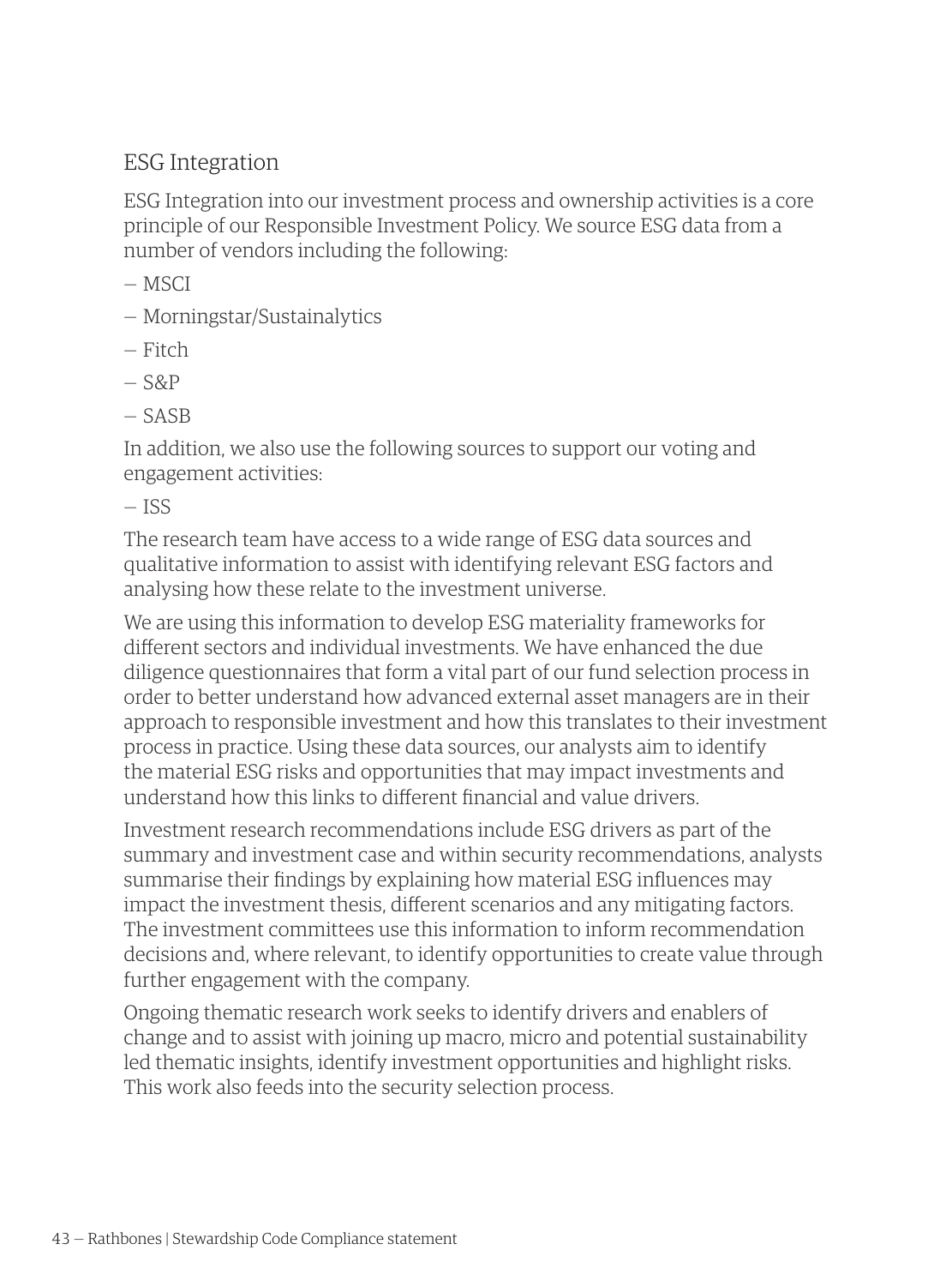We use third party vendor data and tools to support analysis, assessment and reporting. Our Research team has created a bespoke database of responsible investment data comprising vendor data, engagement and voting information, materiality information, financial analysis and other specialised analysis which allows us to form an in–depth view of a security.

In addition to this, supplementary data allows us to develop absolute and relative views for comparison against other holdings within a portfolio and within sectors or industries.

We are in the process of developing a bespoke framework which allows us to evaluate the importance of ESG factors on a relative basis: for example, strong governance may be a predictive indicator of current, or future, higher environmental and/or social scoring.

In 2021, we began the construction of an internal ratings database which brings together external data sources on ESG risk with insights generated from our stewardship and engagement activities.

Our goal is to make informed judgments and incorporate this analysis into our recommendations and investment decisions. We seek to understand not only what a company does, but how it achieves it and the potential impact on a broader range of issues.

By understanding the specific issues, we can identify how best to add value, either through ongoing engagement or by exiting and identifying substitute investments.

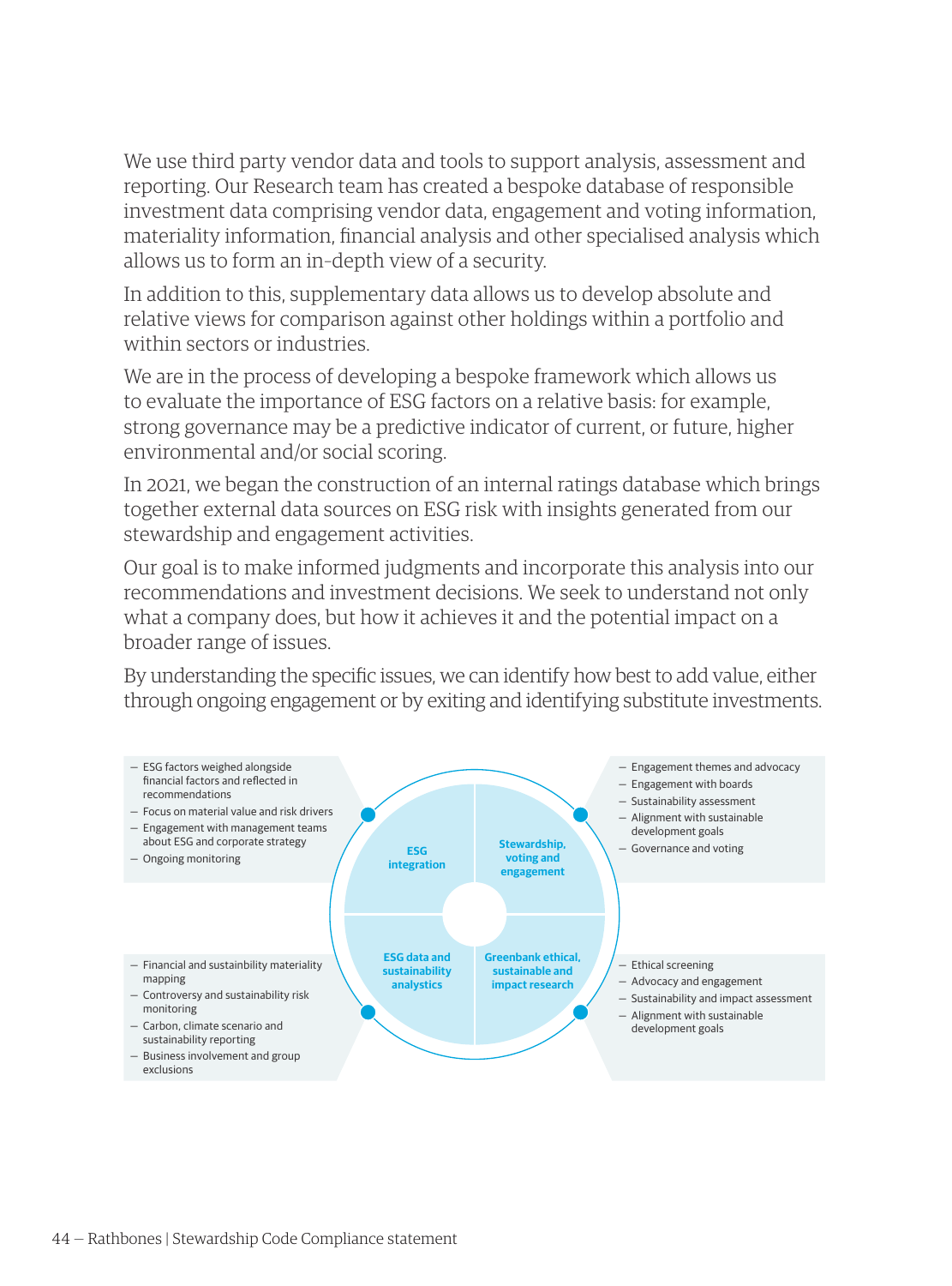# Examples of engagement activities

Below we present two examples of engagement activities which bring to life the integration process set out above.

#### **Example 1 (RIM)**

In 2020, the group stock selection committee was reviewing the status of a major travel and tourism company which carried a "buy" recommendation. The stewardship analyst on the committee provided committee members with an assessment of relevant governance risk factors, most notably that the company maintained a board which was nearly all non–independent, lacking in diversity and non–compliant with Modern Slavery Act requirements (a cornerstone of our engagement activities, as noted under Principle 10). In combination with the financial review, the committee decided to materially downgrade the company.

#### **Example 2 (RUTM)**

As part of the energy transition away from fossil fuels, the future value of renewable energy assets represents an ESG opportunity. This thinking has been incorporated into the equity valuations of the Rathbone Global Sustainability Fund, whose fund managers examined several pure play renewables companies expected to benefit most from the growth in wind and solar assets. On finding that this future value was not fully priced in by the market, the fund managers allocated capital to specific targets, including a wind turbine manufacturer and renewable utility companies. Since inclusion in the fund, these companies have outperformed the fund's benchmark, FTSE World.

These examples are but two of many which serve to align our investment horizon with those of our clients whilst looking to reduce exposure to ESG risk in our clients' portfolios.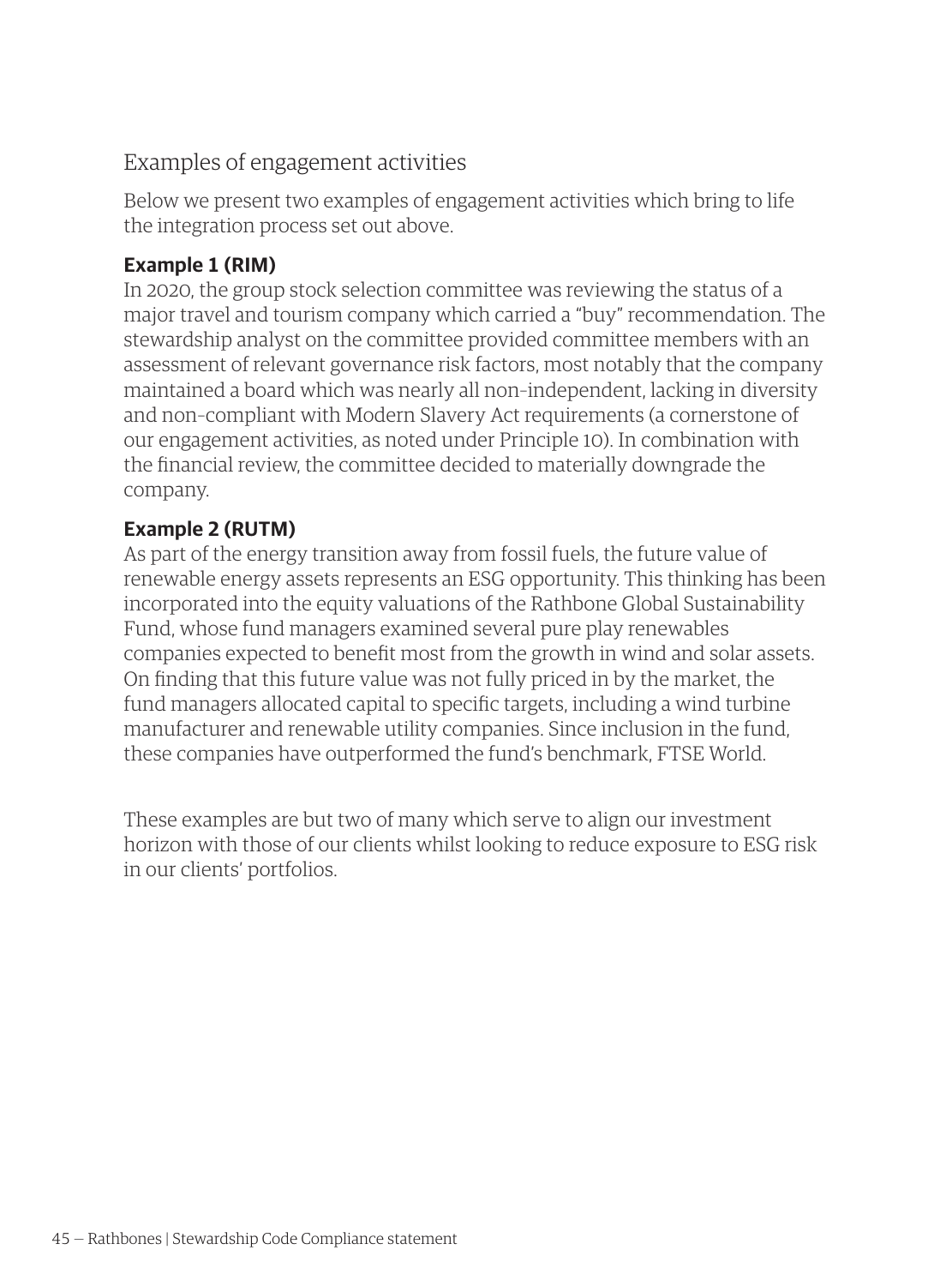Signatories monitor and hold to account managers and/or service providers.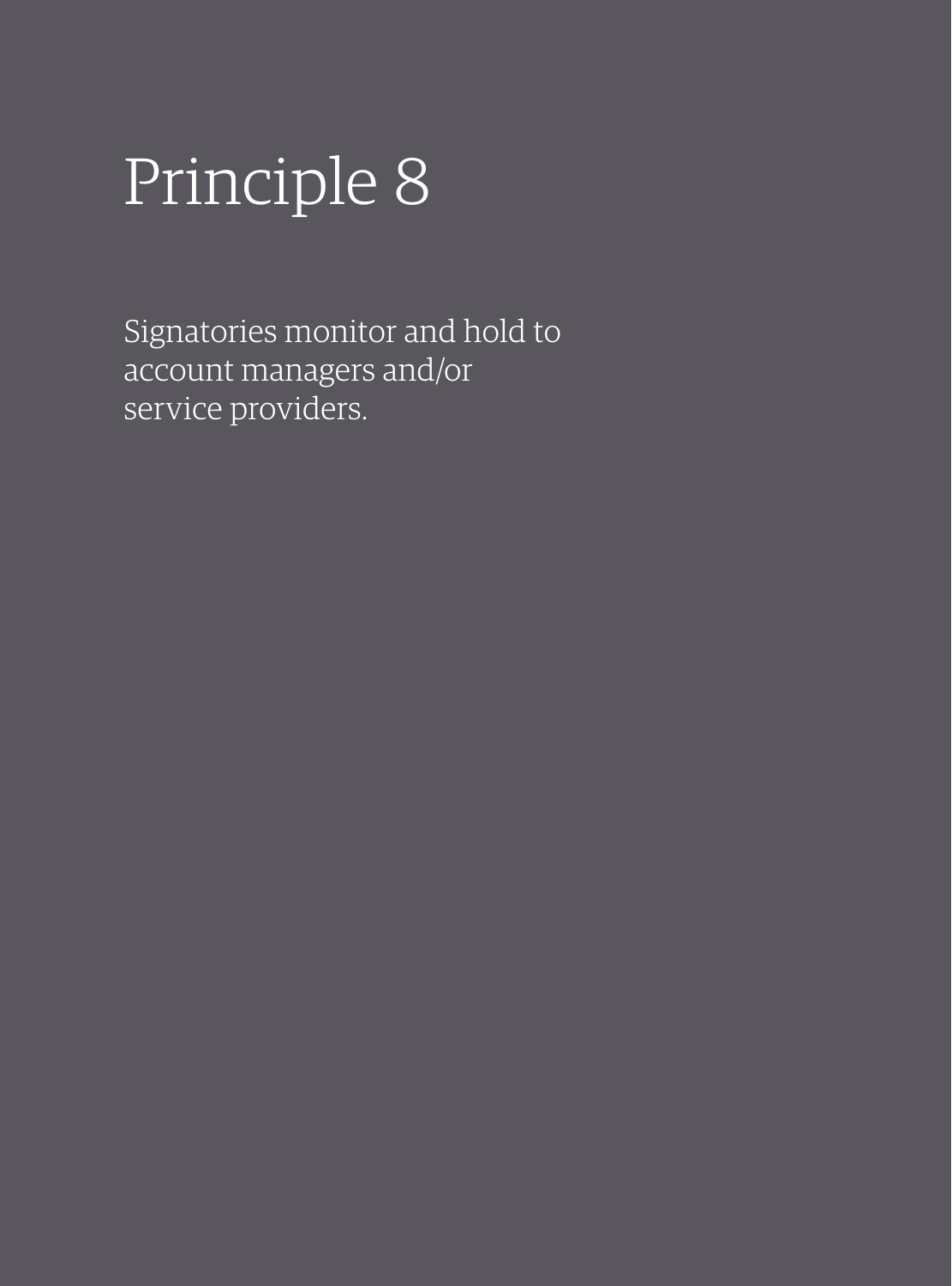We treat our commercial contracts with regard to ESG and stewardship service provision with the same degree of rigour as any commercial contract.

Since we perform all investor engagement directly, the provision of voting advice is the main way in which we employ a third party to assist with discharging our stewardship responsibilities.

Firstly, we actively monitor the provision of advice against our bespoke in–house proxy voting policy. A member of the team is responsible for the weekly tracking of voting recommendations against our policy, submitting regular feedback where our policy is not being followed. We review the timely provision of bespoke advice on a monthly basis. In 2020/21 we tracked in excess of 50 occasions where the advice provided was questioned by our internal analysis. Further, voting advice is regularly reviewed at the quarterly meeting of the voting committee.

As a failsafe, we have an annual meeting with our service providers to review service levels. This applies to our proxy voting provider and ESG data and ratings providers. We regularly re–tender our contract which adds a much– needed layer of accountability.

As a specific example of a wider monitoring process undertaken by the team, in the early 2020 proxy season, we reached out to our main proxy voting service provider on the provision of voting advice. Our bespoke policy clearly states our support for resolutions allowing for issuance of shares without pre– emption rights in certain defined circumstances. We noted that the provider had failed to issue a negative voting recommendation despite the issuer in this instance failing to provide a guarantee that any new shares would not be issued at a discount to Net Asset Value. Our monitoring process flagged this issue well in advance of the AGM, and the advice was changed.

In order to ensure that our contract meets our needs, we subscribe for the application of a bespoke voting policy, which is stronger in many areas, setting much clearer and more demanding criteria for compliance in areas such as audit tenure and board diversity.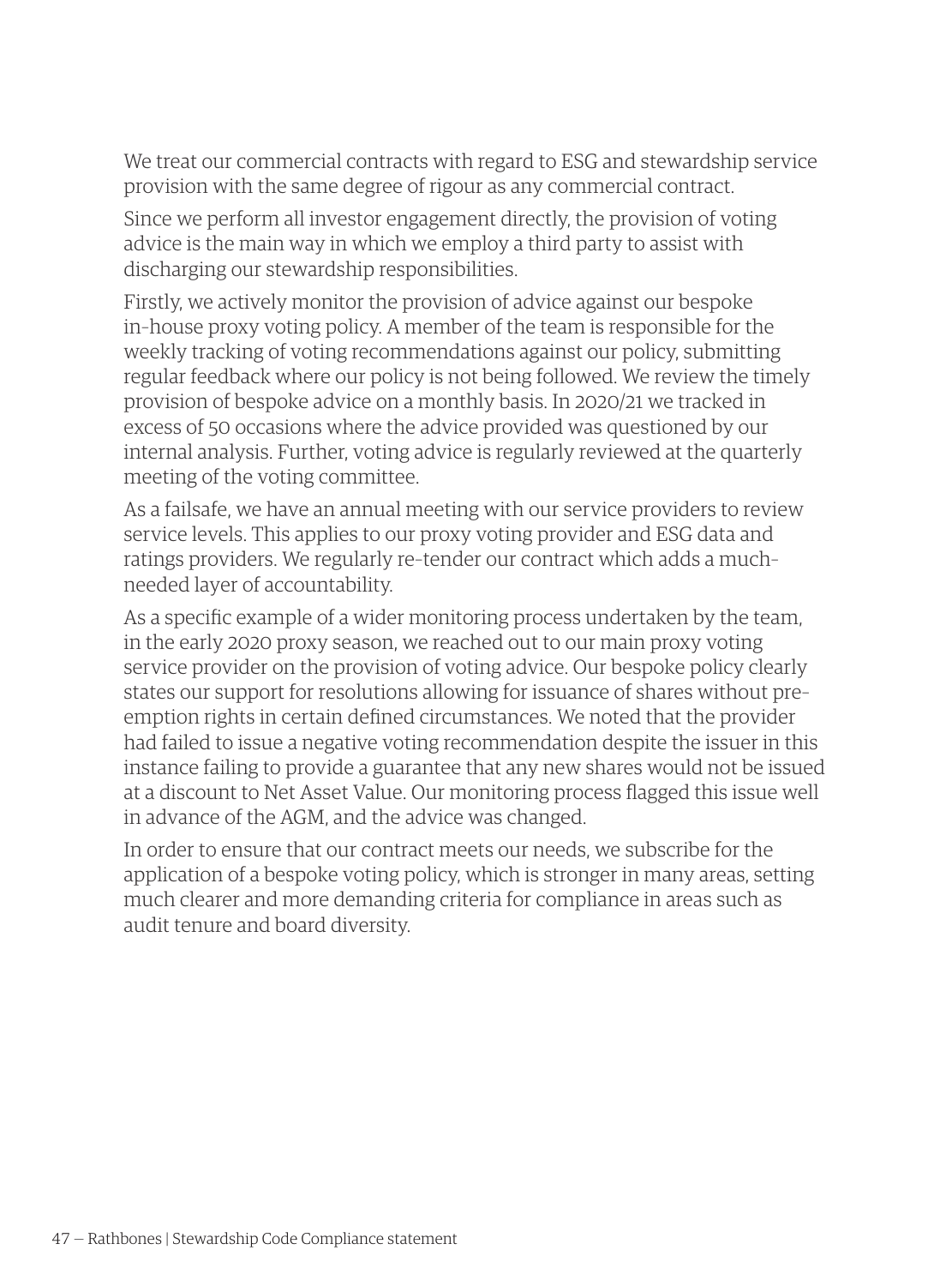Signatories engage with issuers to maintain or enhance the value of assets.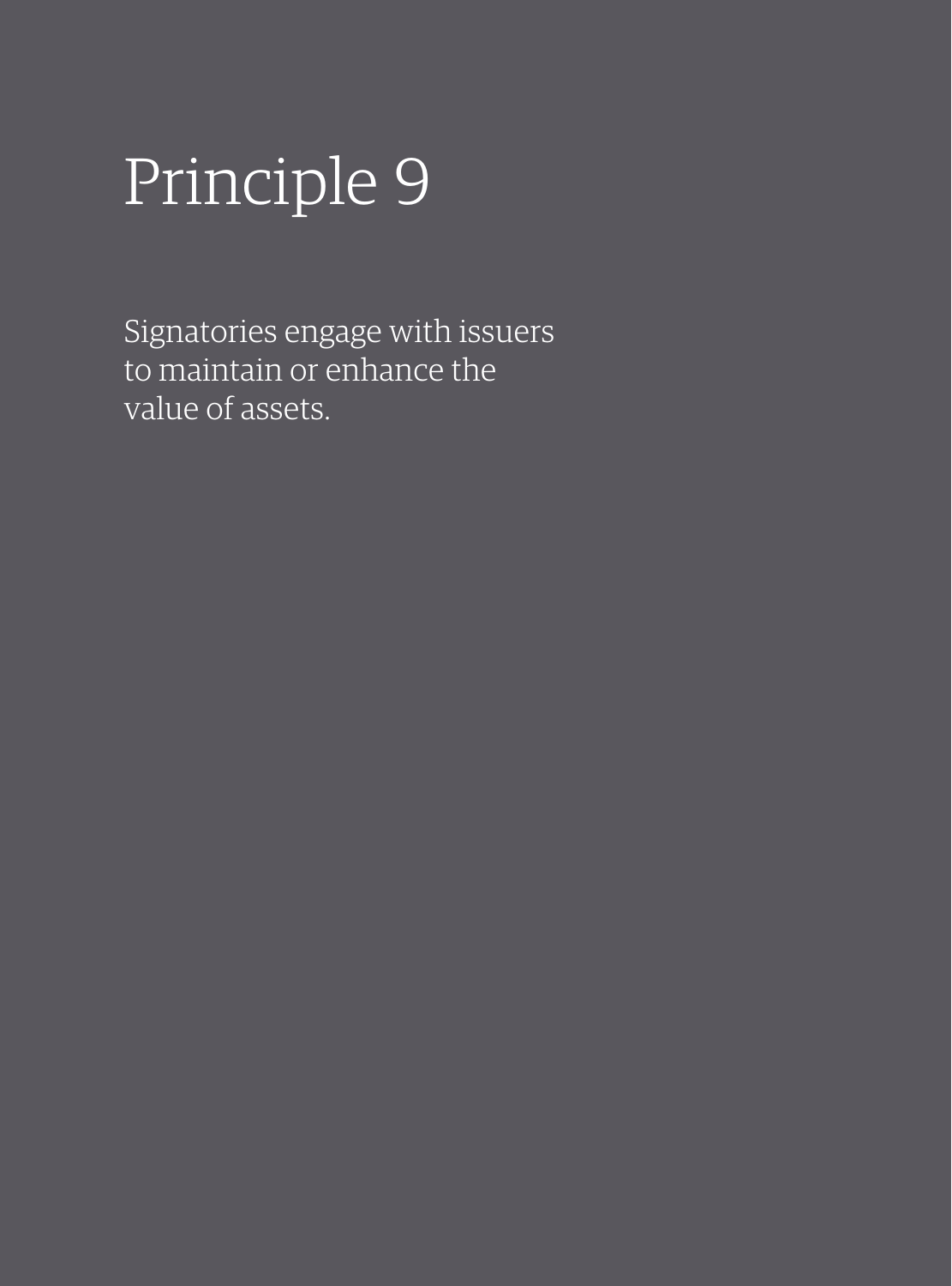All engagement activity at Rathbones is covered by our Responsible Investment policy which calls for 'engagement with consequences' as a core principle, further fleshed out in our Engagement policy.

[https://www.rathbones.com/sites/rathbones.com/files/imce/rathbones\\_–\\_](https://www.rathbones.com/sites/rathbones.com/files/imce/rathbones_-_engagement_policy.pdf) [engagement\\_policy.pdf](https://www.rathbones.com/sites/rathbones.com/files/imce/rathbones_-_engagement_policy.pdf)

This policy explains how we approach the selection and execution of engagement projects, escalation methods and how we monitor effectiveness.

As previously mentioned, we conduct all engagement on our own behalf or through recognised coalitions. We do not contract for any engagement services. This builds from our corporate culture and purpose.

Our core principle on engagement states:

We will prioritise engagement where we can make a real difference in addressing the world's systemic environmental and societal challenges. We are prepared to reduce our holdings in companies who present an ESG risk.

As owners of the companies in which we invest on behalf of our clients, it is our responsibility to undertake dialogue with companies on a wide range of ESG issues.

We believe that such dialogue can deliver benefits to our clients in a number of ways, not least in its ability to gain the disclosure of better information on ESG risks.

We also note academic evidence that engagement with companies on ESG issues can lead to better investment outcomes.

We also believe that engagement on ESG issues with underlying companies

forms part of our wider responsibility as a business to society. While the primary purpose of engagement is to enhance and protect assets in our portfolios, we also have a role to play in addressing and minimizing systemic risks which may affect those assets.

As a manager with £57bn held in over 60,000 direct bespoke portfolios, we have choices to make about the effectiveness of our engagement activities, given that we will never have sufficient resources to engage in depth on every issue at every company we hold. By way of comparison, we hold around 400 companies in our RUTM business; in RIM the number is well over 6,000, many of them personal holdings brought into our nominee on becoming a Rathbones client.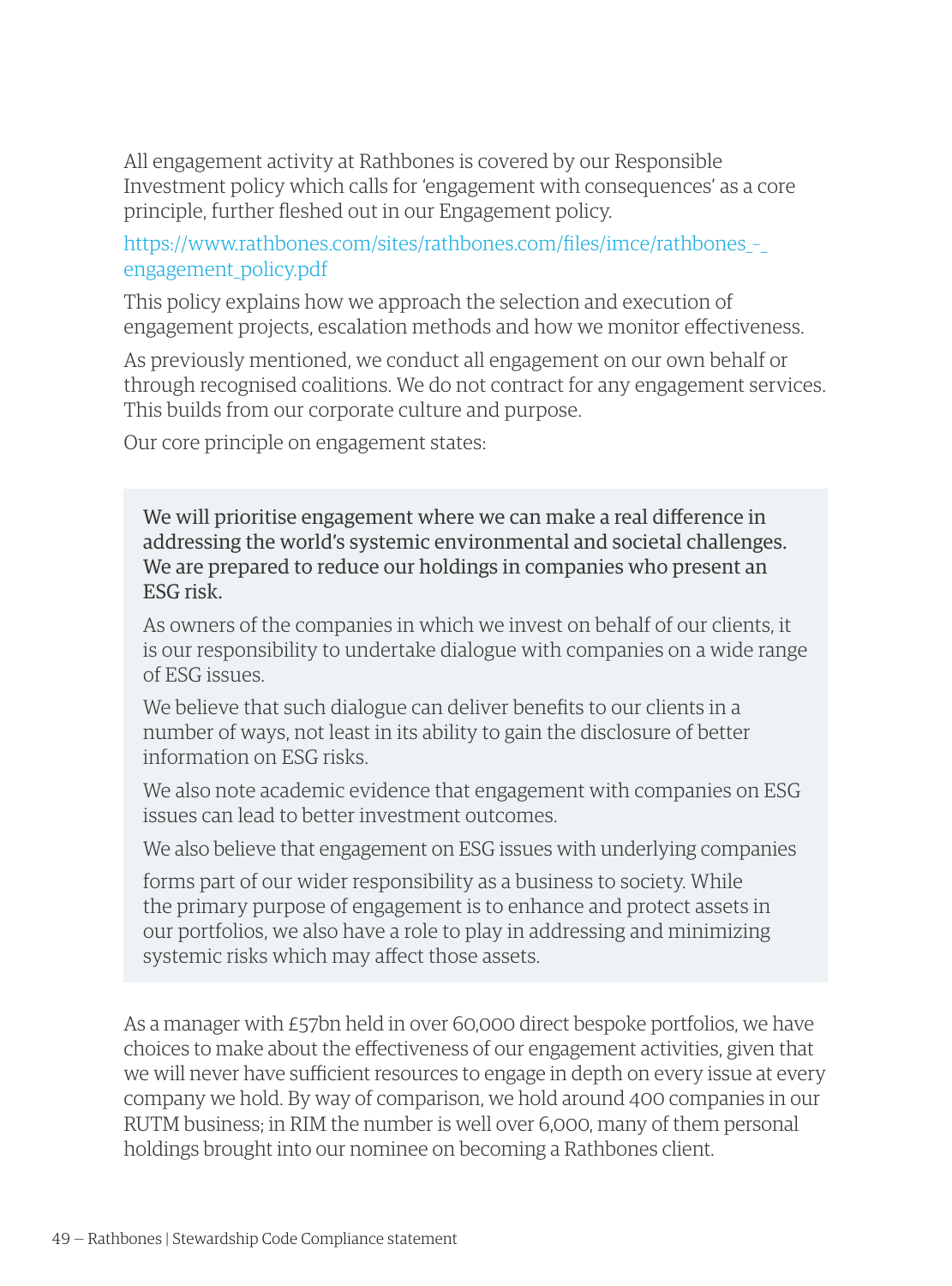Selecting and prioritising engagement topics and targets is therefore essential in meeting our stewardship responsibilities. More detail is available in our Engagement Policy, but in summary we are more likely to engage having considered the following principles;

- 1. Exposure: across our portfolios we may hold stakes in smaller companies which, while small in terms of value, may be significant in terms of the proportion of voting rights. We are more likely to engage directly where we hold a material stake in the company, defined as holding in excess of 3% of a company's share capital, or where shares in the company are widely held across the business. We are also more likely to engage where the company is currently in receipt of a recommendation from our investment process.
- 2. Severity: we are more likely to engage on issues that present an immediate or severe threat to the best interests of our clients, or where the ESG issues in discussion are of a pressing and severe nature.
- 3. Location: we are more likely to engage with those companies where we have a deeper understanding of the local legal framework.
- 4.Expertise: we are more likely to engage where we have deeper experience of a company or issue. We select certain issues for proper action each year and develop specific policies for the most important ESG engagement issues.

Potential engagements are discussed by the Engagement Committee on a monthly basis and referred up to the Responsible Investment Committee before implementation. Committee members and members of the stewardship team are able to nominate issues or companies for engagement. In additional an annual engagement plan is formulated and approved each year, detailing areas for focused activity. However, the world is not static and new issues are always emerging and receiving public attention. We, therefore, plan where we consider the theme to be deserving of multi–year support (climate change, human rights in supply chains in particular) but leave some capacity in the team to make effective interventions on short term projects which will emerge in the year.

We summarise engagement methods used and our consideration of their place in an ongoing engagement in our escalation scale:

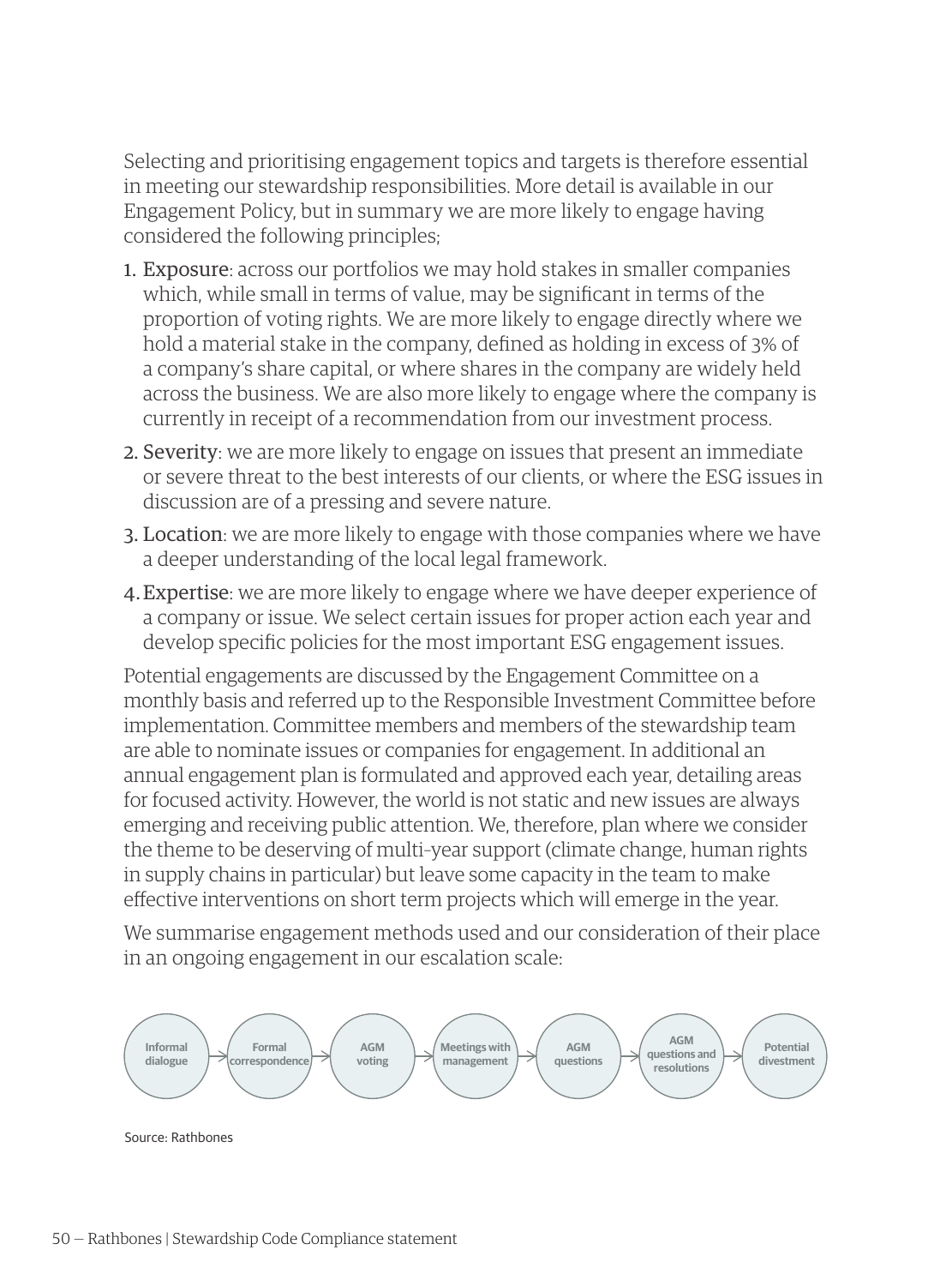Since we are shareholders primarily, the mainstay of our engagement is formal correspondence with the Board of an investee company, followed by AGM voting and meetings with management. We write to every company where we issue a vote against management, and where we decide to support management but have issues to communicate for the board to consider. In pre–pandemic times, we prioritised the physical attendance at the AGM to ask questions at our ten biggest holdings. Letter writing makes up the majority of our direct engagements, followed by meetings with management. Direct questions at AGMs were limited in 2020 year, although in the latter half of the year we were part of a shareholder group co–filing a climate themed resolution at HSBC's 2021 AGM. This builds on a long history of co–filing of shareholder resolutions in the European Market, leading on efforts to file with Shell and BP in 2016, for example, and starting in 2006 with one of the first ESG themed shareholder resolutions filed in the market (Shell).

We provide more detail on escalation under Principle 12.

We set clear goals where we consider them to be helpful and meaningful in delivering on the stewardship goal.

By way of example, our goal in the votes against slavery project is to create incentives for faster company action on combatting modern slavery. This is by nature imprecise, but important. Having assessed the level of slavery risk in the UK and beyond, we consider that company transparency on the issue is lacking, and that a regulatory need to provide better information would stimulate improved action by corporates. To that end we researched compliance levels with the 2015 Modern Slavery Act in the FTSE 350, and targeted 61 companies. We wrote to them explaining precisely which elements of their reporting fell short of best practice, with the threat of voting against their report and accounts if changes weren't made. This triggered action, and opened the door for more detailed engagements with interested companies. We targeted 75% compliance. We have currently achieved over 90%.

Where we have an engagement focused on measurable outputs such as this we use 'SMART' objectives (Specific, Measurable, Attainable, Realistic and Time bound). However, many engagements deal with intangible factors such as corporate culture which are less suited to such quantifiable targets. An annual engagement action plan is drafted, currently available to clients on request. We intend for this plan to be public from 2022.

We provide disclosure on the status of ongoing and concluded engagements in the calendar year 2020 in appendix 1 to this report. This includes progress under collaborative engagements listed below with the exception of IICGG/ CA100+. More detail on progress relating to this project can be found at [Net–Zero Company Benchmark | Climate Action 100+](https://www.climateaction100.org/progress/net-zero-company-benchmark/)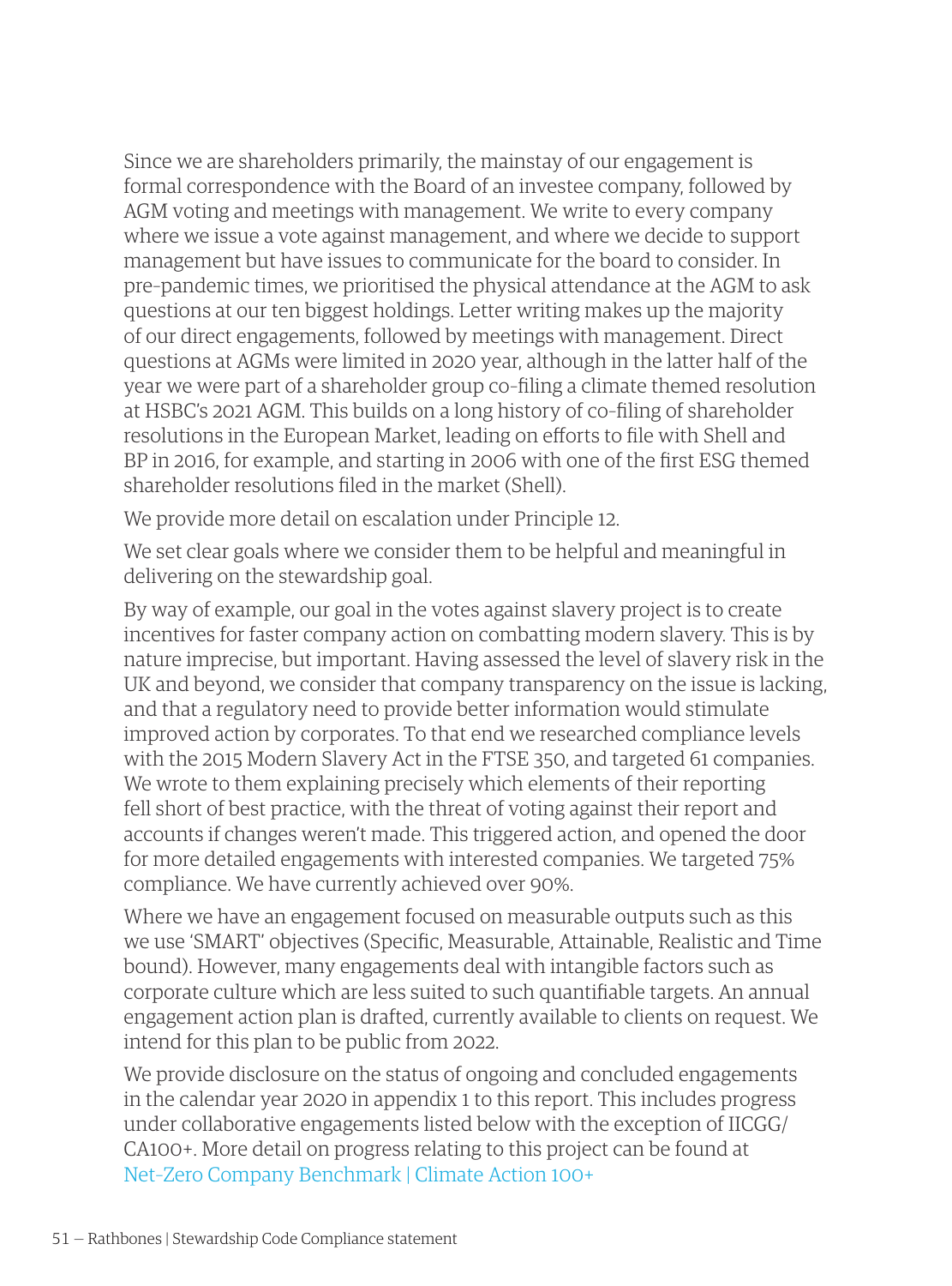Signatories, where necessary, participate in collaborative engagement to influence issuers.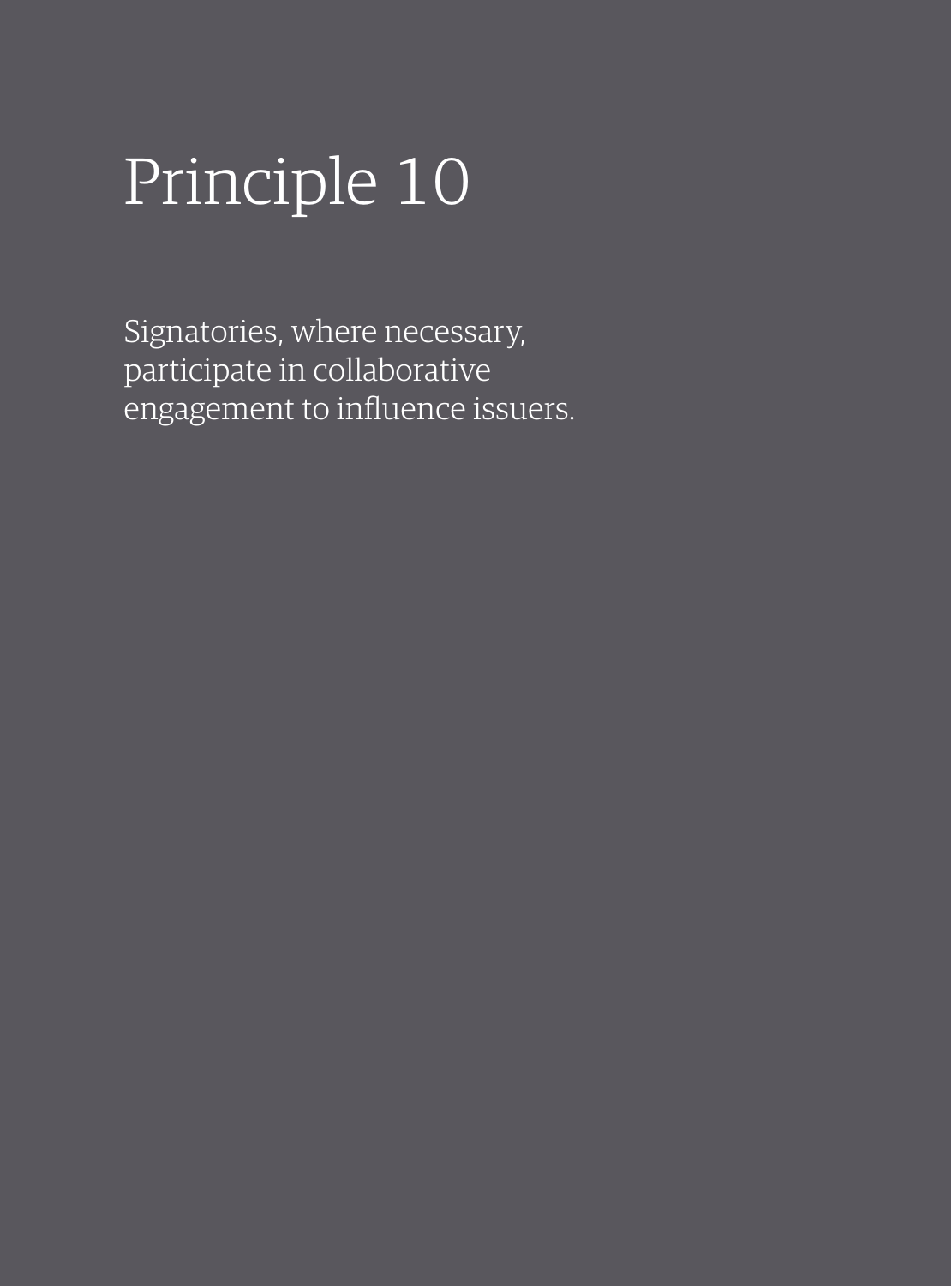As we state in our public engagement policy:" Where appropriate, in line with our conflicts of interest policy, we will seek to engage on a collaborative basis."

We recognise that in some situations our concerns will align directly with those of other shareholders. However, our overarching aim is to act in the best interests of clients and this takes precedence over collaborative action.

We recognise that many ESG issues are systemic, and hence are more suited to coordinated, cross–sectoral action. We have therefore joined the following high– level collaborative organisations:

#### PRI

We have been members since 2009 and make full use of the PRI's collaboration platform, engaging with other members on a wide range of ESG issues each year.

# IIGCC

We have been full members of the Institutional Investors Group on Climate Change since 2019. We sit on the resolutions sub–group and co–lead engagement with utilities companies. In 2021 we led a specific engagement programme on the issue of 'say on climate' votes at listed companies, pulling together many IIGCC members in support of the concept within clearly defined boundaries, and we successfully led negotiations with a major UK energy company to trial the notion at its 2021 AGM. IIGCC plays a significant role in Climate Action 100+, a global coalition engaging with the world's largest emitting companies. It is difficult to say with precision exactly how much influence we have exerted through such large and complicated networks — but our commitment is longstanding and we dedicated significant amounts of staff time to IIGCC projects.

### Find it, Fix it, Prevent It

We are founder members of this investor coalition seeking to bring about a steep change in company responses to modern slavery. This engagement works with x companies in high profile sectors. A core ask is that underlying issuers disclose where they have found examples of modern slavery in their supply chain — a large issue as companies prefer to ignore bad news and under– estimate the scale of the problem. In 2020 our engagement with one company was successful in unearthing an example of forced labour in the supply chain, for which the company took responsibility and sought to make changes.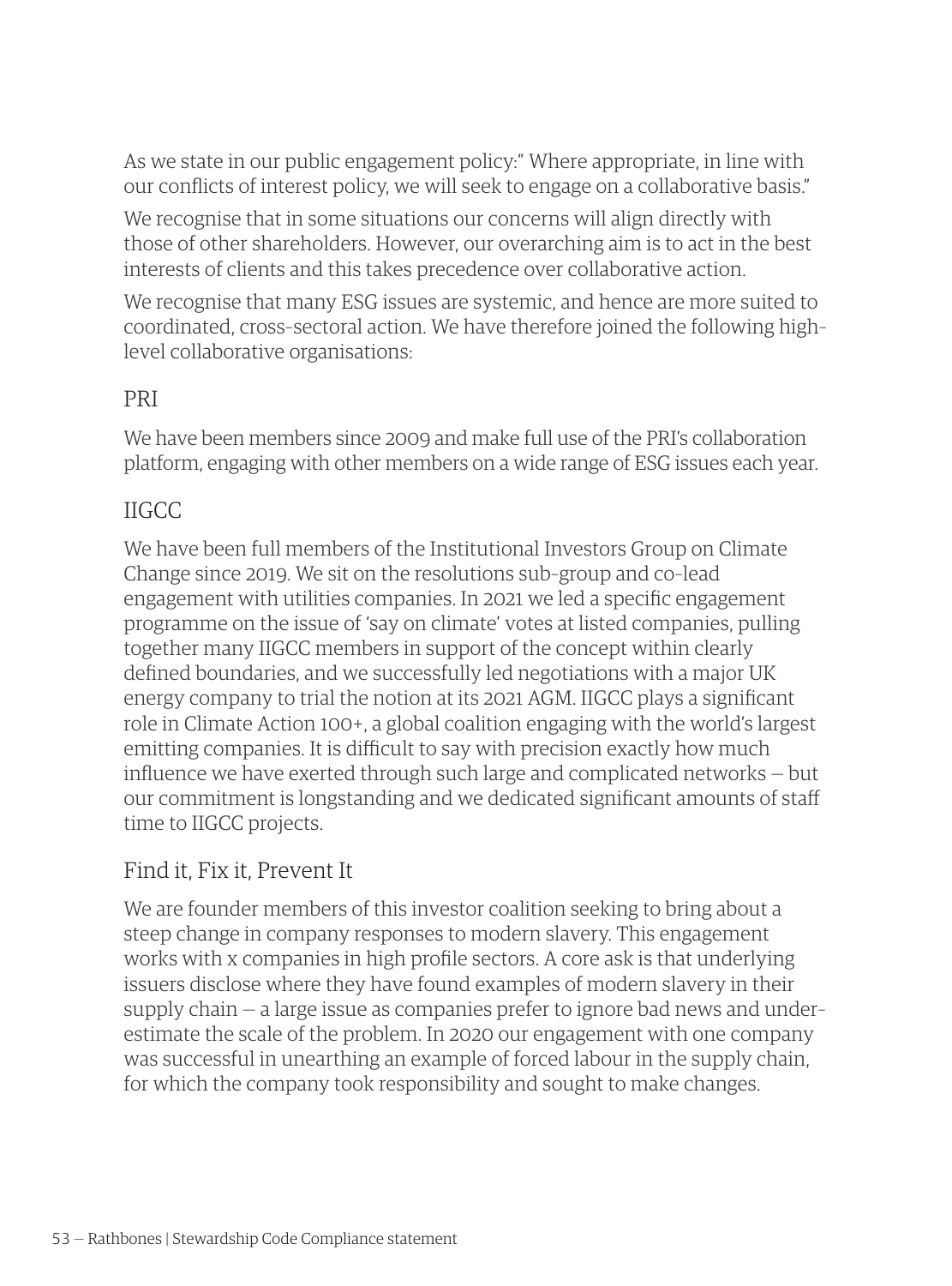# Votes Against Slavery

As noted in other areas of this report, we established Votes Against Slavery in 2018 to encourage investors to use their AGM votes to encourage greater disclosure on modern slavery in supply chains at FTSE350 companies. In the most recent iteration of the project we saw 56 out of 61 target companies make real and substantive changes to their public report, becoming compliant with the UK regulation.

# Collaborating for policy influence

As previously mentioned, we have a clear policy enabling us to participate in collative actions calling for regulatory or policy changes on ESG best practice and RI. By way of an example, we co–filed a submission with CCLA to the UK Government Consultation on the Transparency in Supply Chain provision of the Modern Slavery Act. This was supported by a coalition of investors with a total of £2.4 trillion under management. We believe that the Modern Slavery Act was ground–breaking when it was introduced. However, four years on, there continues to be low levels of compliance and poor–quality reporting in companies' modern slavery and trafficking statements.

For this reason, the response highlights our support for:

- Mandatory reporting on the six areas currently highlighted by the Modern Slavery Act
- Actions to improve company reporting on the efficacy of their efforts to tackle modern slavery
- Extending the mandatory reporting requirement to the private sector
- Providing greater clarity on which organisations are covered by the Transparency in the Supply Chain provision.

At the time of writing the UK Government has accepted many of the points raised by the coalition, but has yet to prioritise parliamentary time to effect the necessary improvements to the Modern Slavery Act.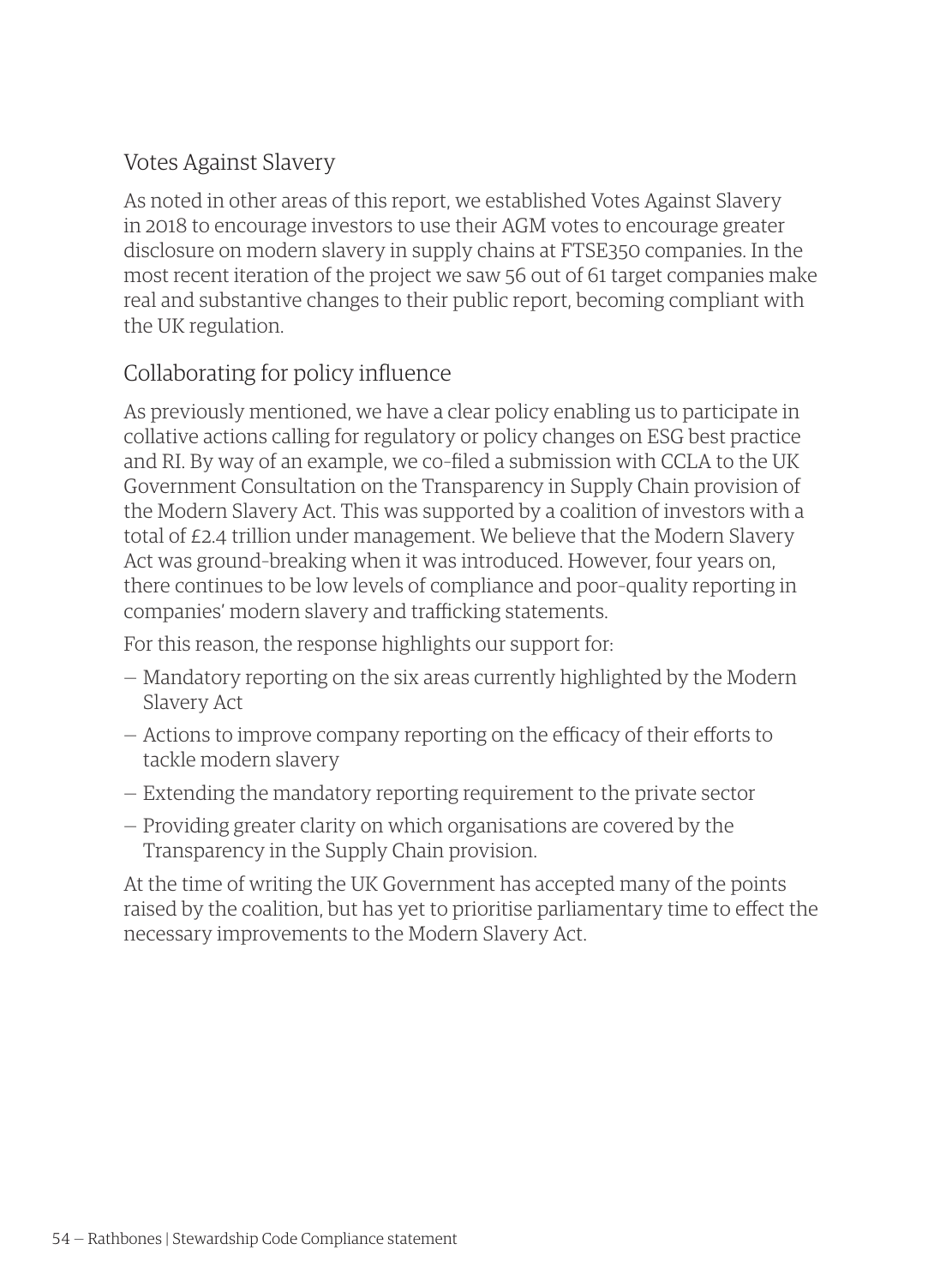Signatories, where necessary, escalate stewardship activities to influence issuers.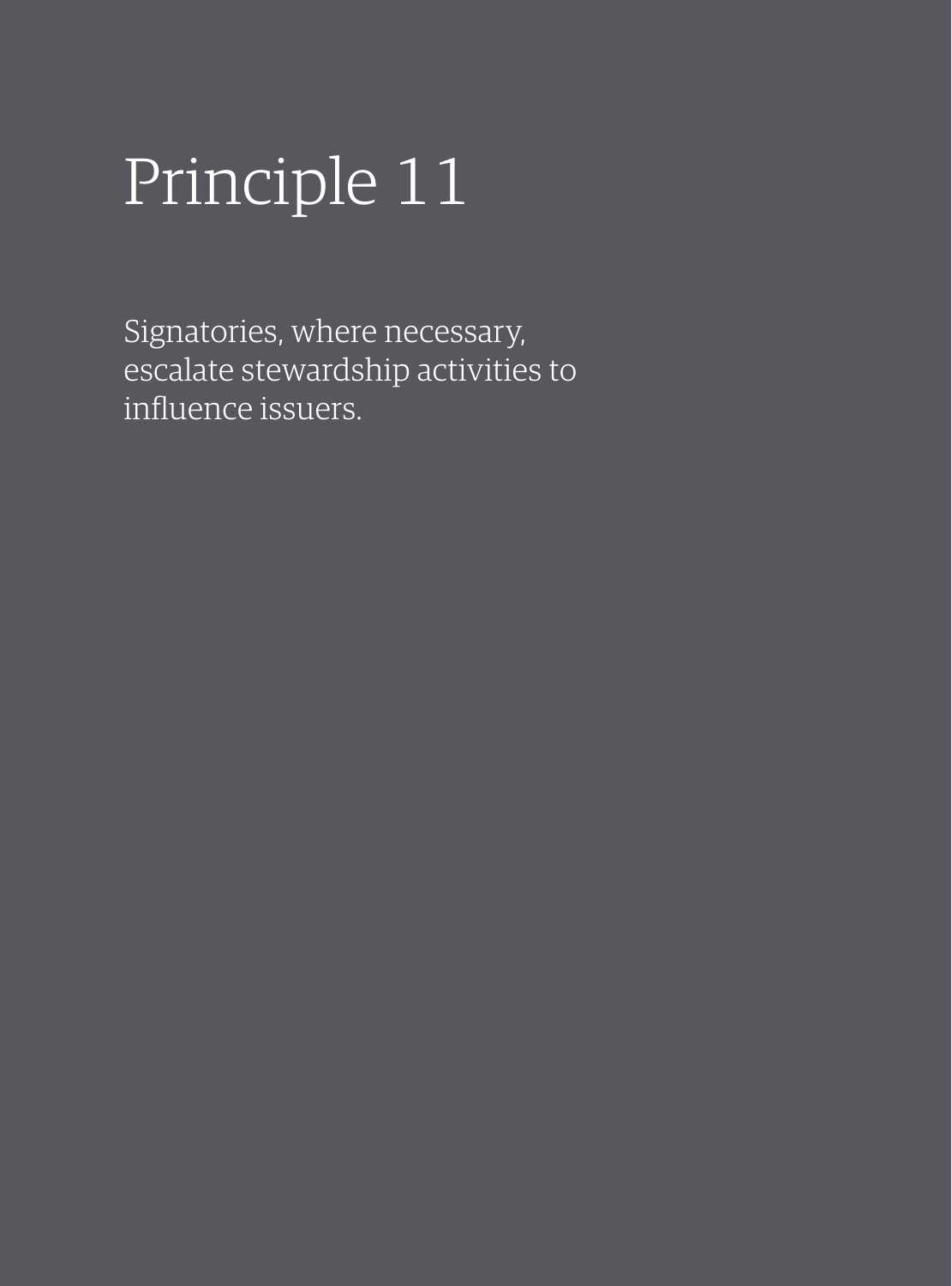Whilst engagement with companies has been a mainstay of our stewardship approach for many years, in 2020 we renewed and strengthened our commitment in our new Responsible Investment policy. This stated that we are committed to engagement with consequences — an explicit endorsement of the necessity for escalation. This is best expressed graphically, using the graphic from Principle 9.



Source: Rathbones

Not all engagements must move through this process to reach the ultimate aim of losing their investment recommendation, but the majority do follow this process. Escalation is discussed at the monthly engagement committee meetings, and strategy approved by the Responsible Investment Committee.

To give an example of escalation in practice: In 2020, we noticed several international companies maintaining a combined CEO and chair, something which our voting policy seeks to redress. Following informal dialogue with issuers and the reluctance to discuss the matter seriously, we decided to review all our international holdings to identify all centrally held stocks maintaining a combined CEO and chair. We then wrote a formal letter before the start of the AGM season in 2021 explaining our voting stance and calling for action. This resulted in several helpful dialogues, for instance with Umicore and Credit Suisse, but also several companies failed to respond in good time and hence received negative votes from us at their AGM, such as at Adobe and Amazon. In 2022 we expect meetings with management on the issue.

Our recent engagement with the banking sector also highlights our escalation process. We were involved in discussions with the NGO ShareAction in the run up to the Barclays AGM in 2020 regarding the bank's financing policies for high carbon impact sectors. We did not consider the issues significant enough to co–file with ShareAction at the time, but were pleased to attend meetings with senior management and support the resolution at the AGM. This triggered an investigation of all our banking holdings to ensure we were holding them to the same standard and, in dialogue with ShareAction, HSBC was identified as a laggard. Having only voted on a shareholder resolution at Barclays, we determined the issue to be severe enough to warrant a co–filing from our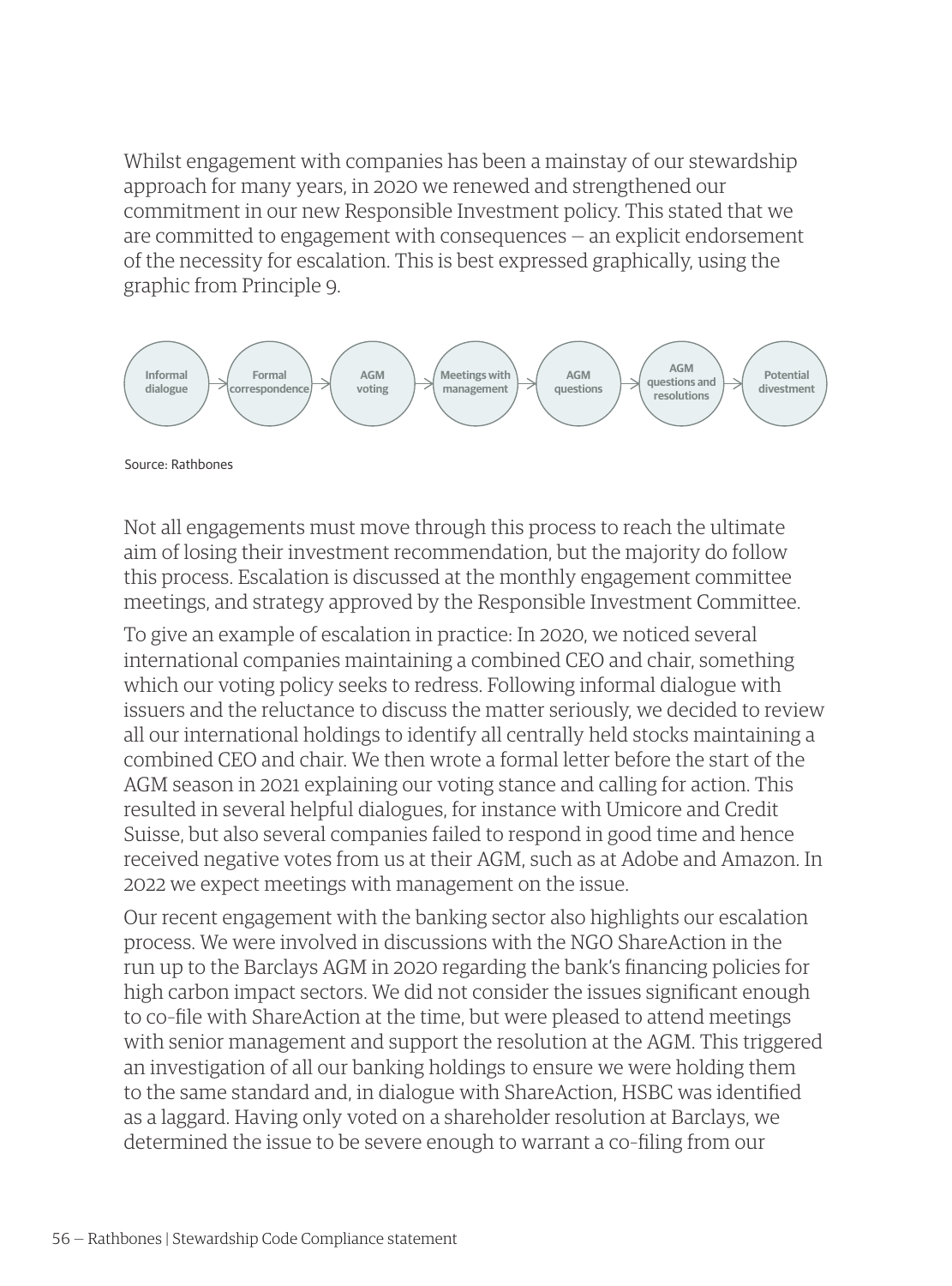central nominee. In the past, we had only co–filed for individual clients, but took the step in 2020/21 of co–filing for all our holdings in the bank. The co– filing process triggered much negotiation with the company and a securing of concessions sufficient for us to withdraw the resolution.

We take into account local regulation and culture when deciding on next steps for our engagements. By way of example, co–filing a shareholder resolution is much more straightforward in the US compared to the UK but carries less impact initially, and is more of a multi–year commitment. We have adopted the stance of supporting others' efforts in the US whilst using our expertise and in– depth knowledge of resolution co–filing in the UK market.

This escalation process works well for listed equities where formal voting rights have an important place. We find engagement with boards works just as well for collectives, but is less effective for other asset classes including fixed income. We are exploring options for the development of robust escalation strategies in the fixed income areas, starting with a more formal process of dialogue with boards to make the issues of bond holders known. However, fixed income assets are a proportionally small part of our investment exposure, and many of the issues overlap where we have exposure to the parent company. Given the more direct influence we have as shareholders as opposed to bond holders, we prefer to engage via our equity holdings.

Under IIGCC's corporate engagement programme / CA100+ we note several examples of escalation undertaken by others on our behalf. These include formal AGM statements at the meetings of TotalEnergies (May 2020) and BP (May 2020) made on behalf of all CA100+ members.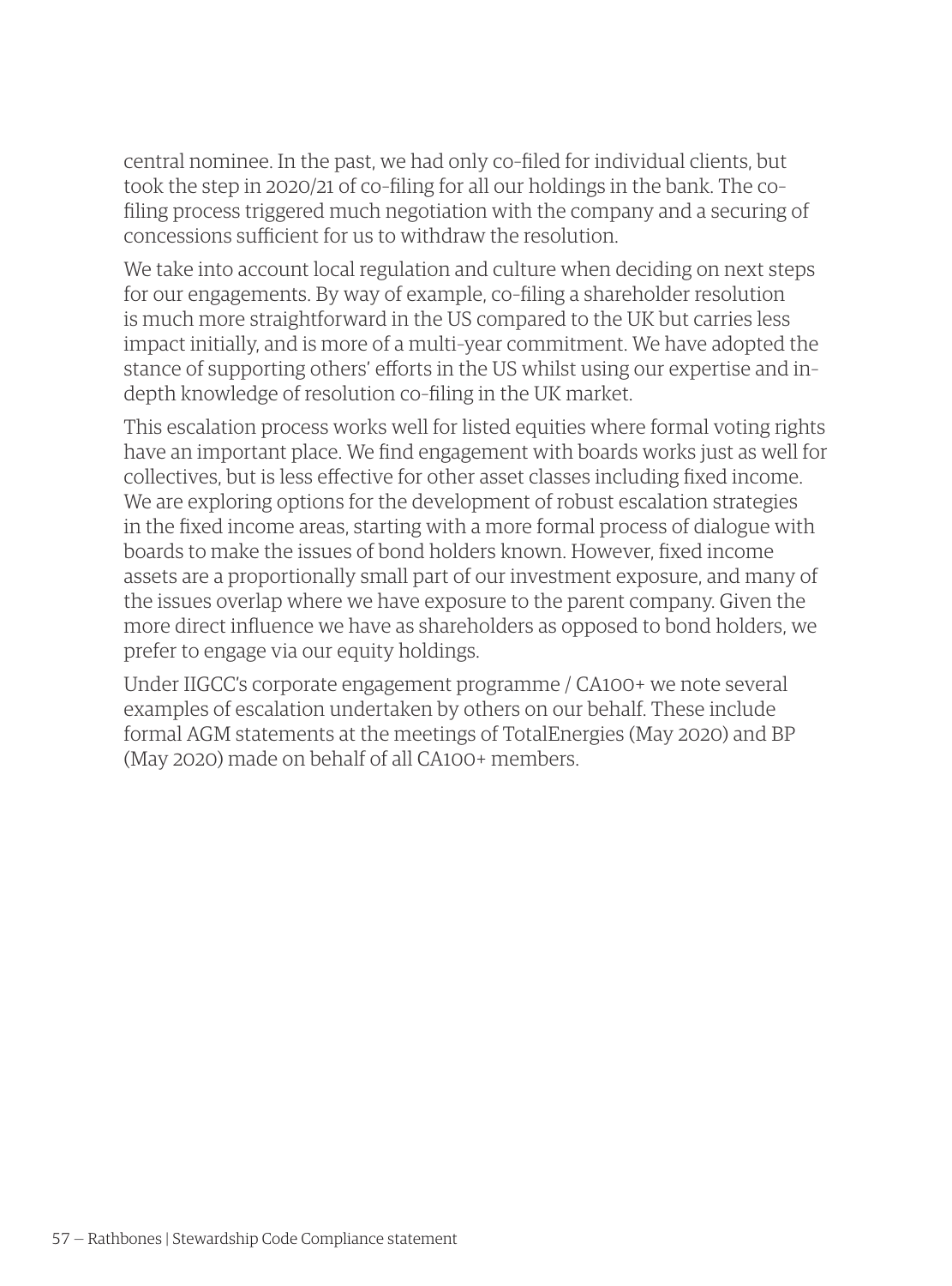Signatories actively exercise their rights and responsibilities.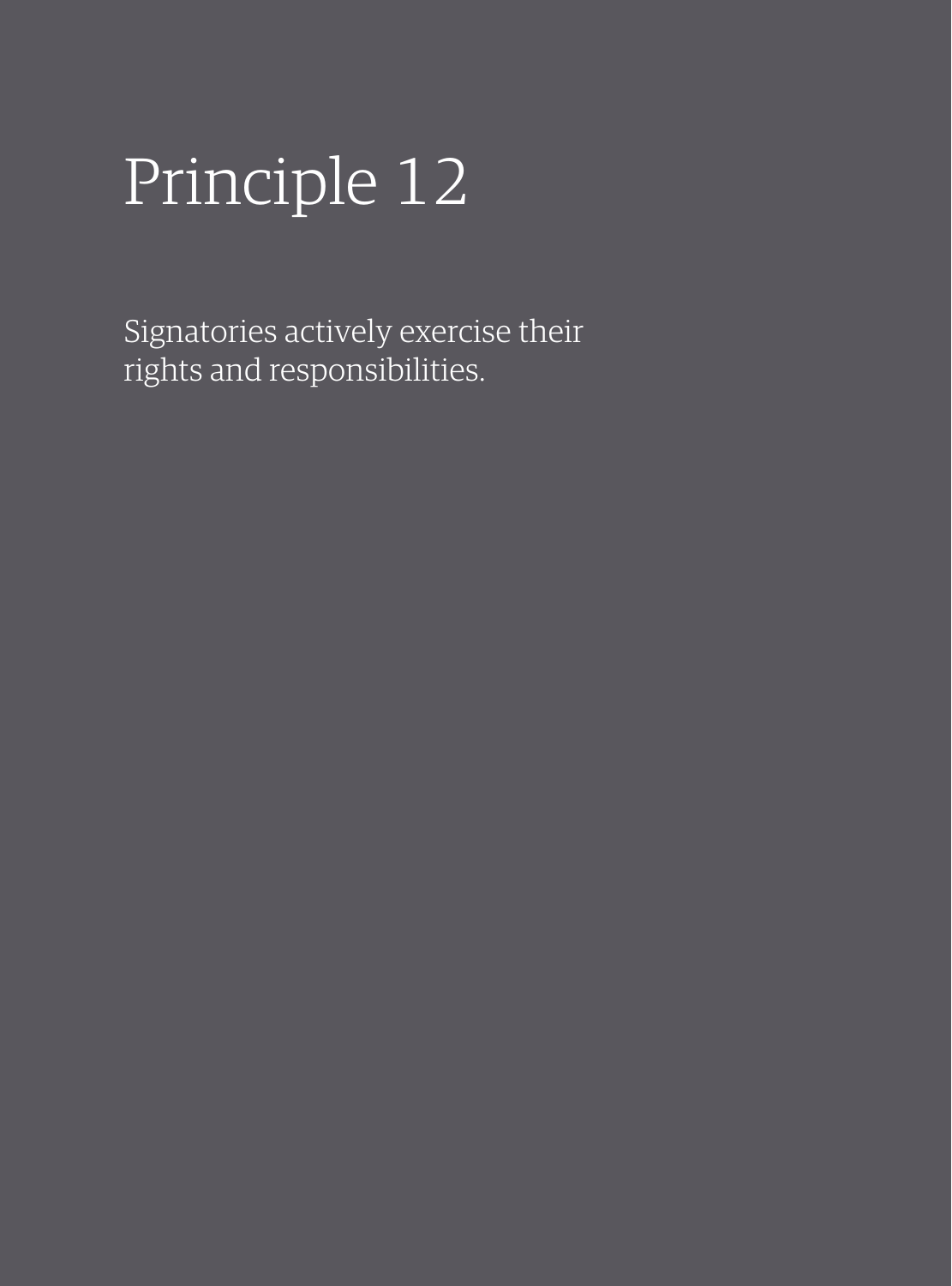Our exposure is mainly in direct equities in the US and Europe, highly developed markets with good standards of corporate governance, hence our focus on proxy voting as the main way we execute our stewardship responsibilities, supplemented by our engagement work. As a bespoke asset manager investing mainly directly on behalf of our clients, we have a high degree of visibility on what shares and voting rights we have. Our holdings are held in our nominee company which means we actively receive proxy notices and voting cards from our underlying companies.

We have identified fixed income as a priority area. In 2020 we prioritised the training of our fixed income analysts on ESG integration issues, with a view to enabling better interaction with issuers on ESG matters. We also established a process for joining bond holder meetings, although this function has not been tested in the reporting period.

In both fixed income and equity, we see our role of either debt holders or shareholders as a privileged one which comes with certain rights of access to senior management. In order to meet both our core investment management responsibilities and our stewardship duties, we organised 460 direct meetings with companies in 2020.

We make our bespoke voting policy available on our website.

#### [www.rathbones.com/sites/rathbones.com/files/imce/rathbones\\_–\\_rim\\_voting\\_](http://www.rathbones.com/sites/rathbones.com/files/imce/rathbones_-_rim_voting_policy_2021_v9.pdf
) [policy\\_2021\\_v9.pdf](http://www.rathbones.com/sites/rathbones.com/files/imce/rathbones_-_rim_voting_policy_2021_v9.pdf
)

All votes under the RIM custodian are entered according to the recommendations of our bespoke policy. Whilst there is a fair degree of overlap between our bespoke policy and the default ISS policy given that both seek to promote best practice in corporate governance, we never follow the service provider's recommendations as a default.

In both RIM and RUTM, the recommendations of the service provider made on the basis of the default sustainability policy are subject to review by those closest to the investment management side of the equation. In RIM, this means review and consultation by the lead analyst for the stock and the largest holders. In RUTM, this means review by the fund manager and the lead research analyst. In neither case do we implicitly follow the voting recommendation without challenge.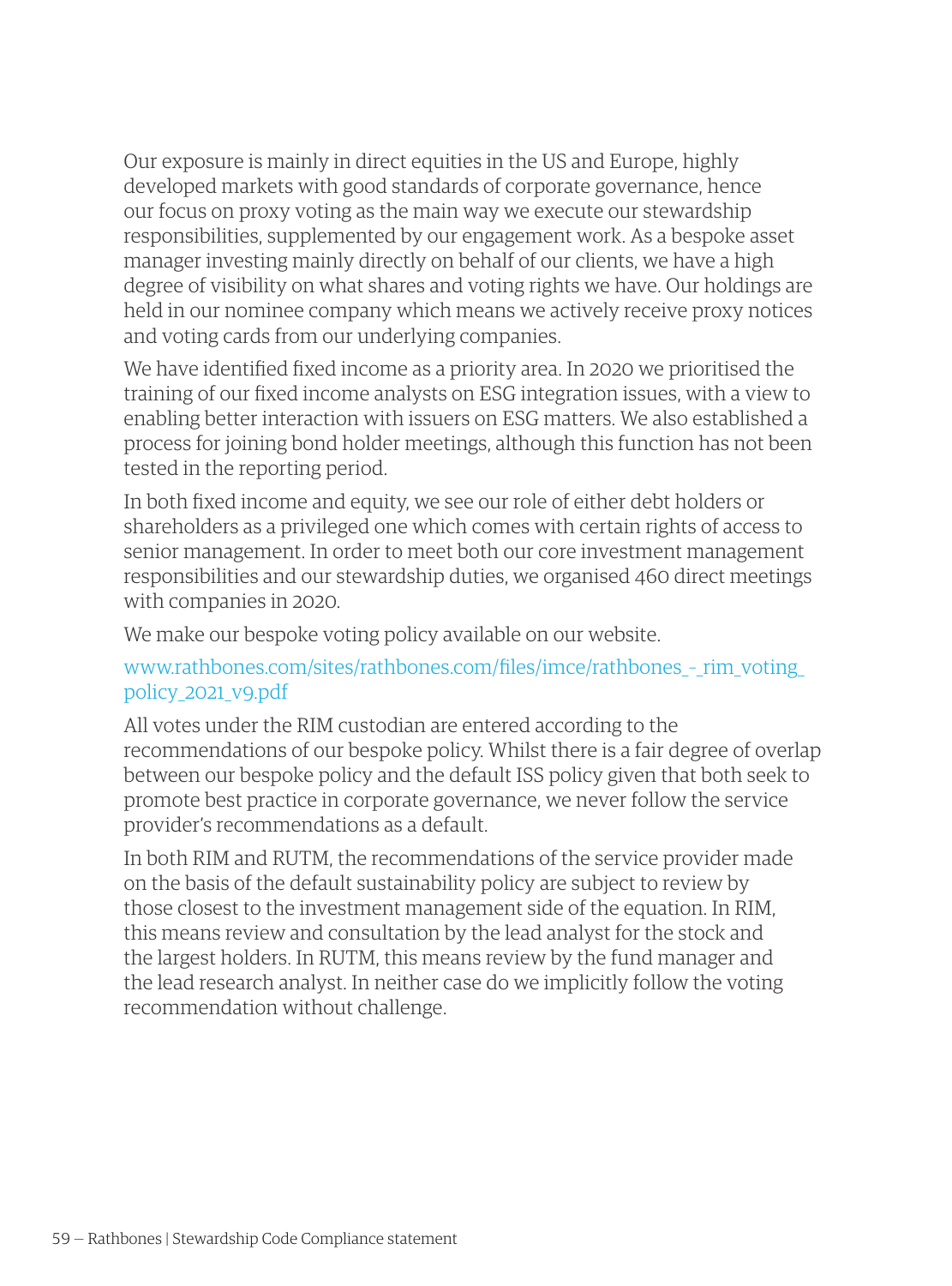In RIM, we have set out a clear procedure for clients to submit specific voting instructions via their investment manager, a process which is well used. Investment managers routinely submit votes which deviate from the house view for specific client holdings. We have no issue submitting mixed votes through our nominee (with a mixture of votes for, against or abstain, if that is the wish of the client). This applies to direct clients in our bespoke business including our charity clients. We have no current procedure for unitholders in RUTM to express their views beyond contact through IFA channels (as reported under Principle 6 where we describe RUTM's distribution channels) but we are working actively to address this issue.

Further, as a private wealth manager, many of our clients are high net worth individuals who hold senior positions in company boards and are major shareholders. We maintain a register of interests which alerts the stewardship team to the existence of the major shareholder, so that their shares are not voted against their specific instructions. This process also ensures that large holders do not unduly influence the group proxy voting decision.

We do not operate pooled accounts. The vast majority of our assets are held in discretionary mandates where we exercise all ownership rights on their behalf; however, as explained above, we actively seek and executive specific voting instructions on a routine basis.

Rathbones does not offer a stock lending service.

Across RIM and RUTM we voted on 10,077 resolutions at 786 company meetings in 2020. It is once again worth bearing in mind our business model before delving into the details. Whilst the majority of our clients are fully discretionary, a small but significant number are what we term 'execution only', meaning that their investments are held in the Rathbone nominee accounts, but we do not have the right to vote on their behalf. Again, in the private client world we are constantly bringing on new clients who bring over their existing holdings. As explained above, we have decided to vote actively on our biggest and most widely held companies.

Overall, our voting approach sees us vote on 95.02% of Total Discretionary Equities and Investment Trusts assets under management. The remaining 4.98% represent a very large number of small holdings where we do not have sufficient resource to proactively vote. However, we commit to voting on any of these holdings where instructed by the client.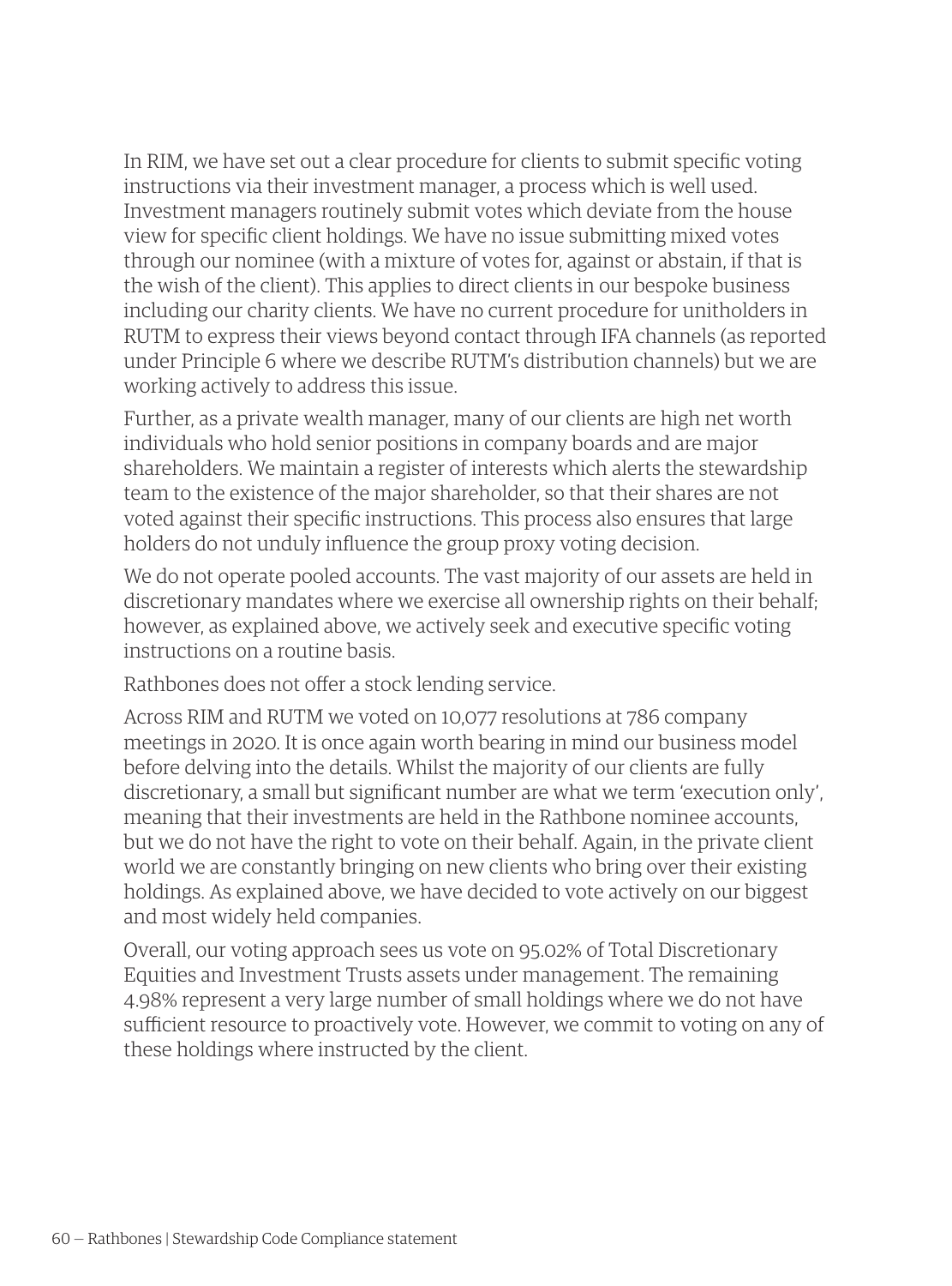We present a sample of voting decision rationales below:

# Procter & Gamble

Issue: Preventing deforestation will be key to mitigating the risks of global warming, as rainforests act as a vital carbon sink. Companies found to be contributing to deforestation face substantial competition and reputational risks, both of which could harm long–term shareholder value. A number of the company's tier 1 palm oil suppliers have links to illegal deforestation and have failed to meet internationally recognised deforestation standards. According to WWF's Palm Oil Buyers Scorecard, the company is not 100% covered by the Roundtable on Sustainable Palm Oil (RSPO) for sourcing certified sustainable palm oil.

Process: We decided to support the ESG shareholder resolution calling for better visibility of the company's efforts to eliminate deforestation from its entire supply chain. We would argue that such a step is necessary given that the company uses both palm oil and forest pulp, both of which are recognised as large contributors to deforestation.

Outcome: The resolution passed with a majority in excess of 66.5%. This resolution gained one of the highest levels of support for an ESG shareholder resolution last year. The company will now be expected to issue a report assessing if and how it can increase the scale, pace, and rigour of its efforts to eliminate deforestation and the degradation of intact forests in its supply chains. In the US, any shareholder resolution that gains support of more than 50% is passed, although these resolutions are not binding and the company does not have to implement any changes if it does not wish to do so. That said, the board will struggle to ignore such high levels of shareholder support given changing attitudes towards climate change.

# Royal Dutch Shell

Issue: At the company's AGM, a number of the Royal Dutch Shell's shareholders put forward a resolution requesting that it set and publish targets that are aligned with the Paris Agreement's global temperature targets. These corporate targets need to cover the greenhouse gas emissions of the company's operations and the use of its energy products (scope 1, 2 and 3); to be short–, medium– and long–term; and to be reviewed regularly in accordance with best available science. Our external proxy advisers recommended that we support the resolution.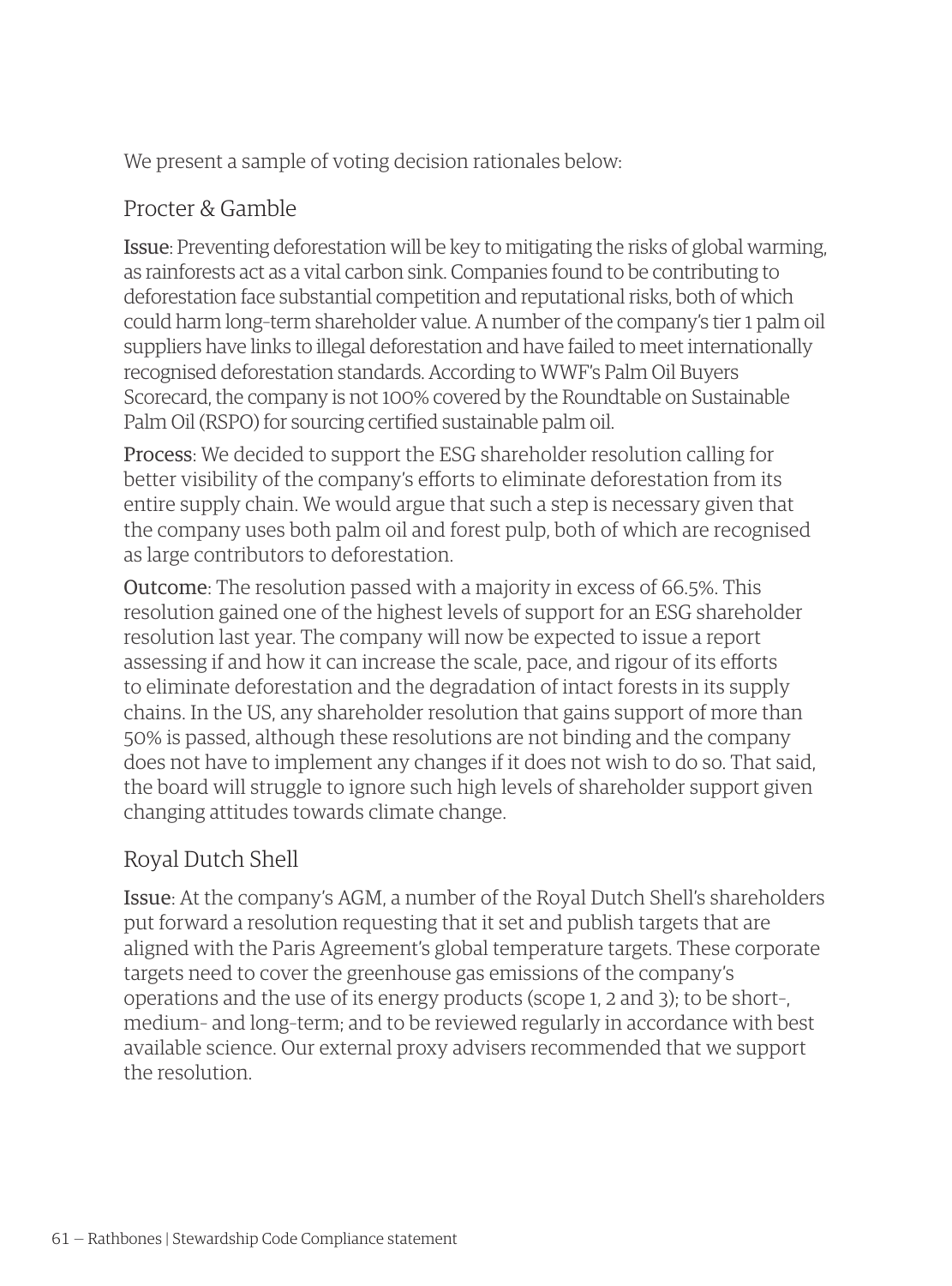**Process:** Ahead of the AGM, the IIGCC  $-$  of which Rathbones is a member  $-$  had a number of fruitful discussions with the company's senior management team. It was felt that the company had made significant progress in this area and such a resolution would be particularly restrictive. In particular, the company made a commitment to achieve net zero emissions for scope 1, 2 and 3 by 2050 or sooner. We believe that this pledge by the board could have a profound effect on the way other companies within the oil and gas sector view their own commitments to addressing climate change and safeguard the future of their businesses. Following these meetings, the voting committee discussed the resolution with Greenbank, our ethical and sustainable investment specialist team at Rathbones, and felt we should vote against the resolution on account of the commitment made by the company. A number of the company's larger shareholders also took this position.

Outcome: The shareholder resolution gained just 13.8% support. Although we voted against the resolution, we asked the board to continue to clearly disclose to investors the interim steps it has taken to meet these commitments and to further link executive pay practices to the delivery of these long–term ambitions. The IIGCC said that it agreed with Shell that it is essential that the Transition Pathway Initiative (TPI) can assess their new commitments.

#### Johnson & Johnson

Issue: Johnson & Johnson's ongoing sale of opioids presents considerable legal and reputational risks. In 2019, the company was ordered to pay US\$572 million for playing down the dangers of opioids and engaging in false marketing. In addition, it offered to pay US\$5 billion by 2020 to settle multi–jurisdictional lawsuits alleging that it contributed to the opioid crisis. According to a report by the Centers for Disease Control and Prevention (CDC), opioid abuse caused an average of more than 130 US overdose deaths per day as of 2017.

Process: We decided to support a shareholder resolution calling for the board to report on the corporate governance measures Johnson & Johnson has implemented since 2012 to effectively monitor and manage financial and reputational risks related to the opioid crisis given its sale of opioid medications. The resolution also called on the board to report on whether increased centralisation of Johnson & Johnson's corporate functions provides stronger oversight of such risks and changes in how the board oversees opioid–related matters, how incentive compensation for senior executives is determined, and how the board obtains input regarding opioids from stakeholders. Given the potential legal and reputational risks facing the company, we believe it is imperative that the board improves disclosure on the steps it is taking to ensure compliance with the law and on how it is aligning executive remuneration with these issues.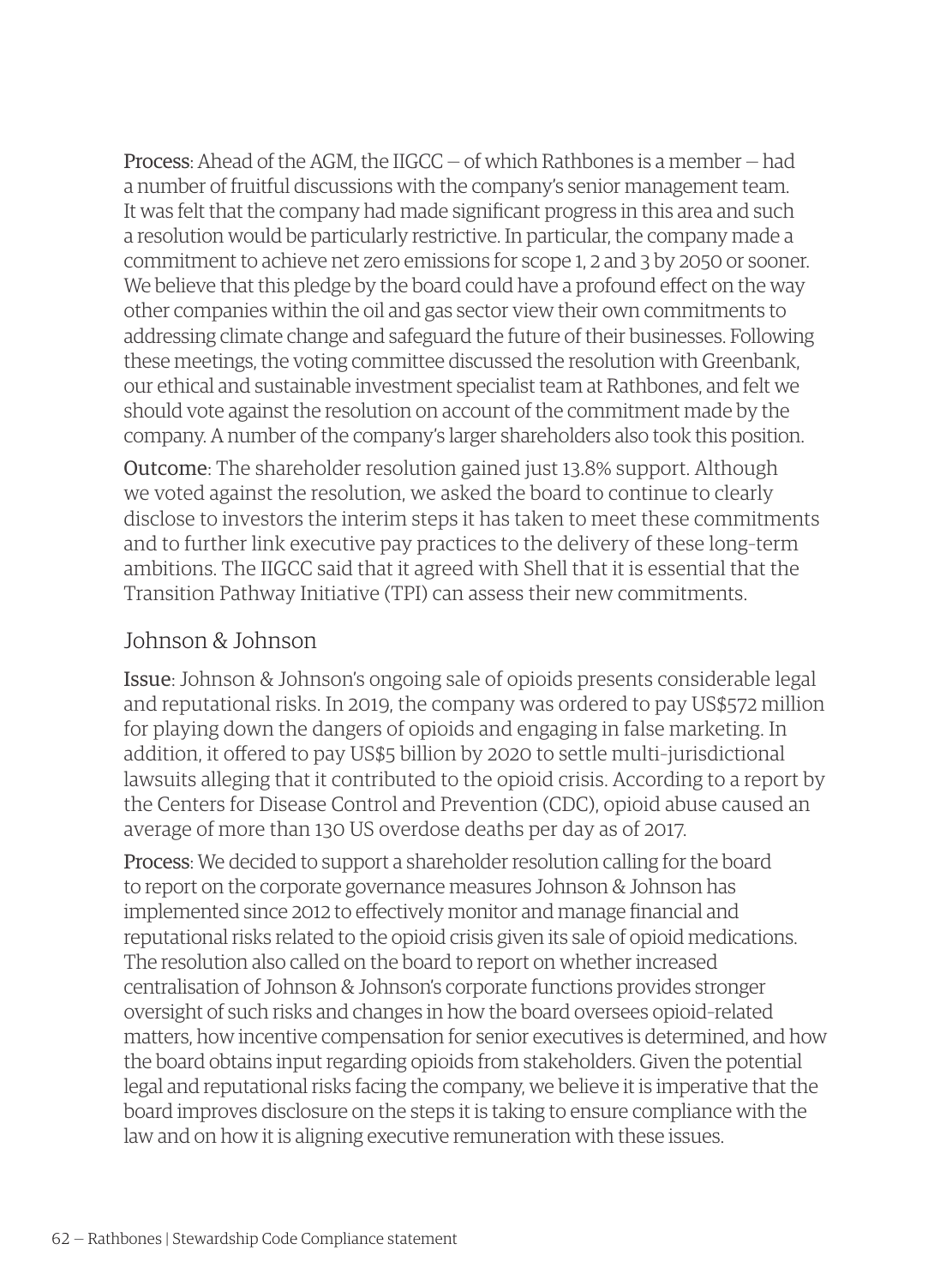Outcome: The resolution passed with 56.7% support. As a result, the board will be expected to create a report on governance measures that the company has implemented since 2012 to manage risks related to the opioid crisis. This was one of the few ESG shareholder resolutions in the US to receive over 50% support. The shareholder resolution calling for an independent board chair received 41.6% support. This is an increasingly popular governance–related shareholder resolution at US companies and, on this occasion, it achieved one of the highest levels of support for this type of resolution. We believe this shows that shareholders are particularly concerned about the current arrangements at the company and feel the separation of roles between the CEO and board chair will contribute to better long–term risk management.

#### Home Depot

Issue: Diversity is a key governance concern in the companies in which we invest, given there is evidence that more diverse boards can lead to outperformance. Companies that fail to improve reporting on their diversity practices could face significant reputational and operational risks. In addition to this, improved diversity representation and practices could lead to an improved culture and increase the company's capacity for long–term value creation. While Home Depot has made significant steps to improve its diversity disclosure, it fails to produce equal opportunity disclosures for its shareholders even though it files this information with the Equal Employment Opportunity Commission.

Process: We supported the shareholder resolution calling on the board to report on its diversity policies. The resolution, if approved, would require the board to create a chart identifying employees according to their gender and race in the nine major equal employment–defined job categories for the past three years. The board would also be required to list the numbers or percentages in each category, provide a summary description of any affirmative action policies and programmes to improve performance, including job categories where women and minorities are underutilised, and produce a description of policies and programmes oriented towards increasing diversity in the workplace. We felt the production of a diversity report would improve disclosure around the company's current diversity policies and practices, and provide shareholders with greater transparency regarding its efforts in this area beyond that which is already available.

Outcome: The resolution failed to pass, but gained 35% support from shareholders. This is an encouraging level of support for a social shareholder resolution. Two other governance–related shareholder resolutions were put forward, gaining 26.1% and 32.6% support.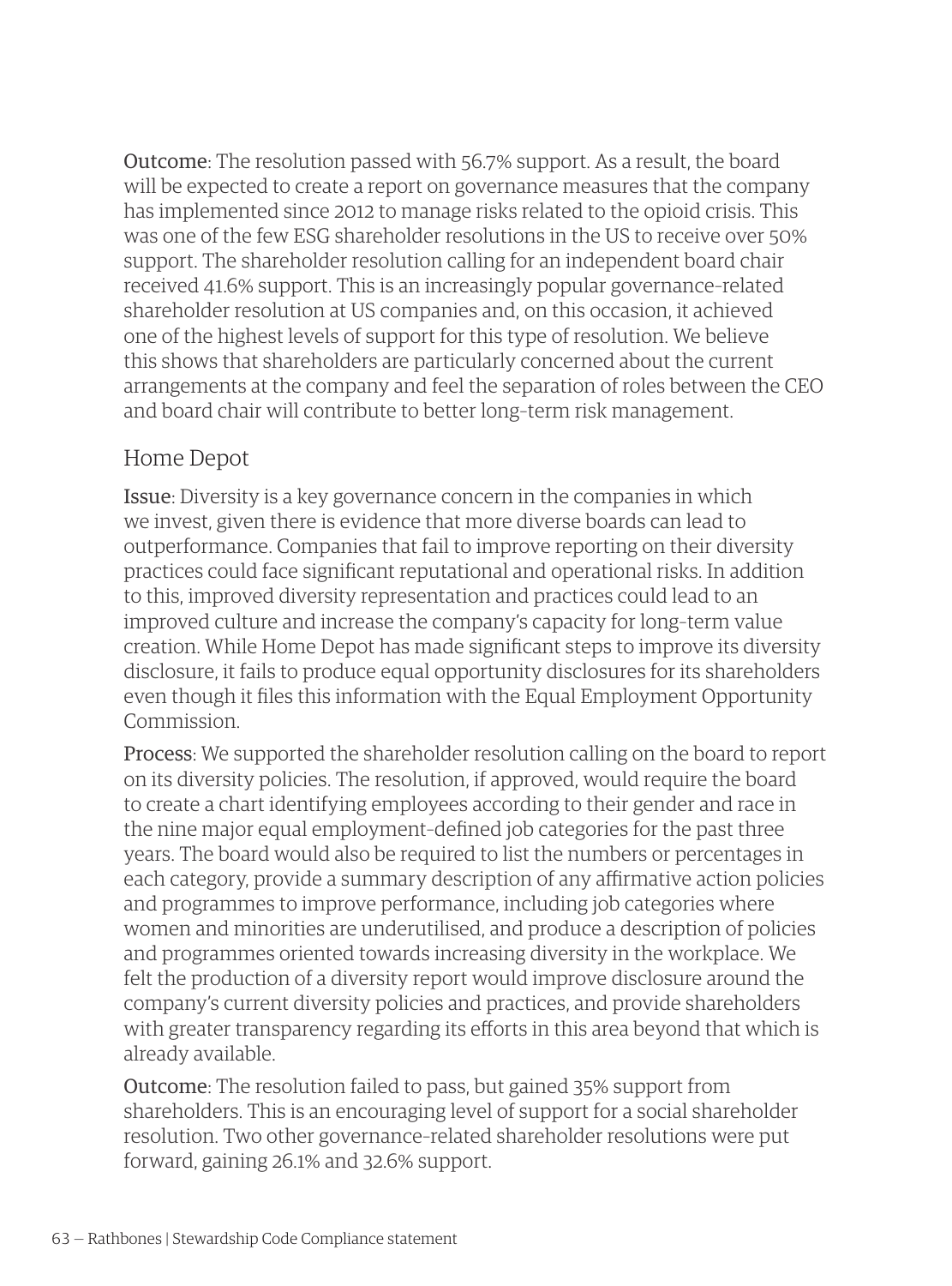### Ferguson

Issue: Due to the COVID–19 pandemic, Ferguson was forced to make 2,100 redundancies and close 94 branches. Despite these redundancies, senior management received bonus payments ranging between 62% and 71% of their maximum levels. It is understandable that companies are having to implement cost–cutting mechanisms as a result of the ongoing pandemic.

Nevertheless, we find it deeply concerning that no discretion was used to lower the annual bonus pay–outs for senior management given that the company had to make deep cuts. Ferguson needs to balance its duties to all stakeholders, taking into consideration its social licence to operate which includes an adequate consideration of impacts on employees as well as shareholders. There is a risk that this could exacerbate tensions between staff and senior management, and potentially undermine morale and have a detrimental effect on the operational culture.

Process: This issue was heavily debated by the fund managers at Rathbones. Some of the fund managers felt that the company had done enough to warrant support and the senior management needed to be properly remunerated for navigating the business through the pandemic. We discussed this at length on the voting committee and agreed that the company's performance had been strong; however, we still felt senior management remuneration should have been reduced as a result of the redundancies. We therefore voted against the remuneration report at the AGM.

Outcome: Ferguson's remuneration report received a 21.85% vote against. The company has been added to the Investment Association Public Register which tracks shareholder dissent at listed companies. We have updated our bespoke voting policy to trigger a 'refer' (where our internal committee is required to discuss this issue) when remuneration committees have failed to use discretion in the awarding of bonuses when significant redundancies and lay–offs have been made.

#### Tesco

Issue: At its 2020 AGM, Tesco's remuneration committee decided to adjust the total shareholder return (TSR) comparator group under its 2018 financial year performance share plan awards, which vested in 2021. The remuneration committee removed Ocado from their peer group, making it appear as though Tesco had outperformed its competitors by a 3.3% premium to the index, rather than underperforming by 4.2% if Ocado had remained in place. This adjustment caused a considerable uplift to the level of awards paid out to the departing CEO and the CFO, increasing both awards by 15.4%. The amendment of in–flight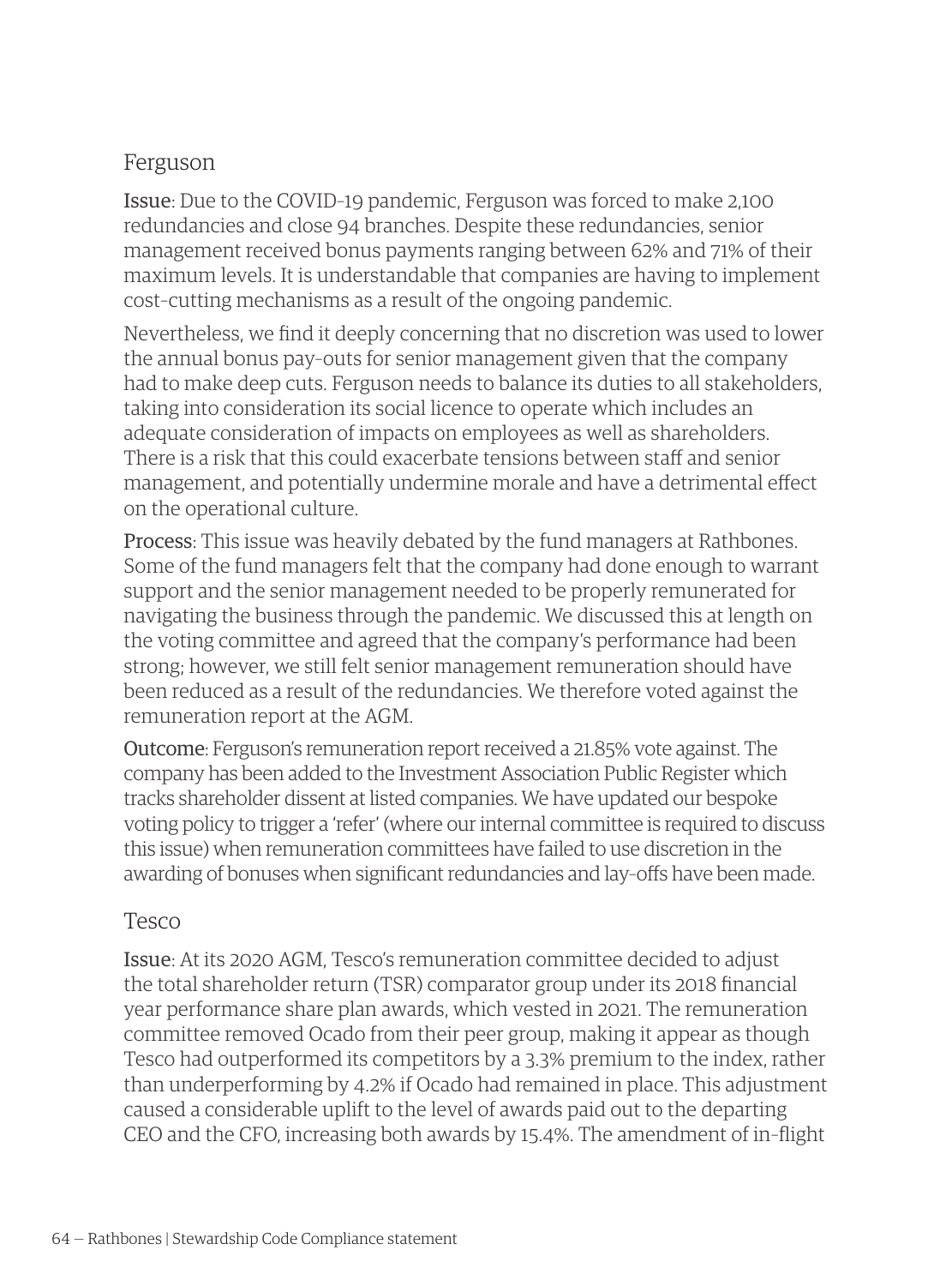performance conditions is generally considered to be poor practice in the UK and changes to TSR comparator groups should only be done to take account of M&A activity. The board claims that the change was to account for Ocado's move away from a retail–focused business towards a technology–focused business during the performance period.

Process: Having discussed this issue on the voting committee and with the fund managers with the largest holdings, we decided to vote against the remuneration report and raise our concerns with the board chair. We felt that, while Ocado has indeed diversified, retail is still the main driver for the company. The board knew about Ocado's business plan at the time the 2018 performance share plan was set and therefore this should not have come as a surprise to them. Further, removing Ocado appeared to be of considerable benefit to the executive directors given Ocado's exceptional performance during the 2018 calendar year, to which this pay–out in question relates. As this adjustment has substantially increased the payouts to the executive directors, we feel the board has deviated from best practice and placed the company at risk of severe reputational damage in a time of great economic uncertainty for many of its customers.

Outcome: The remuneration report received a vote of 67.29% against. This was the second–largest vote against pay during the UK AGM season. As the vote on the remuneration report is advisory, the resolution passed despite receiving more than 50% opposition. However, the company has been placed on the Investment Association Public Register.

With regard to our fixed income assets, our fixed income team review holdings on a regular basis. Their review includes a consideration of seeking amendments to terms and conditions in indentures or contracts where this is deemed to be in the best interests of the underlying holders. While no formal process exists, consideration of the terms and conditions forms part of the regular review of suitability of holdings under our well–defined research process.

The above summarises our approach to meeting the requirements of the Stewardship Code in 2020. For more information on current activities and to view our live voting reporting website, please view Responsible Investment | Rathbone Investment Management (rathbones.com)

We welcome any feedback or questions about our Stewardship activities. Please contact us using stewardship@rathbones.com for any detailed queries.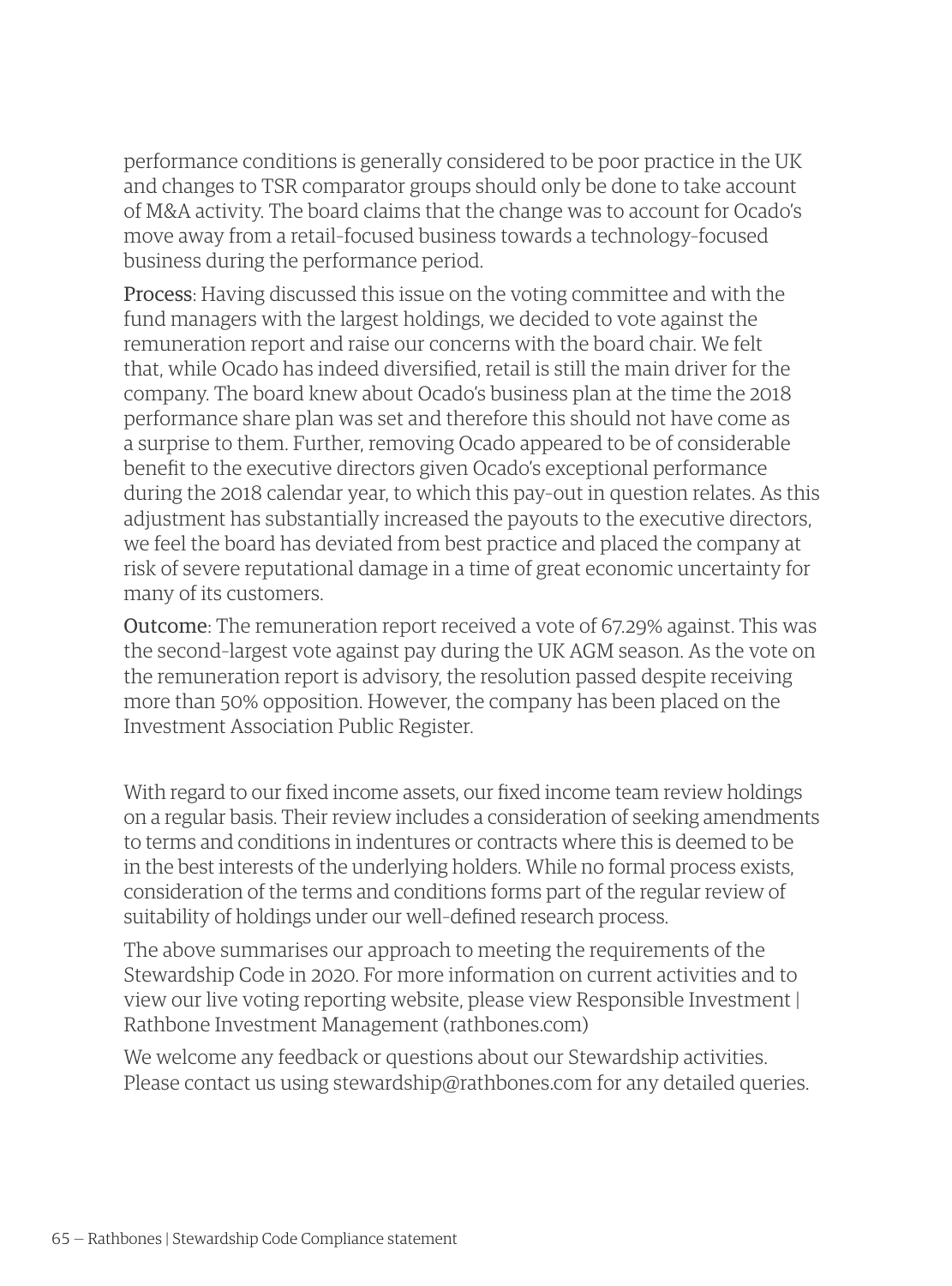# Appendix I

Status / outcome of direct engagement calendar year 2020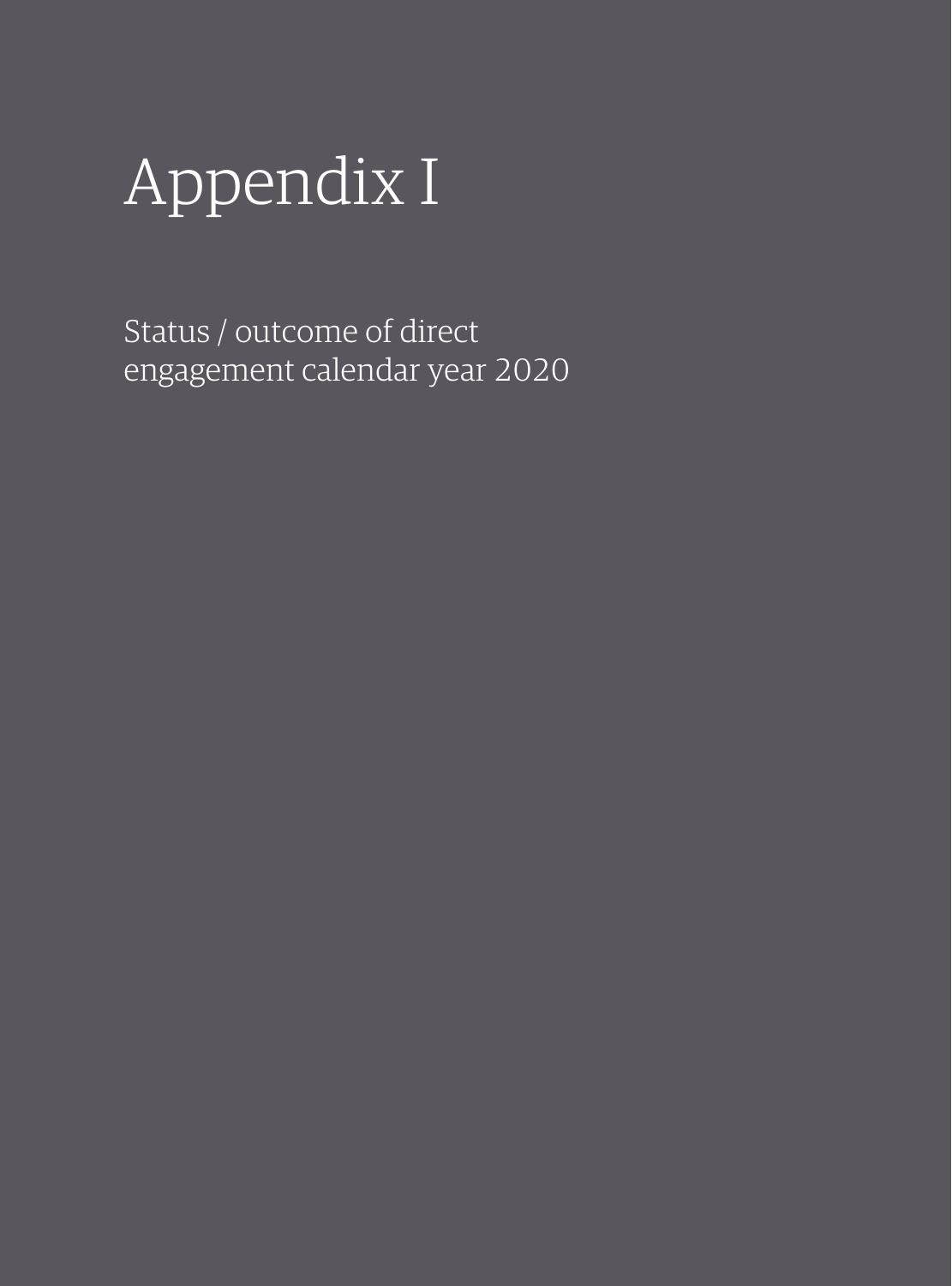| Company                                        | Issues discussed                                                                  | <b>Status</b> |
|------------------------------------------------|-----------------------------------------------------------------------------------|---------------|
| <b>Abbott Laboratories</b>                     | ESG Shareholder Resolution(s)                                                     | Monitor       |
| AbbVie Inc                                     | ESG Shareholder Resolution(s)                                                     | Monitor       |
| <b>Activision Blizzard Inc</b>                 | Executive Pay/Political Contributions/Board<br>Composition                        | Monitor       |
| Adidas AG                                      | Board Composition/Auditor Tenure                                                  | Monitor       |
| Adobe Systems Inc                              | Board Composition/Auditor Tenure/Diversity<br>& Inclusion                         | Monitor       |
| <b>ALCON AG</b>                                | Shareholder Rights/Board Composition                                              | Monitor       |
| Alibaba Group Holding Ltd                      | <b>Board Composition</b>                                                          | Monitor       |
| Alliance Trust PLC                             | <b>Board Composition</b>                                                          | Completed     |
| Alphabet Inc                                   | Board Composition/Executive Pay/ESG<br>Shareholder Resolution(s)                  | Monitor       |
| Altria Group Inc                               | Executive Pay/Lobbying Activities/ESG<br>Shareholder Resolution(s)/Auditor Tenure | Monitor       |
| Amadeus IT Group SA                            | <b>Board Composition</b>                                                          | Monitor       |
| Amazon.com Inc                                 | ESG Shareholder Resolution(s)/Human<br>Rights/Board Composition/Auditor Tenure    | Monitor       |
| Amphenol Corp                                  | Board Composition/Auditor Tenure/<br>Shareholder Rights                           | Monitor       |
| Apple Inc                                      | ESG Shareholder Resolution(s)                                                     | Monitor       |
| Ashtead Group PLC                              | Executive Pay                                                                     | Monitor       |
| Australia and New Zealand<br>Banking Group Ltd | Climate Change/Auditor Tenure                                                     | Monitor       |
| AVEVA Group PLC                                | Executive Pay/Board Composition                                                   | Monitor       |
| AVI Japan Opps Trust PLC                       | <b>Board Composition</b>                                                          | Completed     |
| <b>Baillie Gifford Europe</b><br>Growth Trust  | <b>Board Composition</b>                                                          | Monitor       |
| Barclays PLC                                   | Climate Change                                                                    | Monitor       |
| <b>BB Biotech AG</b>                           | Shareholder Rights/Board Composition/<br><b>Auditor Tenure</b>                    | Monitor       |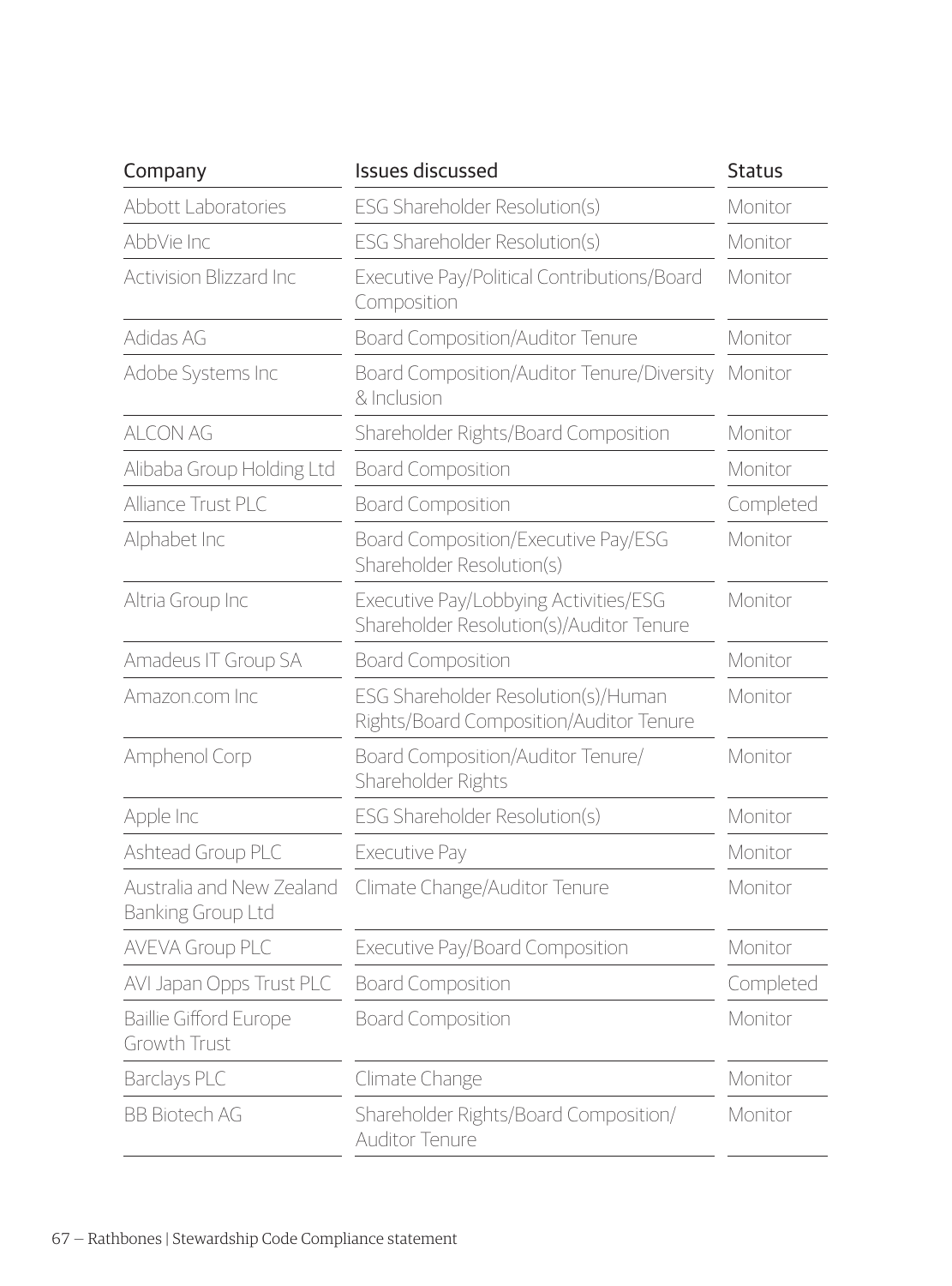| Company                                | <b>Issues discussed</b>                                          | <b>Status</b>        |
|----------------------------------------|------------------------------------------------------------------|----------------------|
| <b>BB Healthcare Trust PLC</b>         | <b>Board Composition</b>                                         | Completed            |
| Becton Dickinson & Co                  | Shareholder Rights                                               | Monitor              |
| Beiersdorf AG                          | Shareholder Rights/Board Composition                             | Monitor              |
| Berkshire Hathaway Inc                 | Board Composition/Diversity & Inclusion/<br><b>Executive Pay</b> | Monitor              |
| <b>BHP</b>                             | ESG Shareholder Resolution(s)                                    | Completed            |
| boohoo.com PLC                         | Modern Slavery                                                   | Awaiting<br>Response |
| boohoo.com PLC                         | Audit Concerns                                                   | Completed            |
| <b>Boral Ltd</b>                       | <b>Board Composition</b>                                         | Monitor              |
| <b>Boston Scientific</b>               | Board Composition/Auditor Tenure                                 | Monitor              |
| <b>Bovis Homes Group PLC</b>           | Executive Pay                                                    | Completed            |
| <b>BP PLC</b>                          | Executive Pay                                                    | Completed            |
| <b>British American Tobacco</b><br>PLC | Executive Pay/Climate Change                                     | Monitor              |
| Bunzl PLC                              | <b>Board Composition</b>                                         | Completed            |
| CADENCE DESIGN<br><b>SYSTEMS INC</b>   | Shareholder Rights                                               | Monitor              |
| Carnival PLC                           | Modern Slavery/Board Composition                                 | Monitor              |
| Ceres Power Holdings PLC               | Audit Concerns/Shareholder Rights                                | Monitor              |
| Chevron Corp                           | ESG Shareholder Resolution(s)/Auditor<br>Tenure                  | Monitor              |
| Cisco Systems Inc                      | Board Composition/Combined Chair CEO                             | Monitor              |
| Citigroup Inc                          | Shareholder Rights/Auditor Tenure                                | Monitor              |
| CME Group Inc                          | <b>Board Composition</b>                                         | Completed            |
| Coca-Cola Co                           | ESG Shareholder Resolution(s)                                    | Monitor              |
| Codemasters                            | Executive Pay                                                    | Monitor              |
| Colgate-Palmolive Co                   | Board Composition/Shareholder Rights                             | Monitor              |
| COOPER COS INC                         | <b>Auditor Tenure</b>                                            | Monitor              |
|                                        |                                                                  |                      |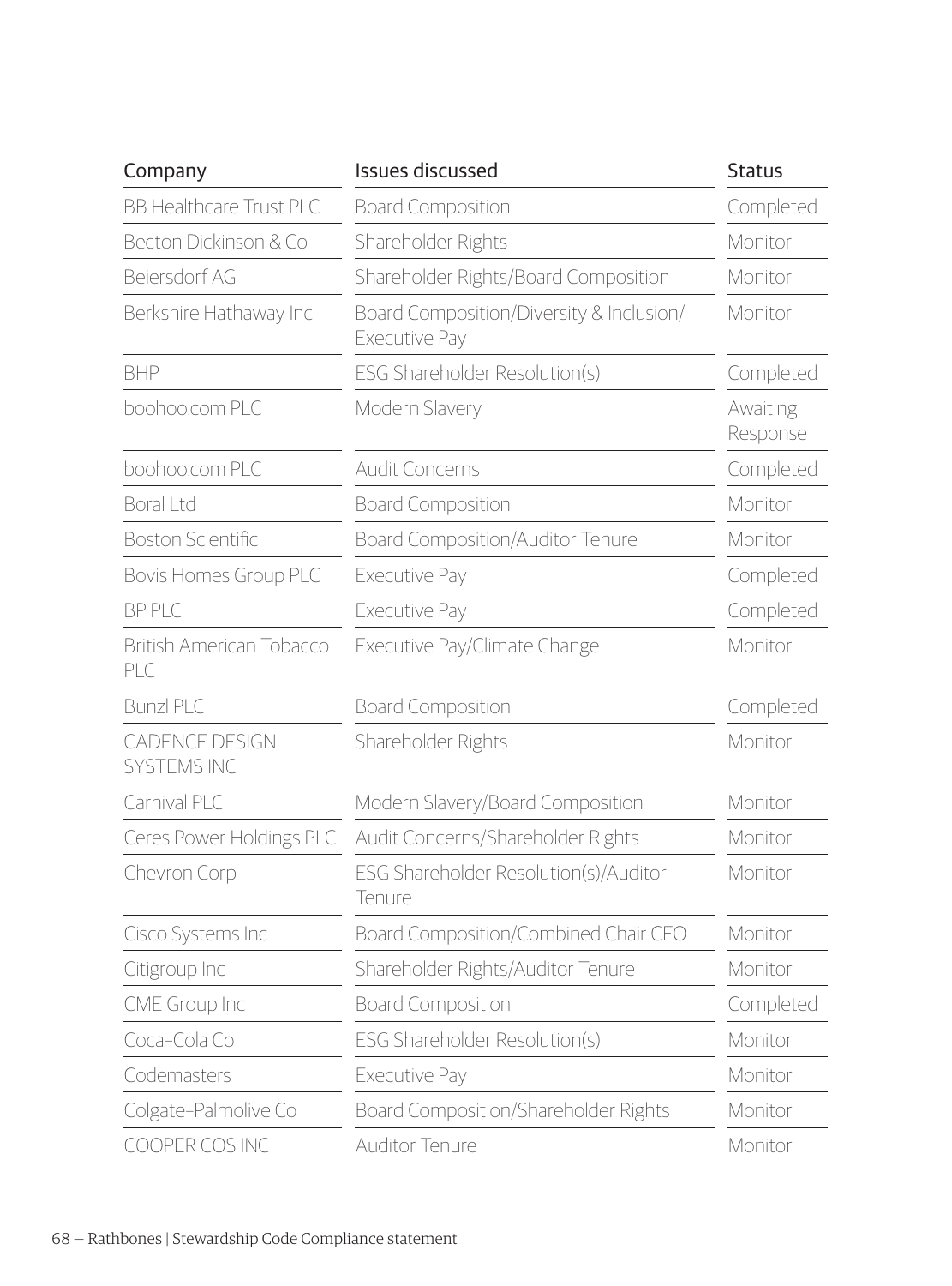| Company                                                           | <b>Issues discussed</b>                                             | <b>Status</b> |
|-------------------------------------------------------------------|---------------------------------------------------------------------|---------------|
| <b>DAVIDE CAMPARI-</b><br><b>MILANO</b>                           | Executive Pay/Shareholder Rights/Equity<br>Issuance                 | Monitor       |
| Diageo PLC                                                        | Executive Pay                                                       | Completed     |
| DiaSorin SpA                                                      | Executive Pay/Shareholder Rights/Board<br>Composition               | Monitor       |
| easyJet PLC                                                       | <b>Board Composition</b>                                            | Completed     |
| <b>EOUINOR ASA</b>                                                | Climate Change/Executive Pay                                        | Monitor       |
| Estee Lauder Companies<br>Inc                                     | <b>Board Composition</b>                                            | Monitor       |
| Exxon Mobil Corp                                                  | Board Composition/ESG Shareholder<br>Resolution(s)/Auditor Tenure   | Monitor       |
| <b>FERGUSON PLC</b>                                               | Executive Pay                                                       | Monitor       |
| Franklin Templeton<br><b>Emerging Markets</b><br>Investment Trust | Pre-Emption Rights                                                  | Completed     |
| <b>FRESENIUS SE &amp; KGAA</b>                                    | <b>Board Composition</b>                                            | Monitor       |
| Gabelli Value Plus+ Trust<br>PLC                                  | Board Composition / Wind up of trust                                | Monitor       |
| <b>GALLIFORD TRY</b><br><b>HOLDINGS PLC</b>                       | Executive Pay                                                       | Completed     |
| General Mills Inc                                                 | <b>Board Composition</b>                                            | Completed     |
| Givaudan SA                                                       | Amendment of Company Bylaws                                         | Monitor       |
| GlaxoSmithKline PLC                                               | Executive Pay                                                       | Monitor       |
| <b>GLOBAL PAYMENTS INC</b>                                        | <b>Board Composition</b>                                            | Monitor       |
| Halma PLC                                                         | Executive Pay                                                       | Completed     |
| <b>HANNON ARMSTRONG</b>                                           | Shareholder Rights/Auditor Tenure                                   | Monitor       |
| Heineken NV                                                       | Shareholder Rights/Board Composition                                | Monitor       |
| Herald Investment Trust<br>PLC.                                   | <b>Board Composition</b>                                            | Completed     |
| Hermes International SA                                           | Board Composition/Executive Pay/Pre-<br>Emption Rights/Audit Report | Monitor       |
|                                                                   |                                                                     |               |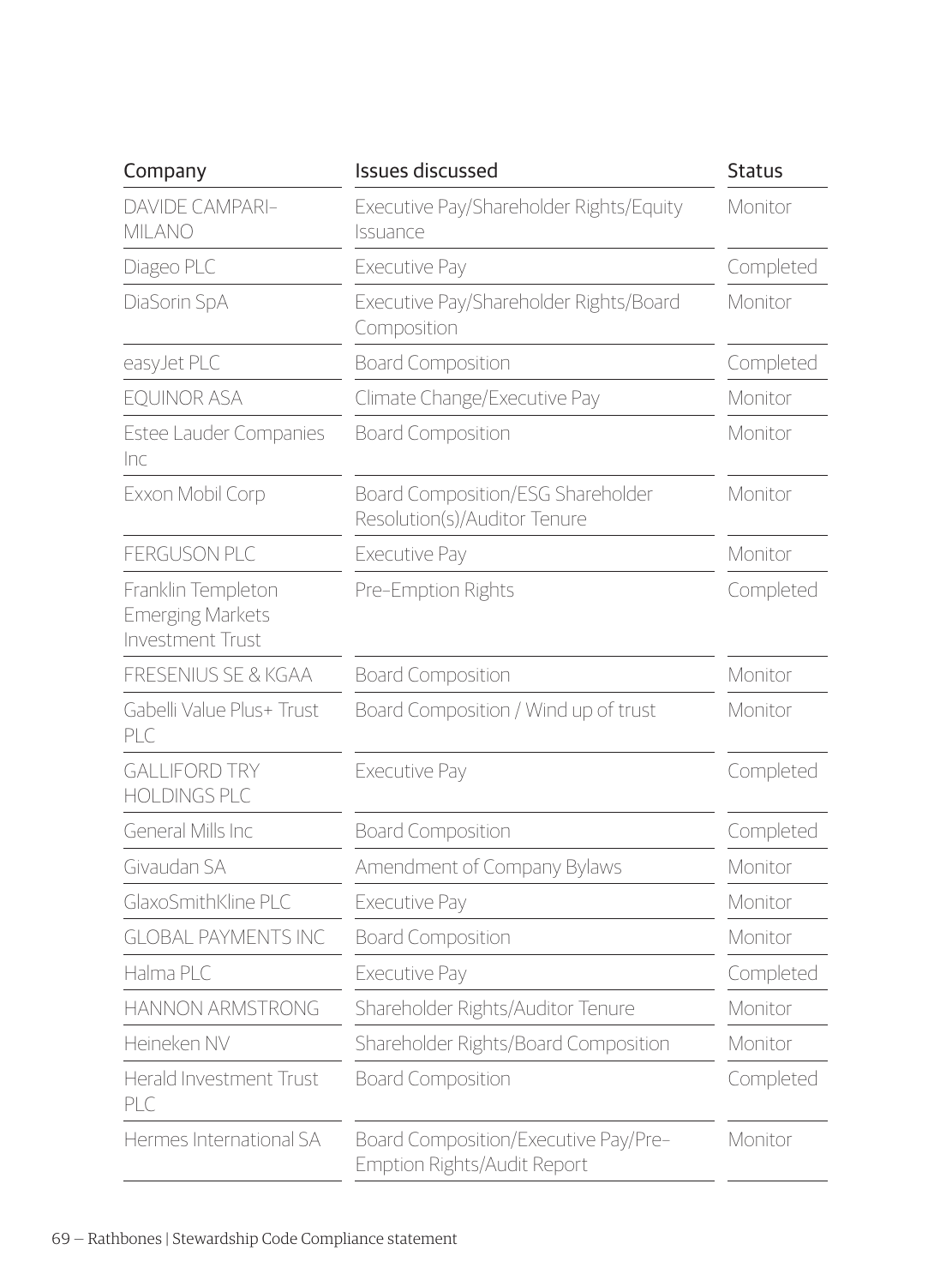| Company                                        | Issues discussed                                   | <b>Status</b> |
|------------------------------------------------|----------------------------------------------------|---------------|
| <b>HIGHBRIDGE TACTICAL</b><br><b>CREDIT FD</b> | <b>Board Composition</b>                           | Monitor       |
| Hiscox Ltd                                     | <b>Board Composition</b>                           | Monitor       |
| Honeywell International<br>Inc                 | ESG Shareholder Resolution(s)/Board<br>Composition | Monitor       |
| Impax Asset Management<br>Group PLC            | <b>Board Composition</b>                           | Monitor       |
| Informa PLC                                    | Pre-Emption Rights / Executive Pay                 | Monitor       |
| Intel Corp                                     | Executive Pay/Auditor Tenure/Shareholder<br>Rights | Monitor       |
| InterContinental Hotels<br>Group PLC           | Executive Pay                                      | Completed     |
| International<br>Biotechnology Trust PLC       | Audit Contract/Pre-Emption Rights                  | Completed     |
| Intertek Group PLC                             | Executive Pay                                      | Monitor       |
| Intuitive Surgical Inc                         | Executive Pay                                      | Monitor       |
| Jardine Matheson Holdings<br>l td              | <b>Board Composition</b>                           | Monitor       |
| John Laing Environmental<br>Assets Group LTD   | Pre-Emption Rights                                 | Monitor       |
| Johnson & Johnson                              | Auditor Tenure/ESG Shareholder<br>Resolution(s)    | Completed     |
| Johnson Controls<br>International PLC          | Combined Chair CEO/Auditor Tenure                  | Monitor       |
| JPM Emerging Markets<br>Investment Trust       | <b>Board Composition</b>                           | Monitor       |
| JPMorgan Chase & Co                            | Board Composition/Climate Change                   | Monitor       |
| Keller Group PLC                               | Executive Pay                                      | Monitor       |
| Kering                                         | Board Composition/Executive Pay                    | Monitor       |
| Linde PLC                                      | <b>Auditor Tenure</b>                              | Monitor       |
| Lloyds Banking Group PLC                       | Executive Pay                                      | Completed     |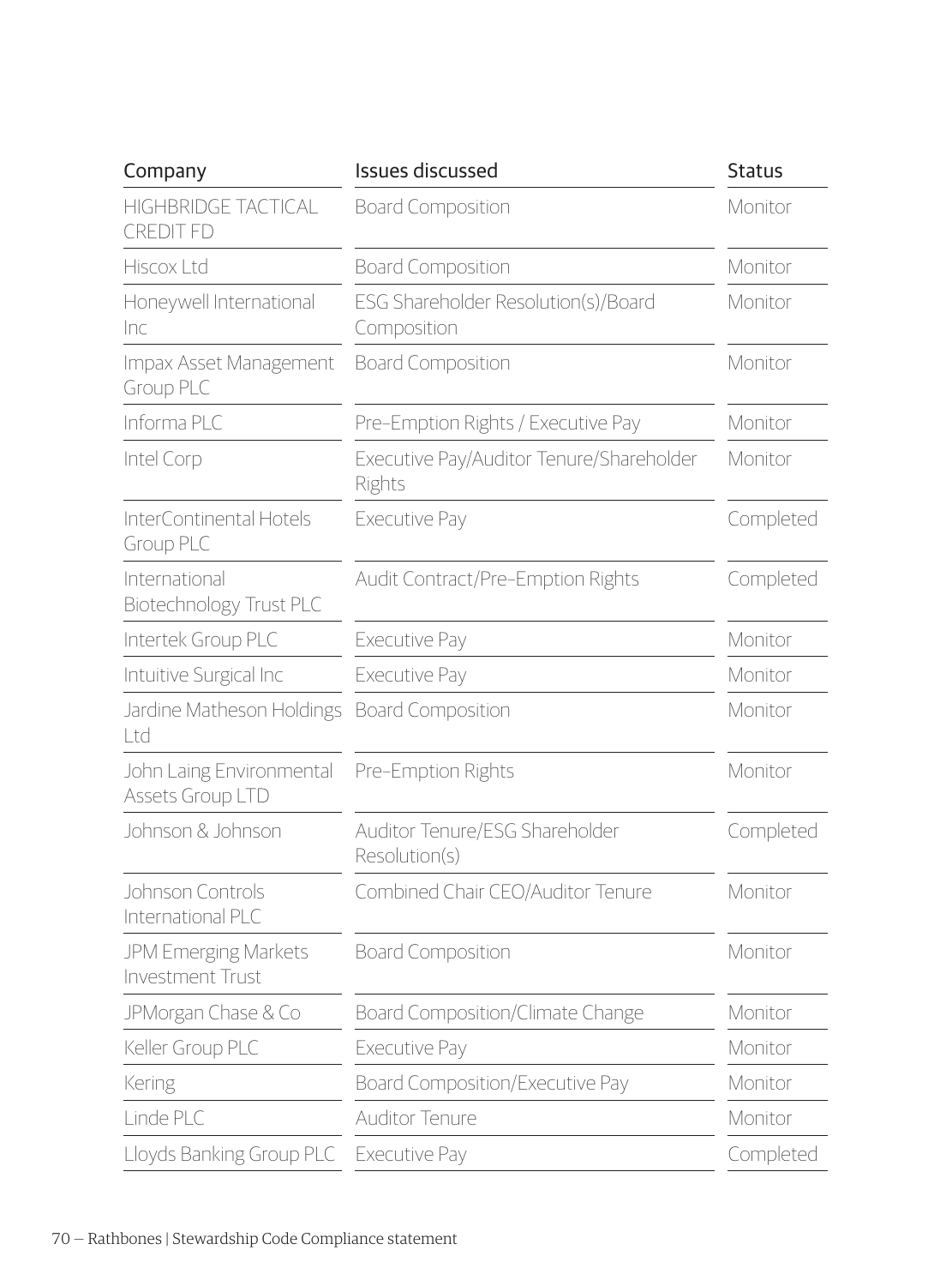| Company                                                 | <b>Issues discussed</b>                                          | <b>Status</b> |
|---------------------------------------------------------|------------------------------------------------------------------|---------------|
| Lockheed Martin Corp                                    | Shareholder Rights/Auditor Tenure                                | Monitor       |
| I 'Oreal SA                                             | Auditor Tenure                                                   | Monitor       |
| LVMH Moet Hennessy<br>Louis Vuitton SF                  | Executive Pay/Board Composition                                  | Monitor       |
| Marsh & McLennan<br>Companies Inc                       | Auditor Tenure                                                   | Monitor       |
| Mastercard Inc                                          | <b>Auditor Tenure</b>                                            | Monitor       |
| McCormick & Co Inc                                      | Board Composition/Auditor Tenure                                 | Monitor       |
| Meggitt PLC                                             | Executive Pay                                                    | Completed     |
| Melrose Industries Plc                                  | Executive Pay                                                    | Monitor       |
| Microsoft Corp                                          | Auditor Tenure                                                   | Monitor       |
| Moncler SpA                                             | Amendment of Company Bylaws                                      | Completed     |
| Mondelez International Inc                              | <b>Board Composition</b>                                         | Monitor       |
| Monks Investment Trust                                  | <b>Board Composition</b>                                         | Completed     |
| National Grid PLC                                       | Executive Pay/Board Composition/Climate<br>Change                | Monitor       |
| Nestle SA                                               | Shareholder Rights/Board Composition/<br><b>Auditor Tenure</b>   | Monitor       |
| Netflix Inc.                                            | Board Composition/Executive Pay/ESG<br>Shareholder Resolution(s) | Monitor       |
| Next PLC                                                | Executive Pay                                                    | Completed     |
| Nike Inc                                                | Human Rights                                                     | Completed     |
| North Atlantic Smaller<br>Companies Investment<br>Trust | Board Composition/Shareholder Rights                             | Monitor       |
| NORTHERN TRUST CORP                                     | <b>Board Composition</b>                                         | Monitor       |
| Novartis AG                                             | <b>Board Composition</b>                                         | Monitor       |
| Pacific Industrial Logistics                            | <b>Board Composition</b>                                         | Monitor       |
| Pantheon International<br>PLC                           | Executive Pay                                                    | Completed     |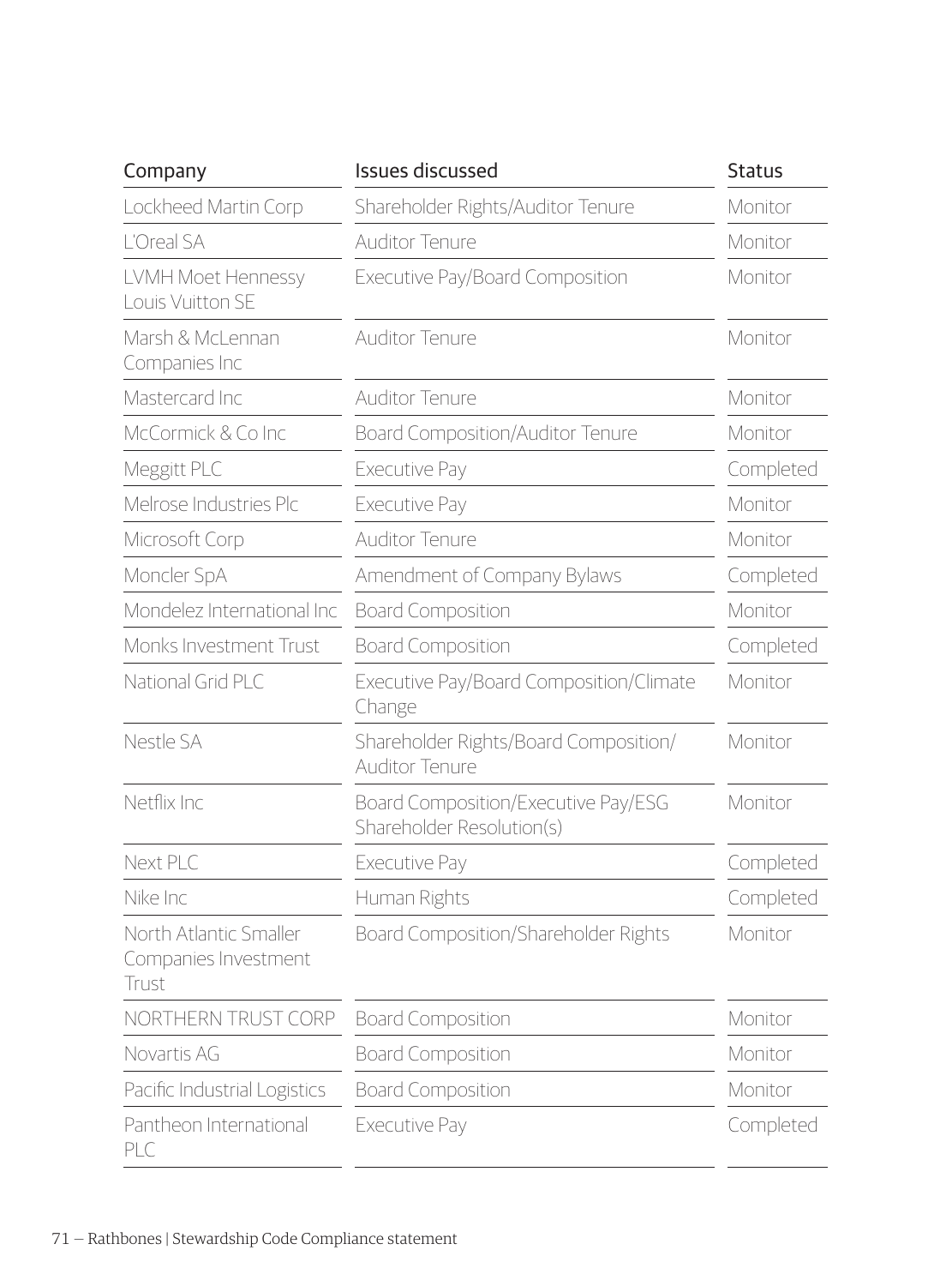| Company                                          | Issues discussed                                                  | <b>Status</b> |
|--------------------------------------------------|-------------------------------------------------------------------|---------------|
| PayPal Holdings Inc                              | ESG Shareholder Resolution(s)/Human<br>Rights/Board Composition   | Monitor       |
| PepsiCo Inc                                      | ESG Shareholder Resolution(s)/Board<br>Composition/Auditor Tenure | Monitor       |
| Pernod Ricard SA                                 | <b>Board Composition</b>                                          | Monitor       |
| Pfizer Inc                                       | Auditor Tenure/ESG Shareholder<br>Resolution(s)                   | Monitor       |
| Plus500 Ltd                                      | Executive Pay                                                     | Monitor       |
| Polar Capital Technology<br>Trust                | <b>Board Composition</b>                                          | Completed     |
| Princess Private Equity<br>Holding LTD           | Auditor Tenure                                                    | Monitor       |
| Procter & Gamble Co                              | Auditor Tenure/Board Composition/ESG<br>Shareholder Resolution(s) | Monitor       |
| PRUDENTIAL FINANCIAL<br>CORP                     | Board Composition/Executive Pay                                   | Completed     |
| Renishaw PLC                                     | Executive Pay/Shareholder Rights                                  | Monitor       |
| RIT Capital Partners PLC                         | Executive Pay/Board Composition/Pre-<br><b>Emption Rights</b>     | Monitor       |
| Royal Dutch Shell PLC                            | Climate Change                                                    | Completed     |
| S&P Global Inc.                                  | Auditor Tenure                                                    | Monitor       |
| Sampo Oyj                                        | <b>Board Composition</b>                                          | Monitor       |
| Schlumberger Ltd                                 | Board Composition/Auditor Tenure                                  | Monitor       |
| Schroder Income Growth<br>Fund                   | <b>Board Composition</b>                                          | Completed     |
| Scottish Oriental Smaller<br>Companies Trust PLC | Shareholder Rights                                                | Monitor       |
| Segro PLC                                        | Executive Pay                                                     | Completed     |
| <b>SGS SA</b>                                    | <b>Board Composition</b>                                          | Monitor       |
| Smart Metering Systems<br>PLC                    | Shareholder Rights                                                | Monitor       |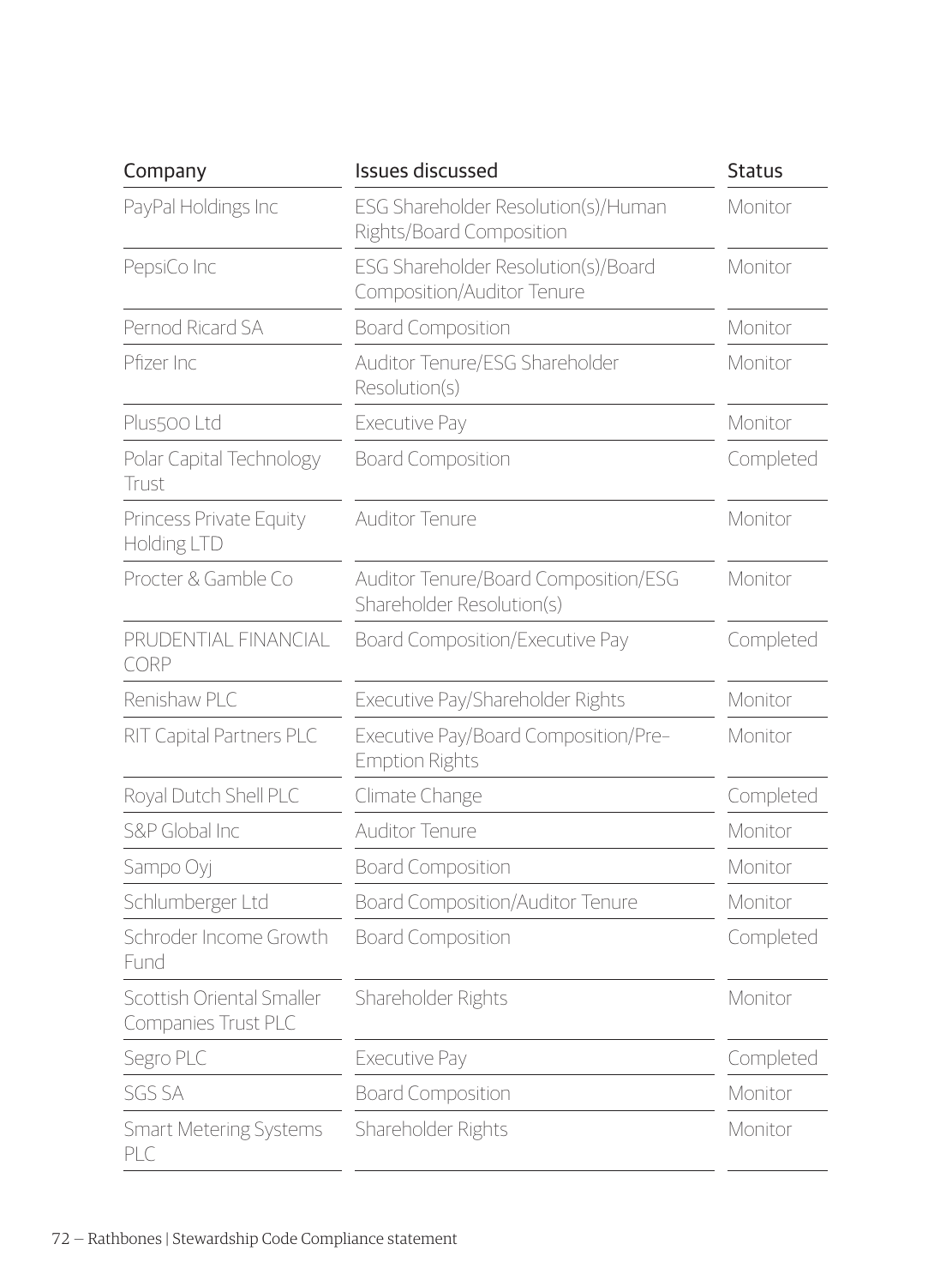| Company                                           | Issues discussed                                                  | <b>Status</b> |  |
|---------------------------------------------------|-------------------------------------------------------------------|---------------|--|
| SPOTIFY TECHNOLOGY                                | Board Composition/Executive Pay                                   | Monitor       |  |
| <b>SON Asset Finance</b><br>Income Fund           | Board Composition/Audit Concerns/<br>Shareholder Rights           | Completed     |  |
| Standard Life PLC                                 | Shareholder Rights                                                | Completed     |  |
| <b>STERIS PLC</b>                                 | <b>Auditor Tenure</b>                                             | Monitor       |  |
| Swiss Re AG                                       | Board Composition/Shareholder Rights                              | Completed     |  |
| Target Healthcare REIT                            | Shareholder Rights                                                | Completed     |  |
| Tatton Asset Management<br>PLC                    | <b>Board Composition</b>                                          | Completed     |  |
| Tencent Holdings Ltd                              | Board Composition/Pre-Emption Rights                              | Monitor       |  |
| <b>TESCO PLC</b>                                  | Executive Pay                                                     | Monitor       |  |
| Tesla Motors Inc                                  | Executive Pay/ESG Shareholder<br>Resolution(s)                    |               |  |
| Texas Instruments Inc                             | Board Composition/Auditor Tenure                                  | Monitor       |  |
| The City of London<br><b>Investment Trust PLC</b> | Auditor Tenure                                                    | Monitor       |  |
| The Home Depot Inc                                | ESG Shareholder Resolution(s)/Auditor<br>Tenure/Board Composition |               |  |
| Tomra Systems ASA                                 | <b>Board Composition</b>                                          | Monitor       |  |
| <b>Total SA</b>                                   | Board Composition/Climate Change                                  | Monitor       |  |
| TR European Growth Trust                          | <b>Board Composition</b>                                          | Monitor       |  |
| TravelSky Technology Ltd                          | Executive Pay / Board Composition                                 | Monitor       |  |
| <b>UMICORE</b>                                    | Board Composition/Auditor Tenure                                  | Monitor       |  |
| Unilever                                          | Executive Pay                                                     | Completed     |  |
| US Bancorp                                        | <b>Board Composition</b>                                          | Monitor       |  |
| Verizon Communications<br>Inc                     | ESG Shareholder Resolution(s)/Board<br>Composition                | Monitor       |  |
| <b>Victrex PLC</b>                                | Executive Pay                                                     | Monitor       |  |
| Visa Inc                                          | <b>Board Composition</b>                                          | Completed     |  |
|                                                   |                                                                   |               |  |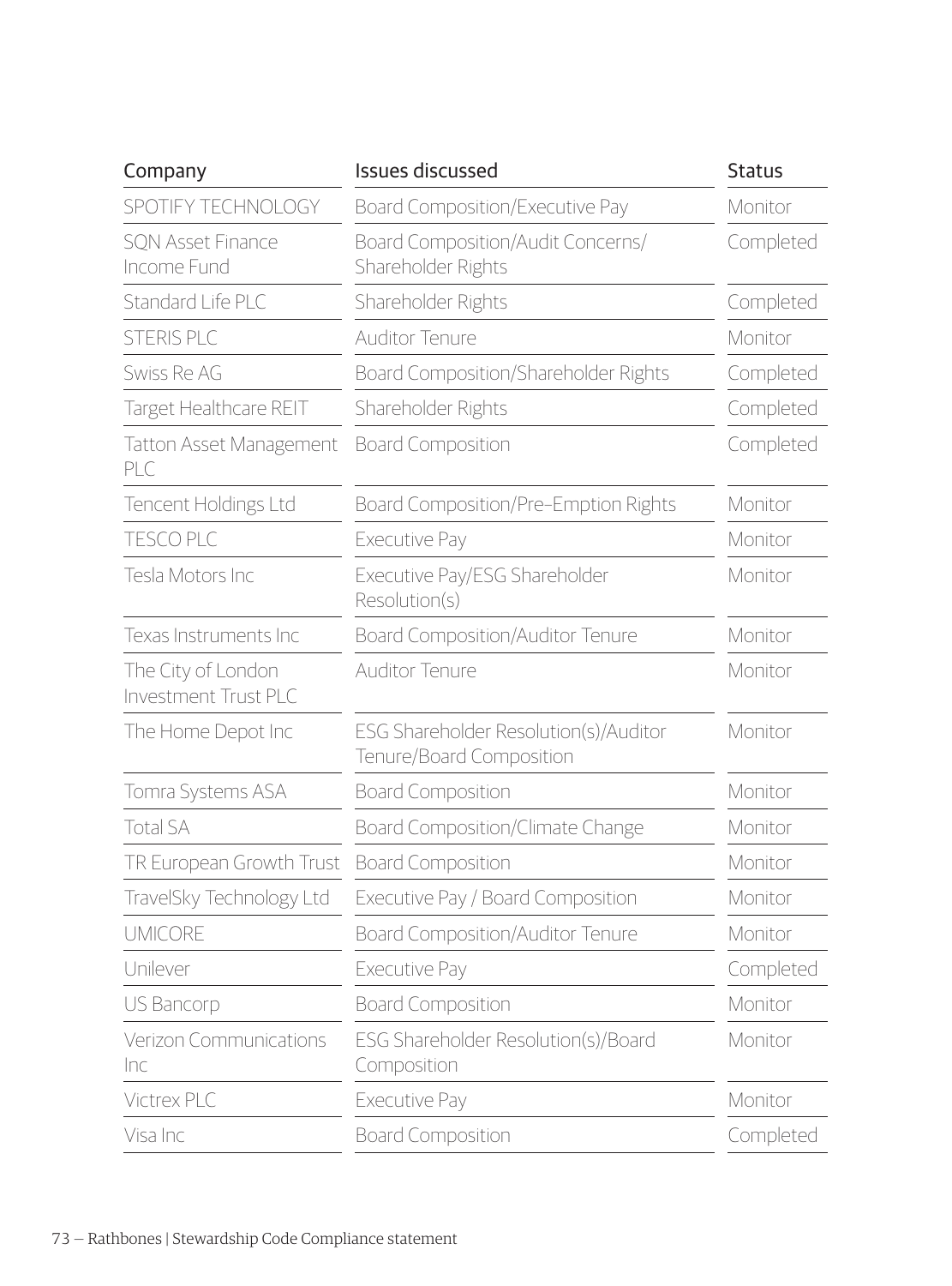| Issues discussed<br>Company<br>Executive Pay/Board Composition<br>Vivendi |                              | <b>Status</b><br>Monitor |  |
|---------------------------------------------------------------------------|------------------------------|--------------------------|--|
|                                                                           |                              |                          |  |
| Walt Disney Co                                                            | Executive Pay/Auditor Tenure | Monitor                  |  |
| Witan Investment Trust                                                    | <b>Board Composition</b>     | Completed                |  |
| Xylem Inc                                                                 | Shareholder Rights           | Monitor                  |  |
|                                                                           |                              |                          |  |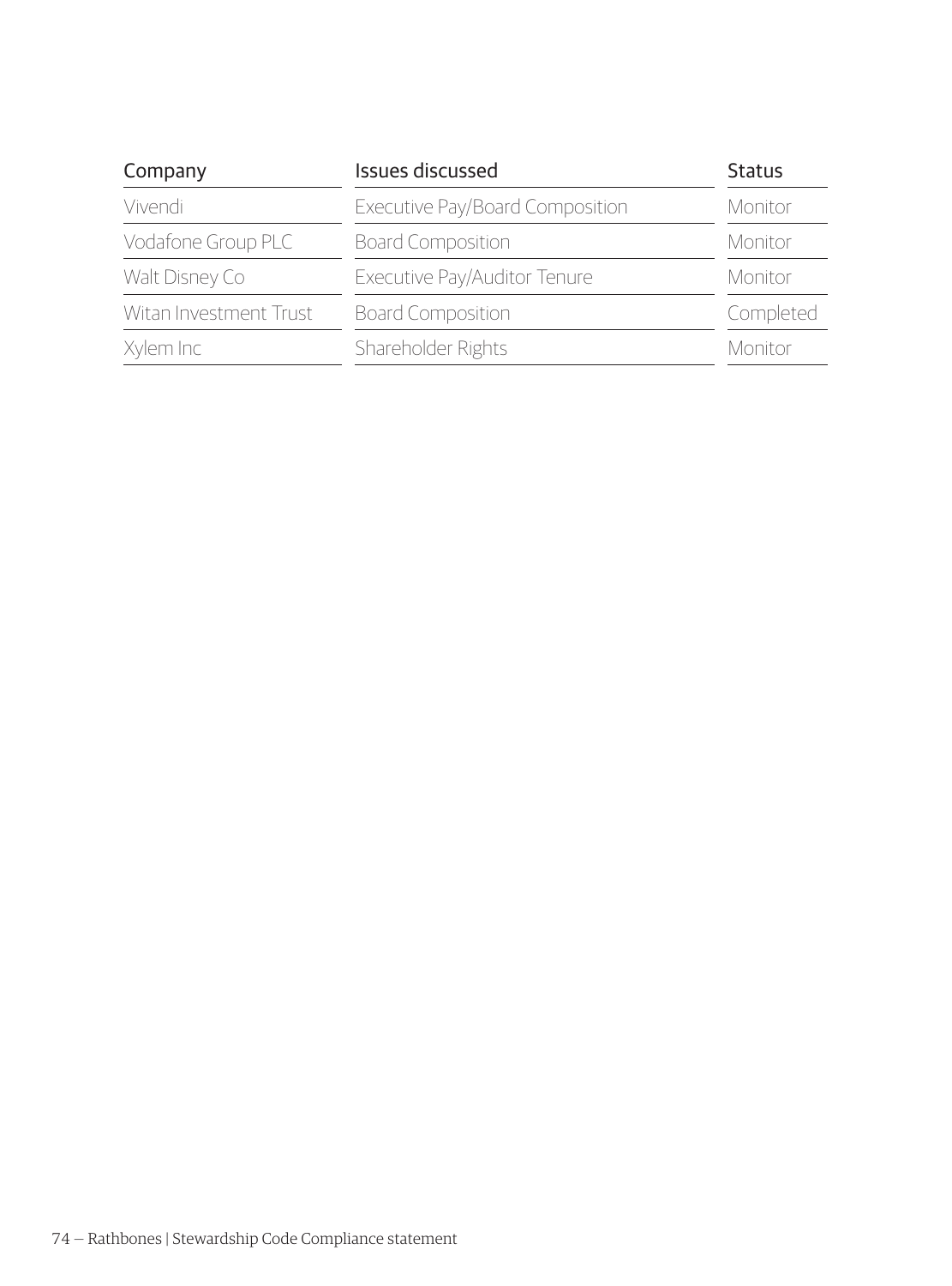### Appendix II

Status / outcome of collaborative engagement calendar year 2020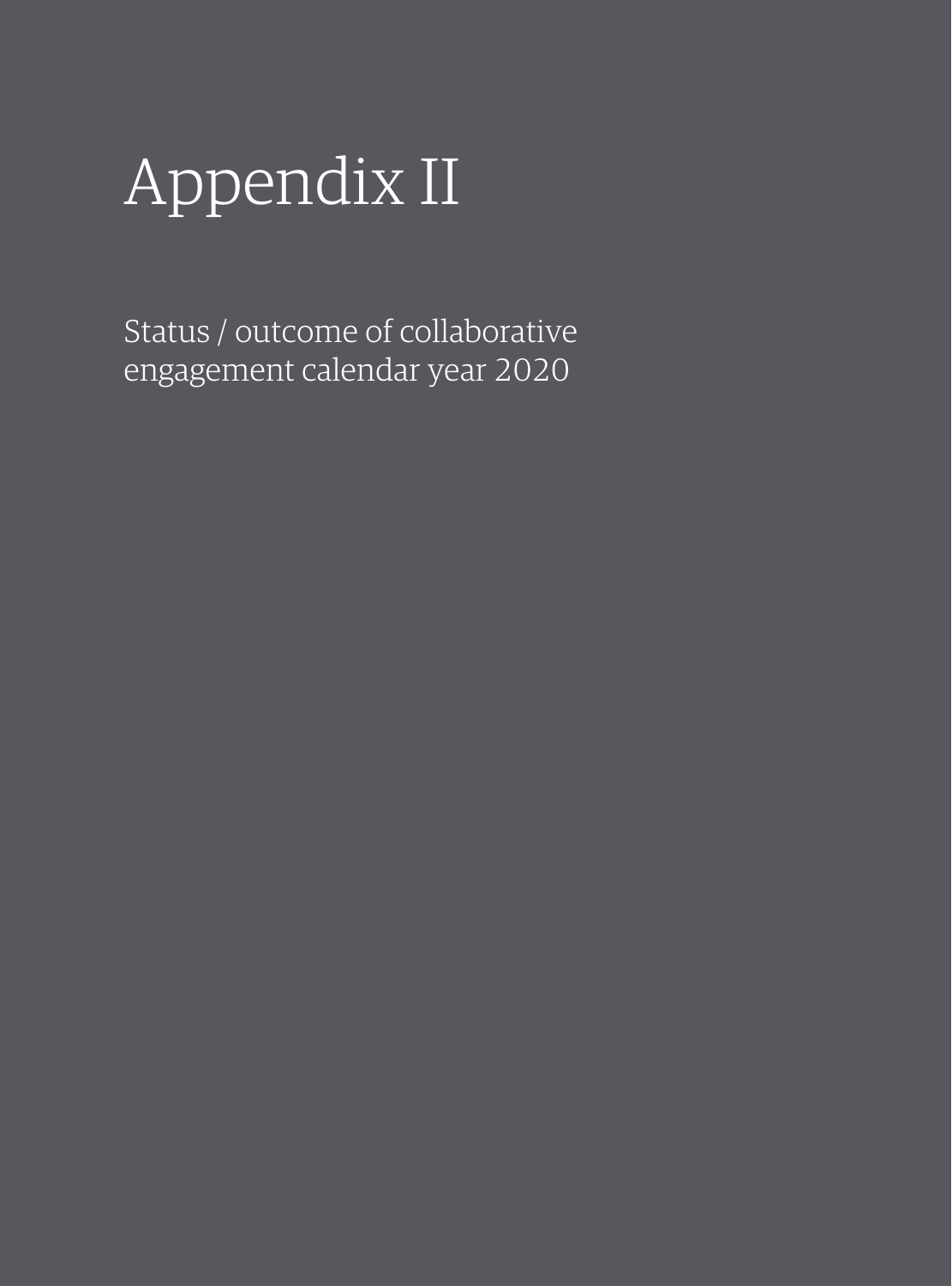| Engagement<br>name                                                                                 | Company                                                                                                                                                                                                                                                                                                                                                                                                                                                                                                                                                                                                                                                                                                                                                                      | <b>Issues</b><br>discussed | <b>Status</b> |
|----------------------------------------------------------------------------------------------------|------------------------------------------------------------------------------------------------------------------------------------------------------------------------------------------------------------------------------------------------------------------------------------------------------------------------------------------------------------------------------------------------------------------------------------------------------------------------------------------------------------------------------------------------------------------------------------------------------------------------------------------------------------------------------------------------------------------------------------------------------------------------------|----------------------------|---------------|
| <b>FAIRR</b><br>Initiative's<br>Investor<br>Action on AMR<br>Initiative                            | Abcam (HLD), Alliance Pharma<br>(NC), AstraZeneca (REC), Clinigen<br>(HLD), Dechra Pharmaceuticals<br>(REC), Ergomed (NC), Genus (HLD),<br>GlaxoSmithKline (HLD),                                                                                                                                                                                                                                                                                                                                                                                                                                                                                                                                                                                                            | <b>AMR</b>                 | Monitor       |
| Letter to<br>top mining<br>companies<br>on indigenous<br>community<br>rights and social<br>licence | 71 international mining companies -<br>Anglo-American, BHP & Glencore                                                                                                                                                                                                                                                                                                                                                                                                                                                                                                                                                                                                                                                                                                        | Human<br>Rights            | Monitor       |
| Human<br>Rights Risks in<br>Xinjiang Uyghur<br>Autonomous<br>Region                                | Adidas (NC), Burberry (COV), Carter's,<br>Caterpillar (apparel), Gap, H&M,<br>Inditex/Zara (NC), L Brands, Li-Ning,<br>Marks and Spencer (NC), Muji (Ryohin<br>Keikaku Co.), Nike (REC), Puma, PVH<br>(EXCL), Ralph Lauren, Skechers (NC),<br>Under Armour, UNIQLO (Fast Retailing<br>Co.), VF (North Face), Amazon (REC),<br>Apple (REC-COVr), Google/Alphabet<br>(REC-COVr), Hewlett-Packard HP<br>(NC), Hikvision, Hitachi Ltd. (NC), Intel<br>Corp (COV), Microsoft (REC-COVr),<br>Nintendo (NC), Panasonic (NC),<br>Samsung (NC), Seagate Technology<br>PLC (NC), Siemens (COV), Sony (NC),<br>Western Digital (NC), Thermo Fisher<br>(NC), Coca-Cola (NC-REC), Kraft Heinz<br>(NC), Alstom (NC), General Motors<br>(NC), Volkswagen (NC), Walt Disney<br>Company (COV) | Human<br>Rights            | Monitor       |
| $CA1OO+ - SSE$<br>Virtual AGM                                                                      | SSE                                                                                                                                                                                                                                                                                                                                                                                                                                                                                                                                                                                                                                                                                                                                                                          | Climate<br>Change          | Completed     |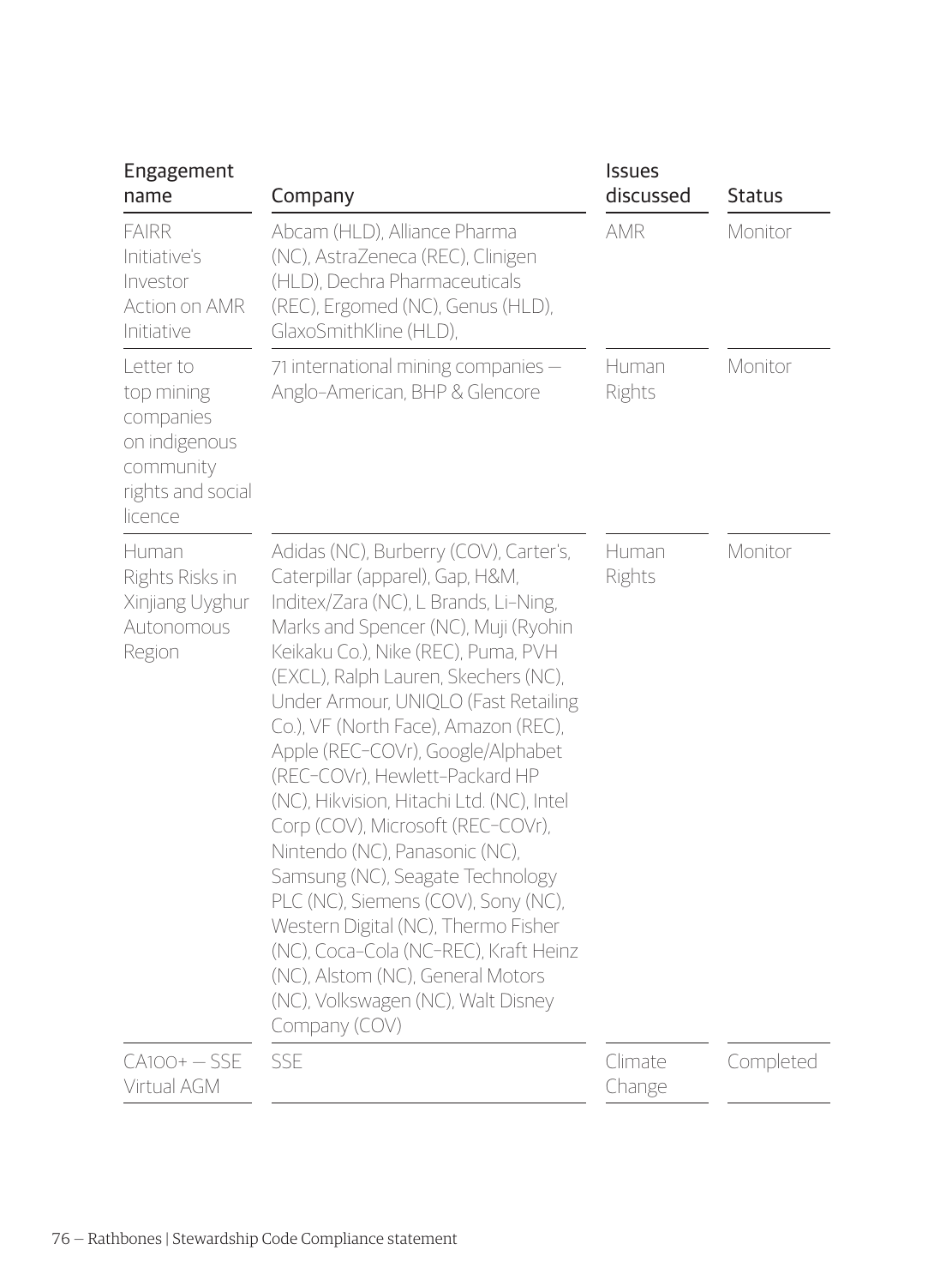| Engagement<br>name                                                                                                             | Company                                                                                                                                                                                                                                                                                                                                                                                                                                                                           | <b>Issues</b><br>discussed          | <b>Status</b> |  |
|--------------------------------------------------------------------------------------------------------------------------------|-----------------------------------------------------------------------------------------------------------------------------------------------------------------------------------------------------------------------------------------------------------------------------------------------------------------------------------------------------------------------------------------------------------------------------------------------------------------------------------|-------------------------------------|---------------|--|
| Investors.<br>Migrant Labour,<br>Modern Slavery<br>& COVID-19                                                                  | Equinor, Exxon Mobil Corporation,<br>McDonald's, Royal Dutch Shell,<br>Schlumberger, Total SA                                                                                                                                                                                                                                                                                                                                                                                     | Modern<br>Slavery                   | Monitor       |  |
| Find it, Fix it,<br>Prevent it                                                                                                 | Mitchells & Butlers, Greggs                                                                                                                                                                                                                                                                                                                                                                                                                                                       | Modern<br>Slavery                   | Monitor       |  |
| <b>IIGCC's letter</b><br>calling for a<br>sustainable<br>recovery in<br>the EU                                                 | <b>EU Leaders</b>                                                                                                                                                                                                                                                                                                                                                                                                                                                                 | <b>EU Green</b><br>Deal             | Monitor       |  |
| <b>Business</b><br>Groups CEO<br>resilient<br>recovery letter                                                                  | UK Prime Minister                                                                                                                                                                                                                                                                                                                                                                                                                                                                 | UK<br>economic<br>recovery<br>plans | Completed     |  |
| Engage with<br><b>FTSE 350</b><br>companies<br>failing to<br>comply with<br>section 54 of<br>the Modern<br>Slavery Act<br>2015 | 888 Holdings Plc, AJ Bell Plc, Aggreko<br>Plc, BBGI Sicav S.A, Brewin Dolphin<br>Holdings Plc, Cairn Energy Plc,<br>Carnival Plc, Centrica Plc, Dechra<br>Pharmaceuticals Plc, Greggs Plc, IWG<br>Plc, Mitchells & Butlers Plc, Plus500<br>Ltd, PMO Premier Oil Plc, Pollen Street<br>Lending Plc, Polymetal International<br>Plc, RHI Magnesita NV, Safestore<br>Holdings Plc, Spirent Communications<br>Plc, Sports Direct International Plc, TI<br>Fluid Systems, Grainger Plc | Modern<br>Slavery                   | Completed     |  |
| Investor<br>expectations<br>statement of<br>airlines and<br>aerospace<br>companies on<br>climate change                        | Airlines / Aerospace                                                                                                                                                                                                                                                                                                                                                                                                                                                              | Climate<br>Change                   | Monitor       |  |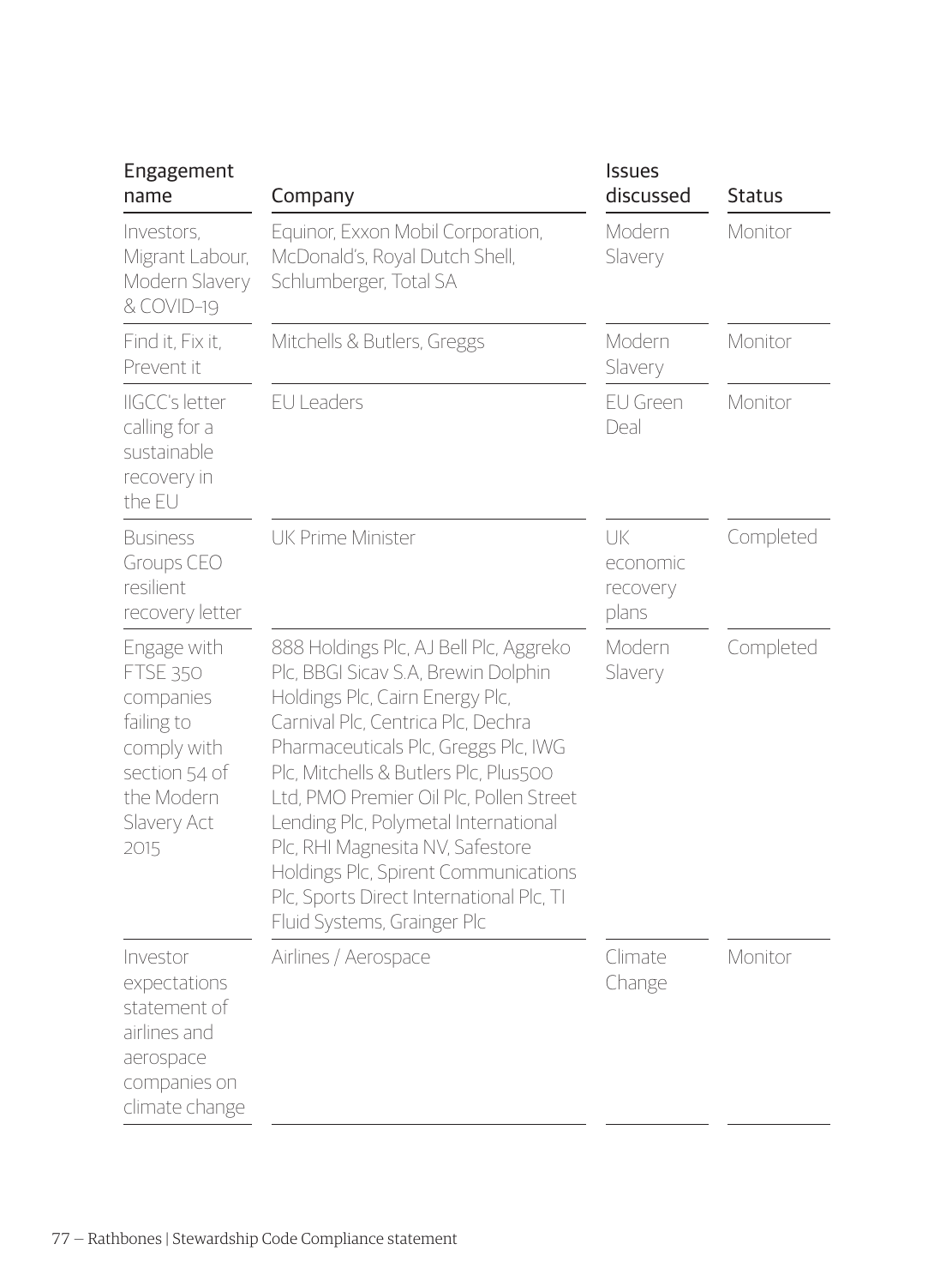| Engagement<br>name                                                                                               | Company                            | Issues<br>discussed              | Status |
|------------------------------------------------------------------------------------------------------------------|------------------------------------|----------------------------------|--------|
| Letter to the<br>SEC on the<br>proposed<br>changes to<br>shareholder<br>proposals and<br>proxy advisory<br>firms | Securities and Exchange Commission | Proxy Voting Completed<br>Rights |        |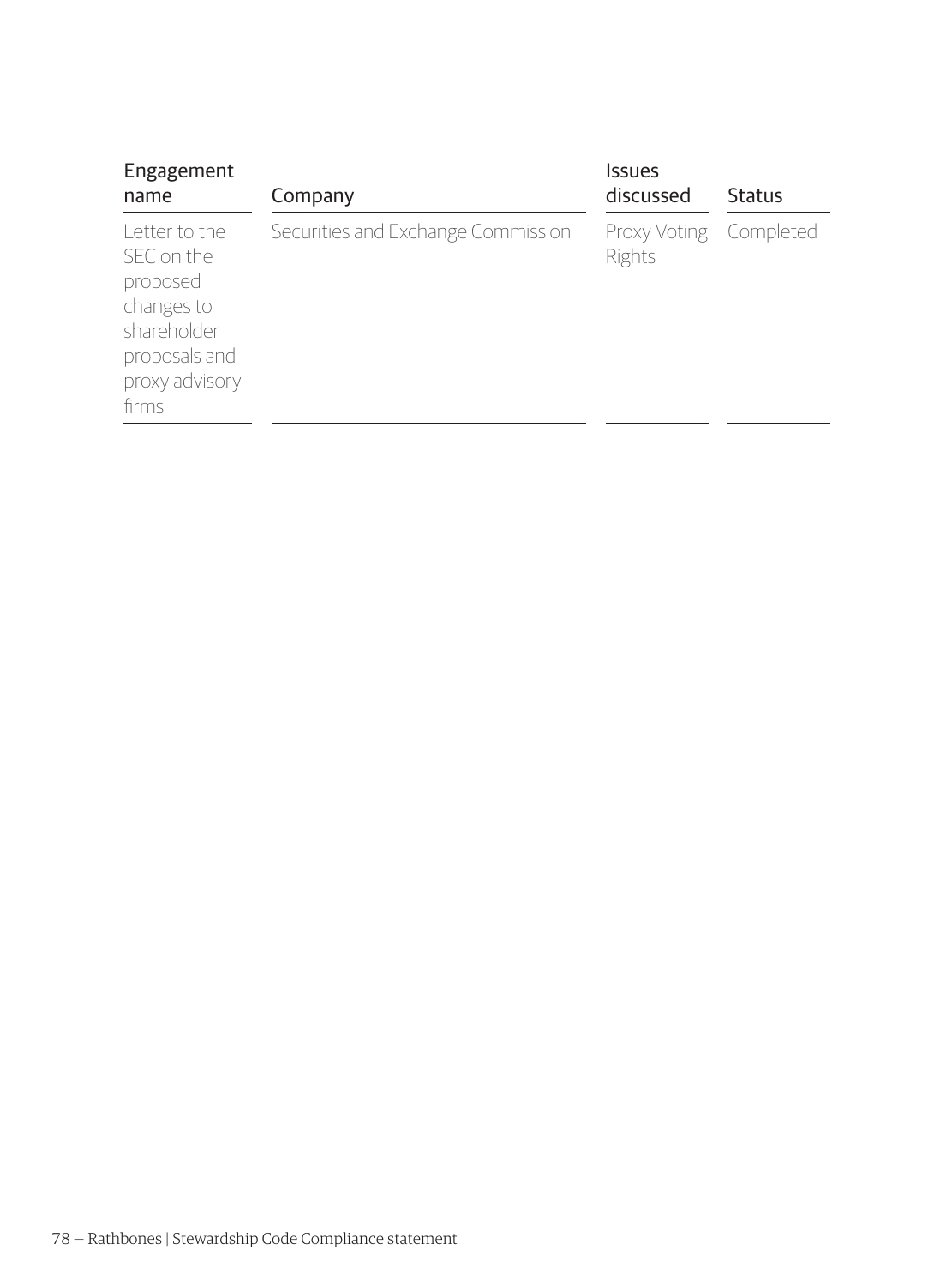# Appendix III

Voting record calendar year 2020 — RIM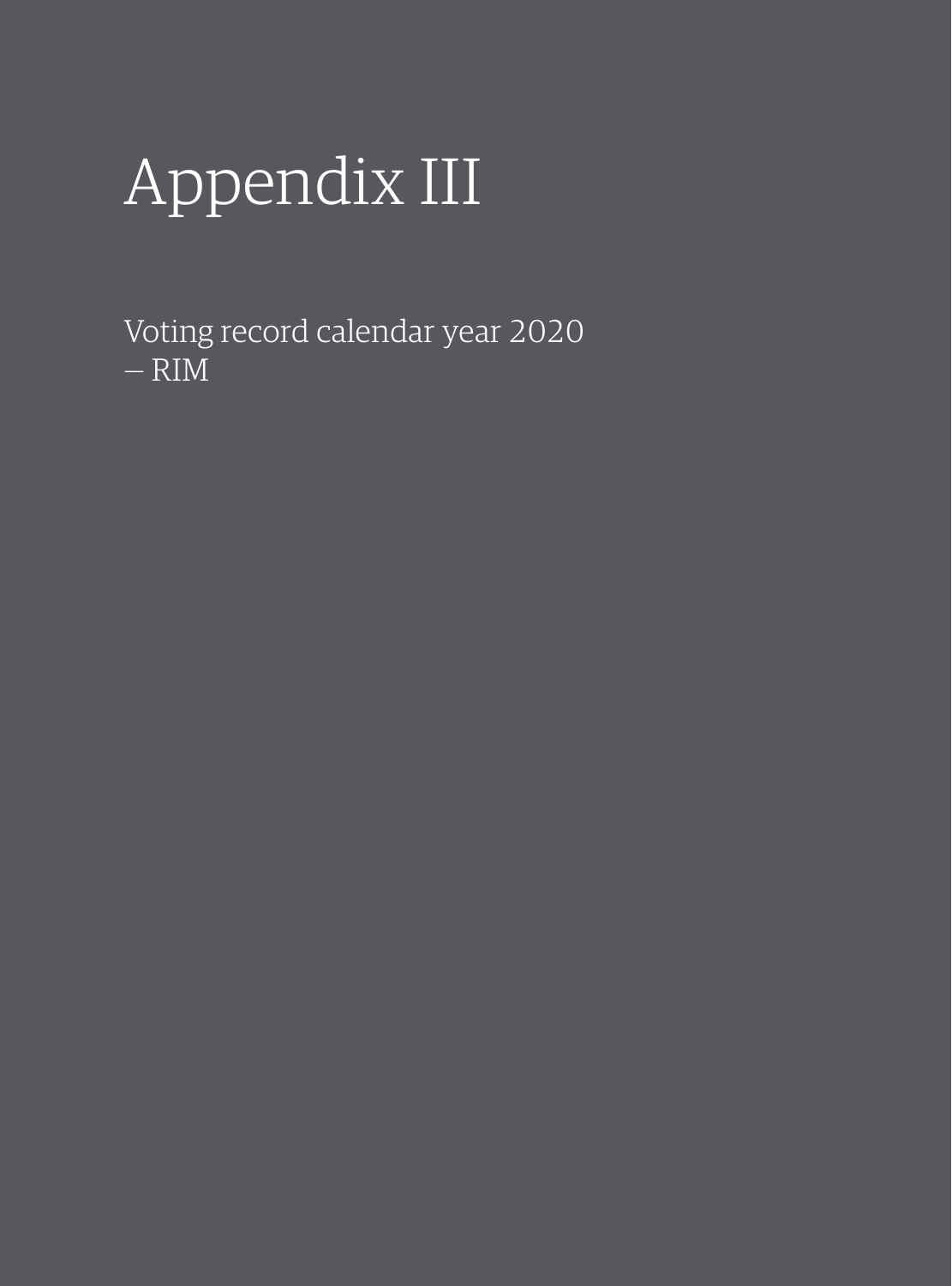|                  | For    | Abstain | Against | <b>Meetings</b> | <b>Resolutions</b> |
|------------------|--------|---------|---------|-----------------|--------------------|
| Jan              | 97.87% | 0%      | 2.13%   | 24              | 282                |
| Feb              | 98.55% | 0%      | 1.45%   | 32              | 413                |
| Mar              | 95.49% | 0%      | 4.51%   | 25              | 288                |
| Apr              | 91.66% | 0.18%   | 5.27%   | 61              | 1,139              |
| May              | 95.99% | 2.09%   | 3.57%   | 118             | 1,822              |
| Jun              | 94.15% | 0.12%   | 4.73%   | 64              | 804                |
| Jul              | 98.82% | 0%      | 1.18%   | 53              | 763                |
| Aug              | 99.19% | 4.88%   | 0%      | 15              | 123                |
| Sep              | 98.50% | 0%      | 1.50%   | 39              | 535                |
| Oct              | 98.43% | 0.39%   | 1.18%   | 23              | 256                |
| Nov              | 99.30% | 0%      | 0.7%    | 38              | 433                |
| Dec              | 95.61% | 0.78%   | 3.10%   | 40              | 387                |
| Year AVG / total | 96.96% | 0.70%   | 2.34%   | 532             | 7,245              |

Note: The data provided are in summary form for general information about voting trends and do not reflect the specific votes entered at a specific company. For example, given our status as a private clients asset manager with very close links to our clients, it is entirely plausible (if not frequent) for us to enter three different votes for each votable item, or some combination of For / Against / Abstain. Hence the numbers of items voted For / Against and Abstain would not be expected to add up to the total number of resolutions on which we voted.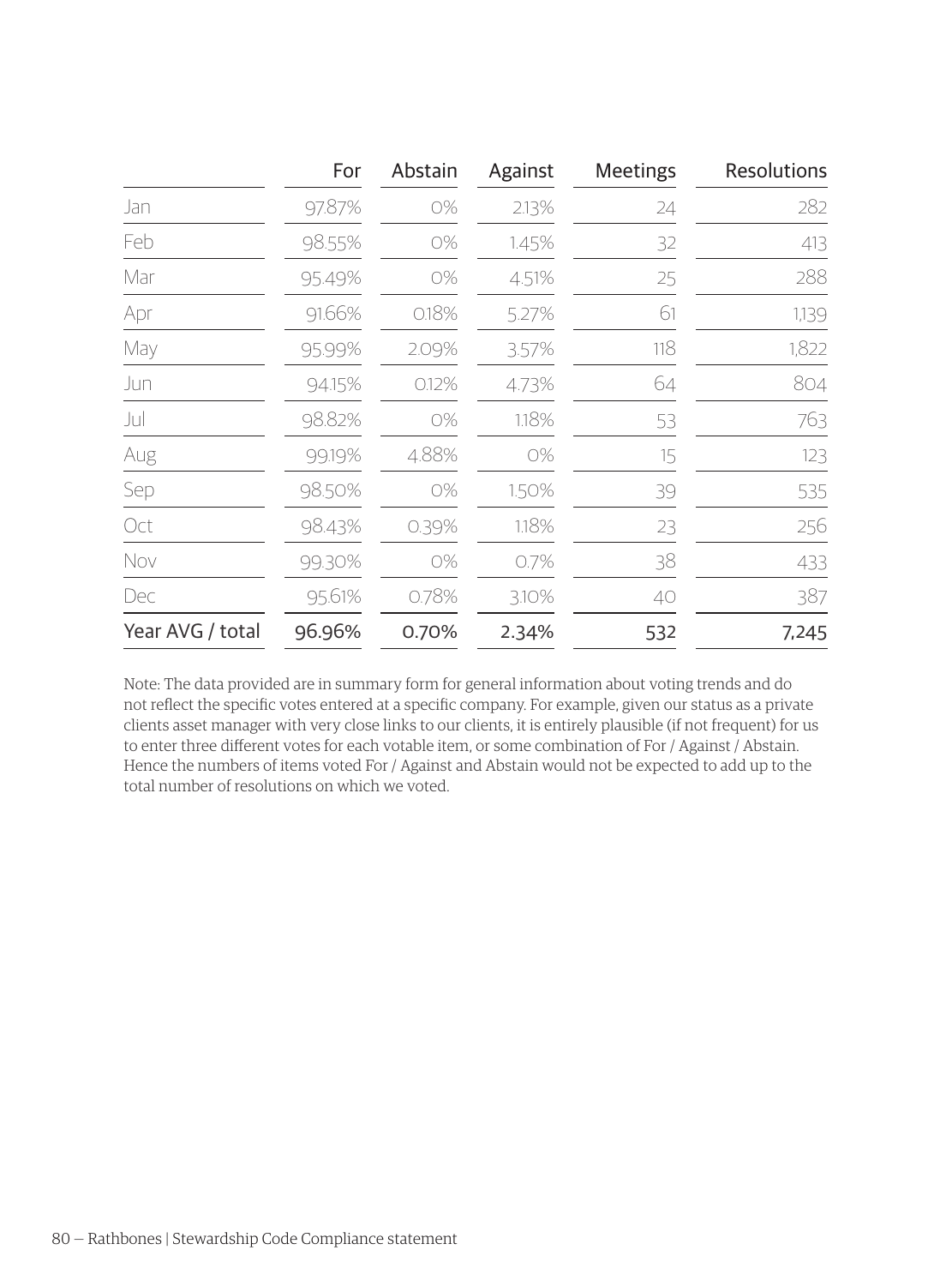### **Sum of number of items voted against management**

| Proposal type category                | Total |
|---------------------------------------|-------|
| Anti-takeover related                 | 2     |
| Audit related                         |       |
| Capitalisation and shareholder rights | 41    |
| Directors related                     | 91    |
| Environmental and social              | 56    |
| Executive pay                         | 73    |
| Mergers, acquisitions and takeovers   | 5     |
| Routine / business                    | 24    |
| Grand total                           | 299   |

### **Votes against management**



Note: The data provided are in summary form for general information about voting trends and do not reflect the specific votes entered at a specific company. For example, given our status as a private clients asset manager with very close links to our clients, it is entirely plausible (if not frequent) for us to enter three different votes for each votable item, or some combination of For / Against / Abstain. Hence the numbers of items voted For / Against and Abstain would not be expected to add up to the total number of resolutions on which we voted.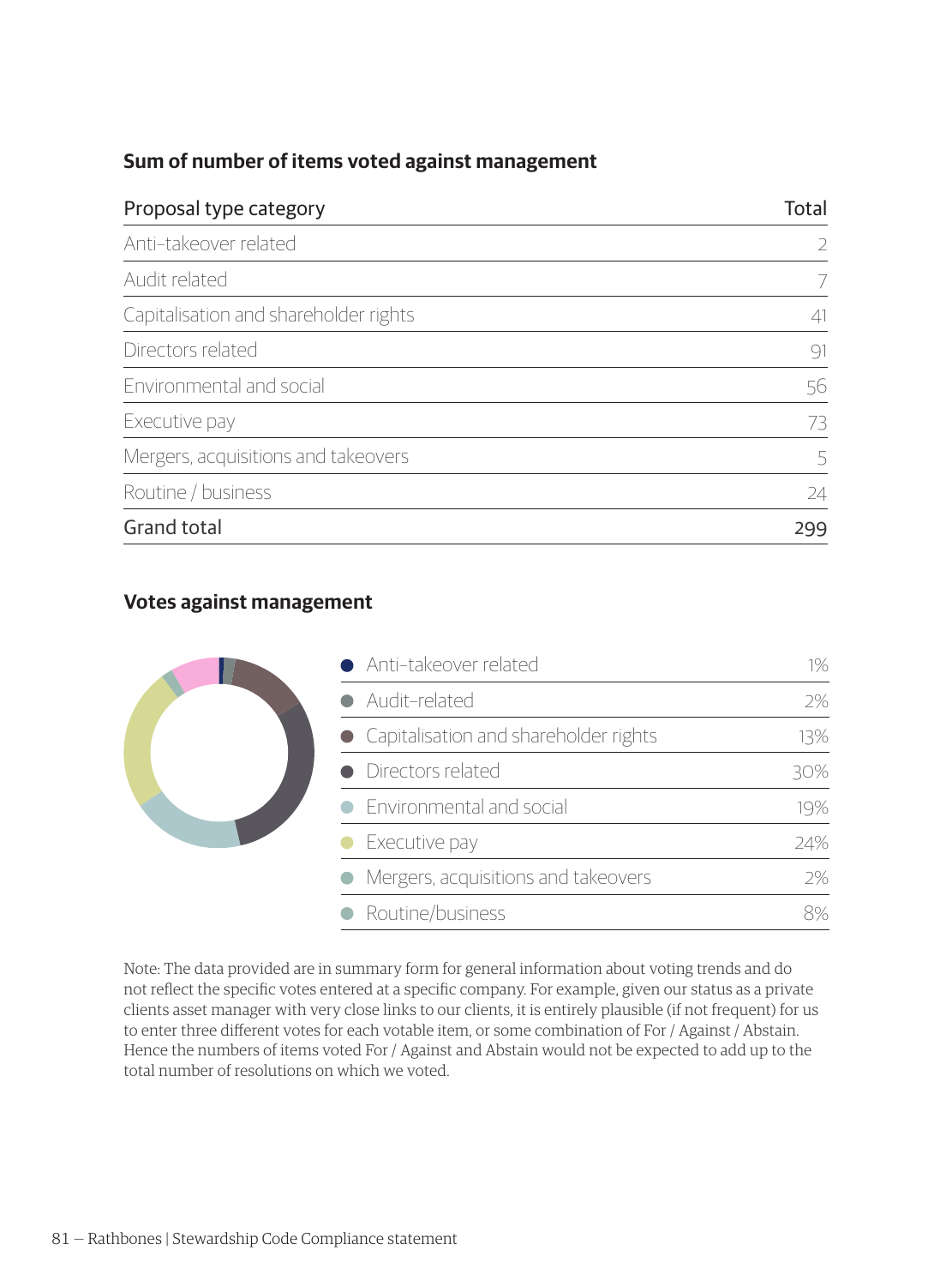# Appendix IV

Voting record calendar year 2020 — RUTM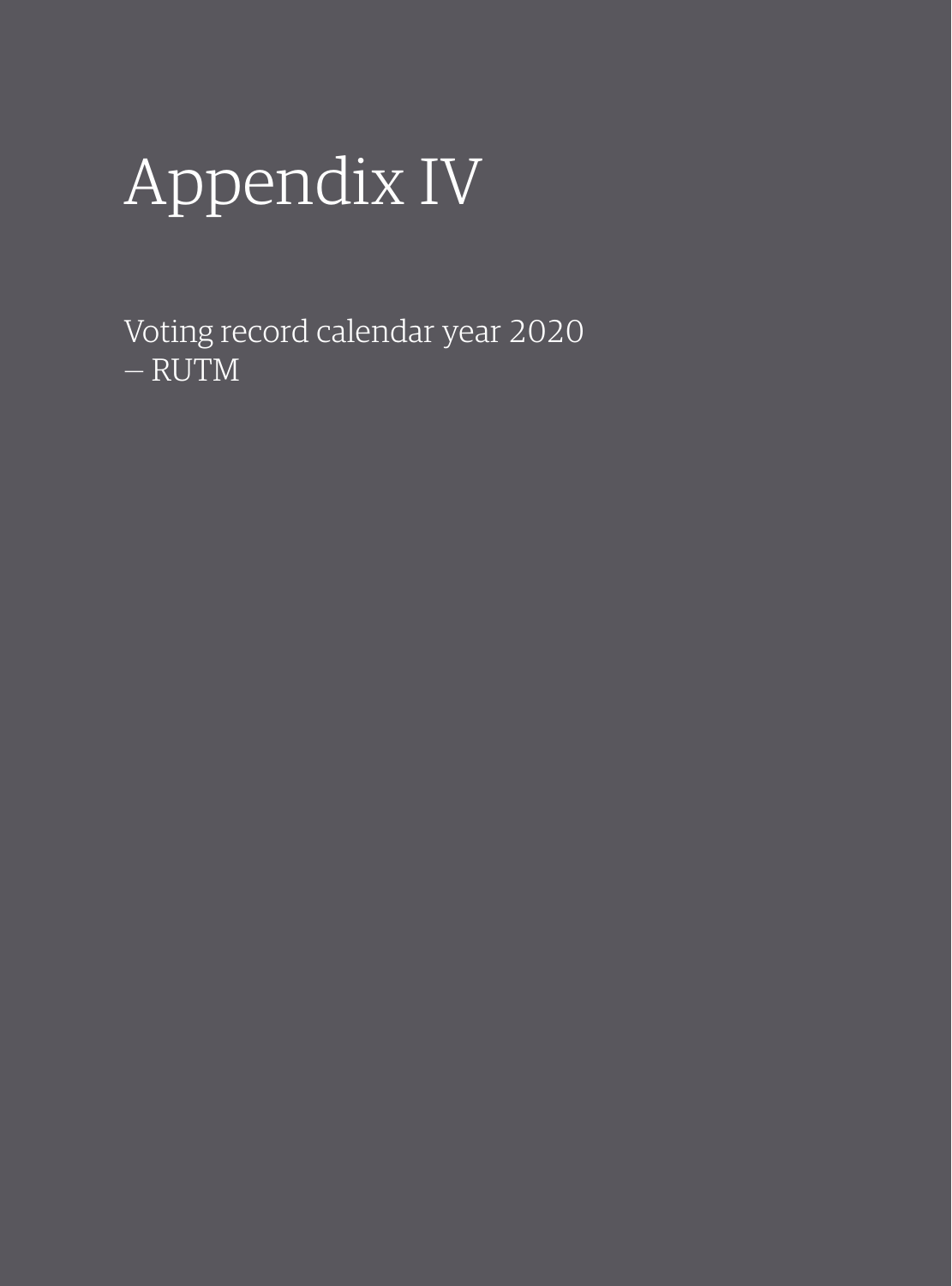#### **Proposal overview**

| Category                       | Number | Percentage (%) |
|--------------------------------|--------|----------------|
| Number of votable items        | 6093   |                |
| Number of items voted          | 5851   | 96.03%         |
| Number of votes FOR            | 5568   | 95.16%         |
| Number of votes AGAINST        | 247    | 4.22%          |
| Number of votes ABSTAIN        | 26     | 0.44%          |
| Number of votes WITHHOLD       | 13     | 0.22%          |
| Number of votes on MSOP        | 317    | 5.42%          |
| Number of votes With Policy    | 5831   | 99.66%         |
| Number of votes Against Policy | 23     | 0.39%          |
| Number of votes With Mgmt      | 5557   | 94.98%         |
| Number of votes Against Mgmt   | 298    | 5.09%          |
| Number of votes on Shareholder | 131    | 2.24%          |

Note: The data provided are in summary form for general information about voting trends and do not reflect the specific votes entered at a specific company. For example, given our status as a private clients asset manager with very close links to our clients, it is entirely plausible (if not frequent) for us to enter three different votes for each votable item, or some combination of For / Against / Abstain. Hence the numbers of items voted For / Against and Abstain would not be expected to add up to the total number of resolutions on which we voted.

### **Votes against management 2020**

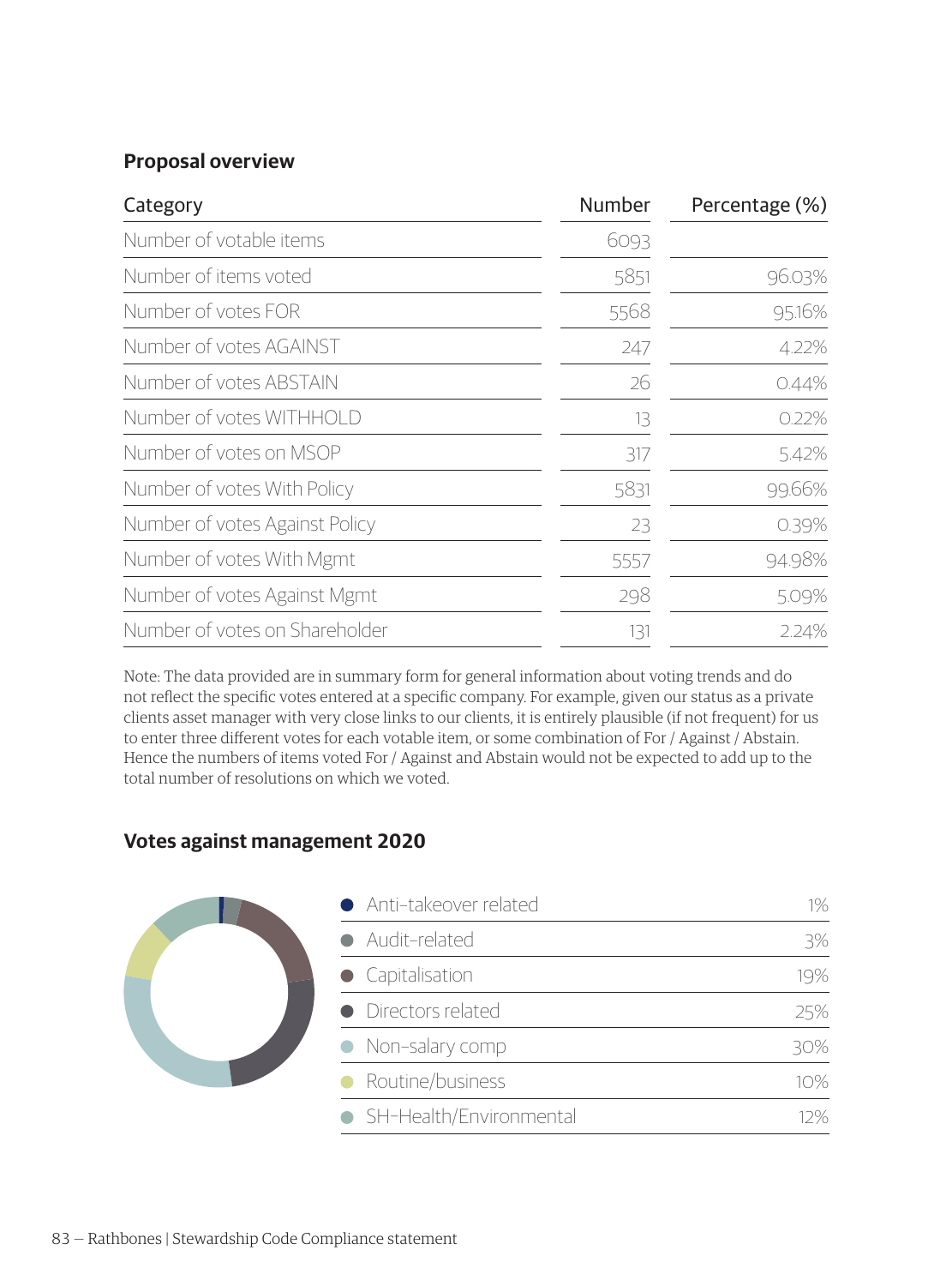### **Voting meetings**